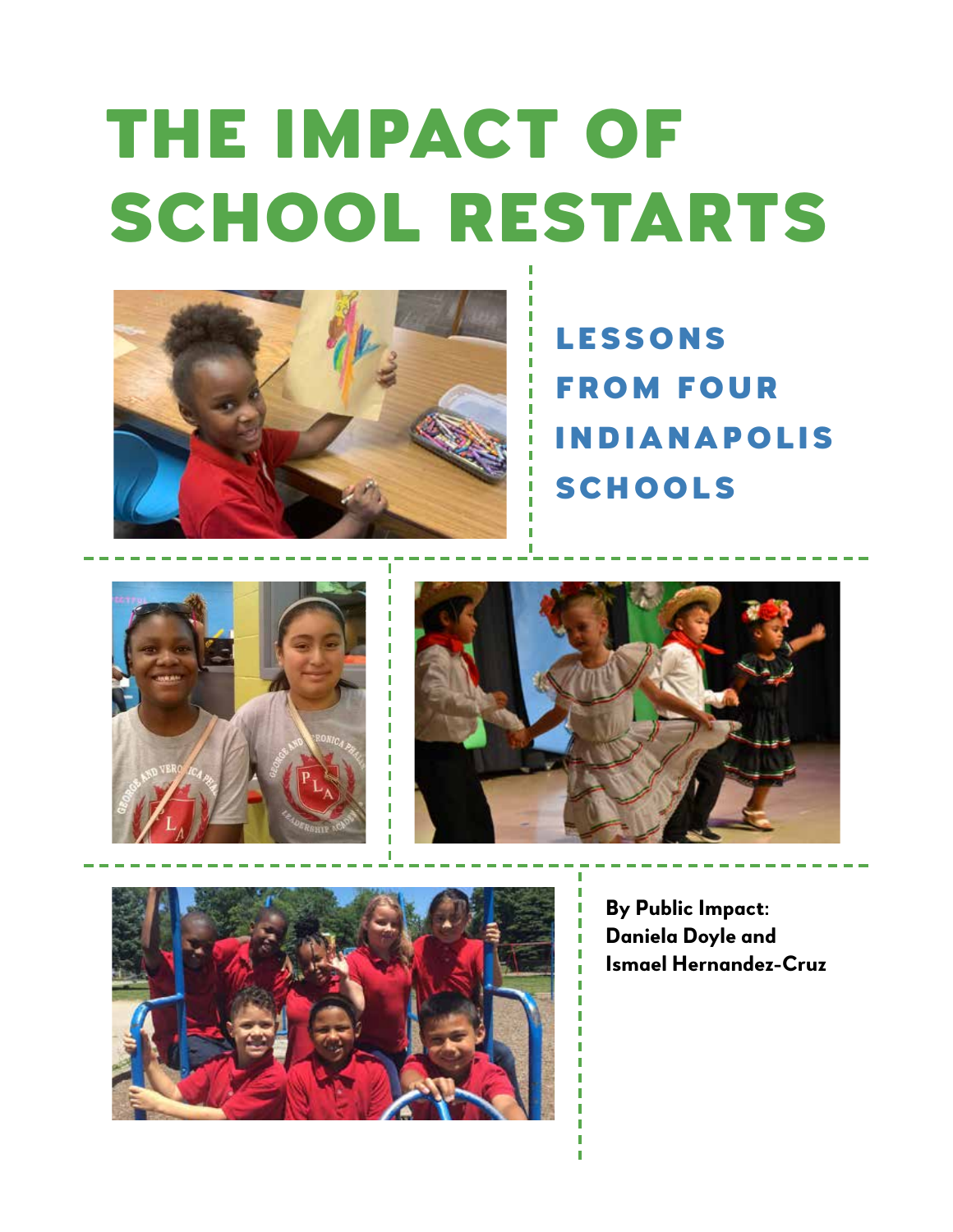#### **Acknowledgements**

This report is based on research made possible through the generous support of the Walton Family Foundation. The authors thank the members of Indianapolis Public Schools who contributed by speaking with us, sharing materials, reviewing drafts, and answering questions. A special thanks to Jamie VanDeWalle of Indianapolis Public Schools for her support throughout the report's development. We also extend our thanks to Brandon Brown at The Mind Trust and the restart principals whose schools are featured in this report for their insights and feedback along the way, as well as staff at the Indiana Department of Education who worked with us to supply data. The authors thank members of Public Impact for their contributions: Bryan C. Hassel for his review and feedback; Grayson Cooper, Preston Faulk, David Gilmore, and Jessica Jenkins for their research and analytical support; Sharon Kebschull Barrett for copyediting; and Beverley Tyndall for coordinating the layout and production process. Thank you to April Leidig for design and layout.

© 2019 Public Impact

**Public Impact's** mission is to improve education dramatically for all students, especially low-income students, students of color, and other students whose needs historically have not been well met. We are a team of professionals from many backgrounds, including former teachers and principals. We are researchers, thought leaders, tool builders, and onthe-ground consultants who work with leading education reformers. For more on Public Impact, please visit [www.publicimpact.com](http://www.publicimpact.com).

# **PUBLIC IMPACT**

Please cite this report as: Public Impact: Doyle, D., & Hernandez-Cruz, I. (2019). *The impact of school restarts: Lessons from four Indianapolis schools.* Chapel Hill, NC: Public Impact. Retrieved from https://publicimpact.com/wp-content/up[loads/2019/08/The\\_Impact\\_of\\_School\\_Restarts\\_](https://publicimpact.com/wp-content/uploads/2019/08/The_Impact_of_School_Restarts_Lessons_from_Four_Indianapolis_Schools.pdf) Lessons\_from\_Four\_Indianapolis\_Schools.pdf

Cover photos: (*top*) courtesy of Ignite Achievement Academy, (*middle left*) courtesy of Phalen Leadership Academy, (*middle right*) courtesy of Global Prepatory Academy, and (*bottom*) courtesy of Kindezi Academy.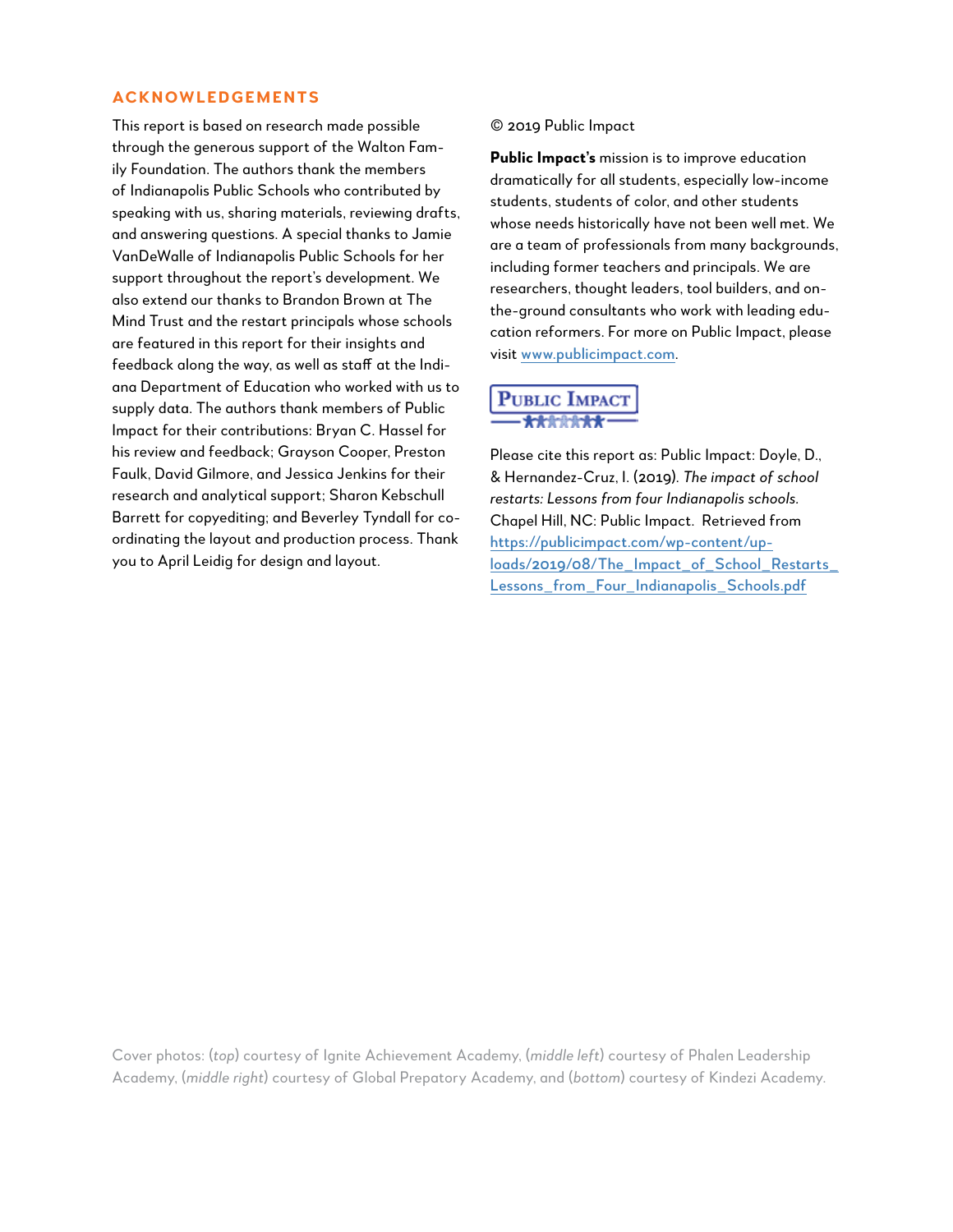

# **Executive Summary**

As districts across the country search for ways to turn around their lowest-performing schools, a growing number are partnering with external providers often charter operators—to implement "restarts." These providers receive operational autonomy and bring their own approach to schooling, positioning them to implement deep and meaningful changes. The school continues to serve the same community, and the provider contractually commits to raising student performance outcomes.

Restarts are appealing, but do they deliver on their promise? This report draws on data from four restarts in Indianapolis Public Schools (IPS) to identify successes and lessons learned for the field.

#### **About the Study**

This report analyzes how enrollment, demographic, and student performance data changed at the restarts over time, and how those changes compared to other low-performing IPS schools in which the district was making significant improvement efforts. The research team also interviewed representatives from the district, restart operators, and The Mind Trust, a local education organization that played a key role in developing the Innovation Schools framework under which restarts operate. These interviews furthered the research team's understanding of the processes, challenges, and opportunities that restarts offer.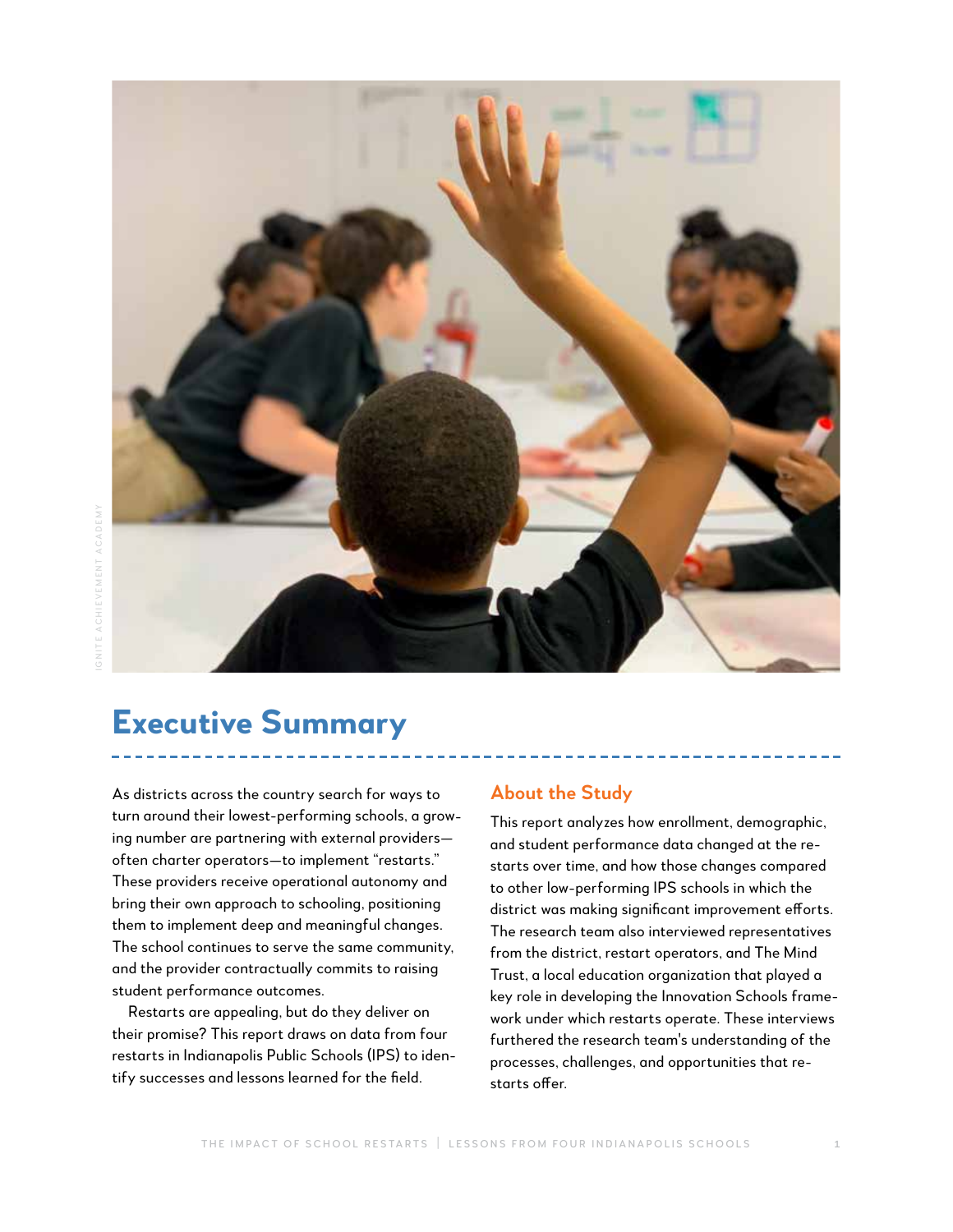#### **Findings**

The analyses and interviews described above led to five findings:

- **1. Enrollment trends offer positive signs.** Increases in both reenrollment rates and overall enrollment at the restarted schools suggest strong parent satisfaction. Moreover, the data show that the schools are mostly enrolling the same mix of students as before the restart.
- **2. Performance data from the longest-running restart suggest the possibility of large gains over time.** The impact of IPS's restarts on student performance outcomes has been mixed overall. However, at the first restart, begun in 2015–16, the average schoolwide growth score has increased each year in both ELA and math. Over three years, the score has increased by a total of more than 15 percentiles in both subjects.
- **3. Anecdotal evidence highlights the difficulty of restarting struggling schools.** The first three restarts from this study encountered substantial community concern, causing leaders to spend more time and energy than they anticipated communicating with families and community partners and hiring new staff. IPS has since hired a family and community engagement manager to help elevate community voice in the restart process. Even if they are serving students with a similar level of need, many charter operators acknowledge that restarting a chronically low-performing school entails challenges that starting a new school from the ground up does not.
- **4. Access to facilities provides districts a powerful enticement.** School operators noted that the

restart model offered them access to a low-cost facility. Without that, they may have not been able to open a school at all; with it, they were willing to pursue the difficult option of restart.

**5. Disconnected data systems hamper evaluation.**  District and charter operators generally "own" their data and seldom use the same data systems, making it difficult for operators—both district and charter—or researchers to evaluate initiatives. There are clear gaps in data systems as districts cease to be the sole providers of public education in a city.

#### **Recommendations**

The findings support three recommendations for districts, states, and policymakers:

- **1. Engage the school community early and honestly.** So long as districts continue to pursue restarts, they should put as much thought and energy as possible into real and authentic community engagement from the very beginning.
- **2. Use your assets.** Access to district resources, such as facilities and local tax dollars, may push high-potential operators to work with districts in new and impactful ways, including taking responsibility for the difficult task of transforming chronically low-performing schools.
- **3. Build infrastructures that can support** *systems*  **of schools across a city.** As more operators share responsibility for enrolling students in the same geography, city leaders must update their data infrastructures to serve students and families more seamlessly.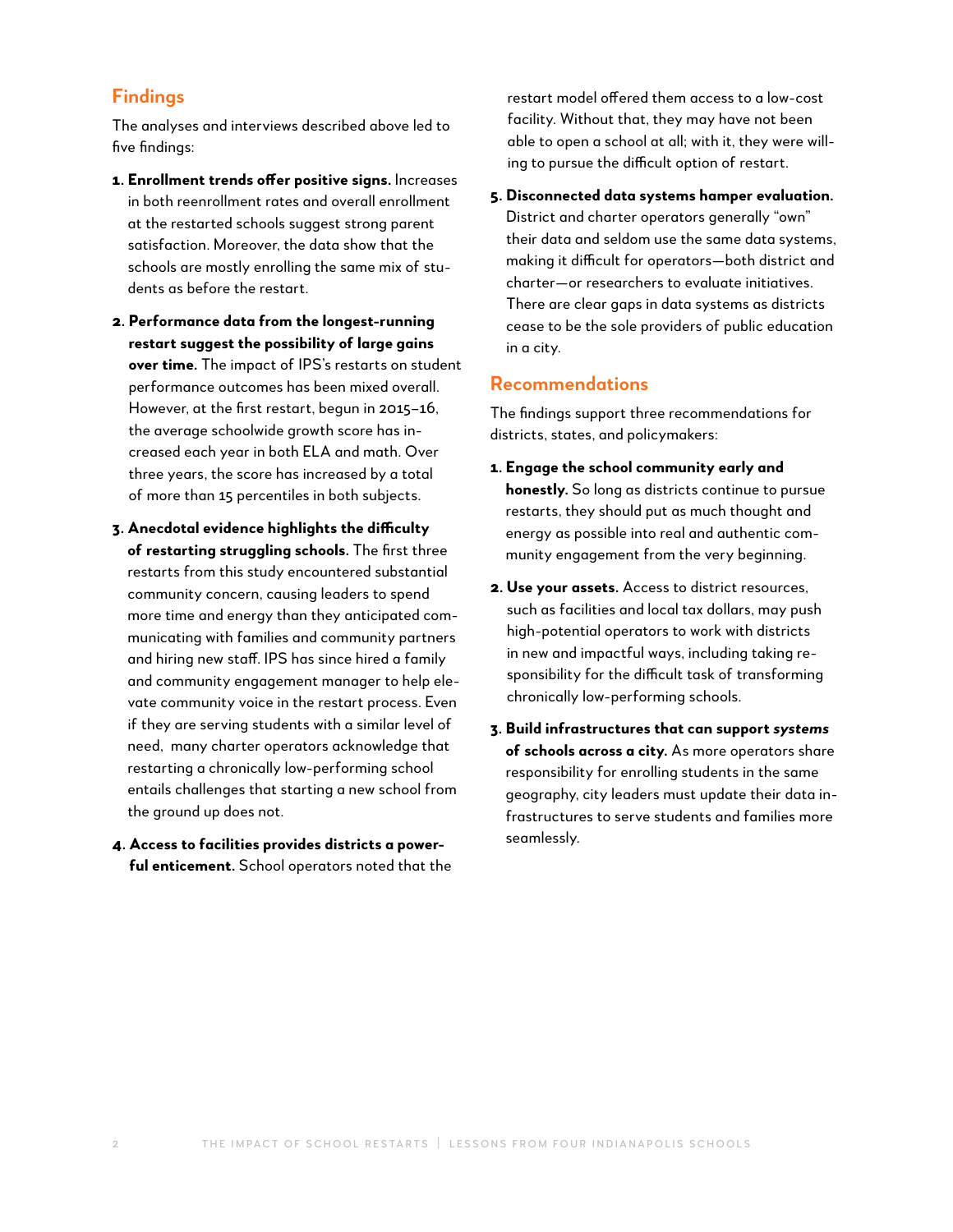

# **The Impact of School Restarts: Lessons from Four Indianapolis Schools**

As districts struggle to turn around chronically lowperforming schools, they frequently fail—in part because they fail to fundamentally change how the school operates. But districts also want to avoid closing struggling schools; neighborhood schools often sit at the heart of a community, and nearby excellent schools rarely, if ever, have enough empty seats to accommodate displaced students.

As districts across the country search for ways to turn around their lowest-performing schools, a growing number are partnering with external providers often charter operators—to implement "restarts." These providers receive operational autonomy and bring their own approach to schooling, positioning

them to implement deep and meaningful changes. The school continues to serve the same community, and the provider contractually commits to raising student performance outcomes.

Restarts are appealing, but do they deliver on their promise? This report draws on data from four restarts in Indianapolis Public Schools (IPS) to identify successes and lessons learned for the field. The research base is thin, and the results mixed (see Appendix A—Literature Review, page 24). This report aims to add to the field's understanding by drawing on data from four Indianapolis restarts to evaluate their impact on student enrollment, mobility, demographics, and performance.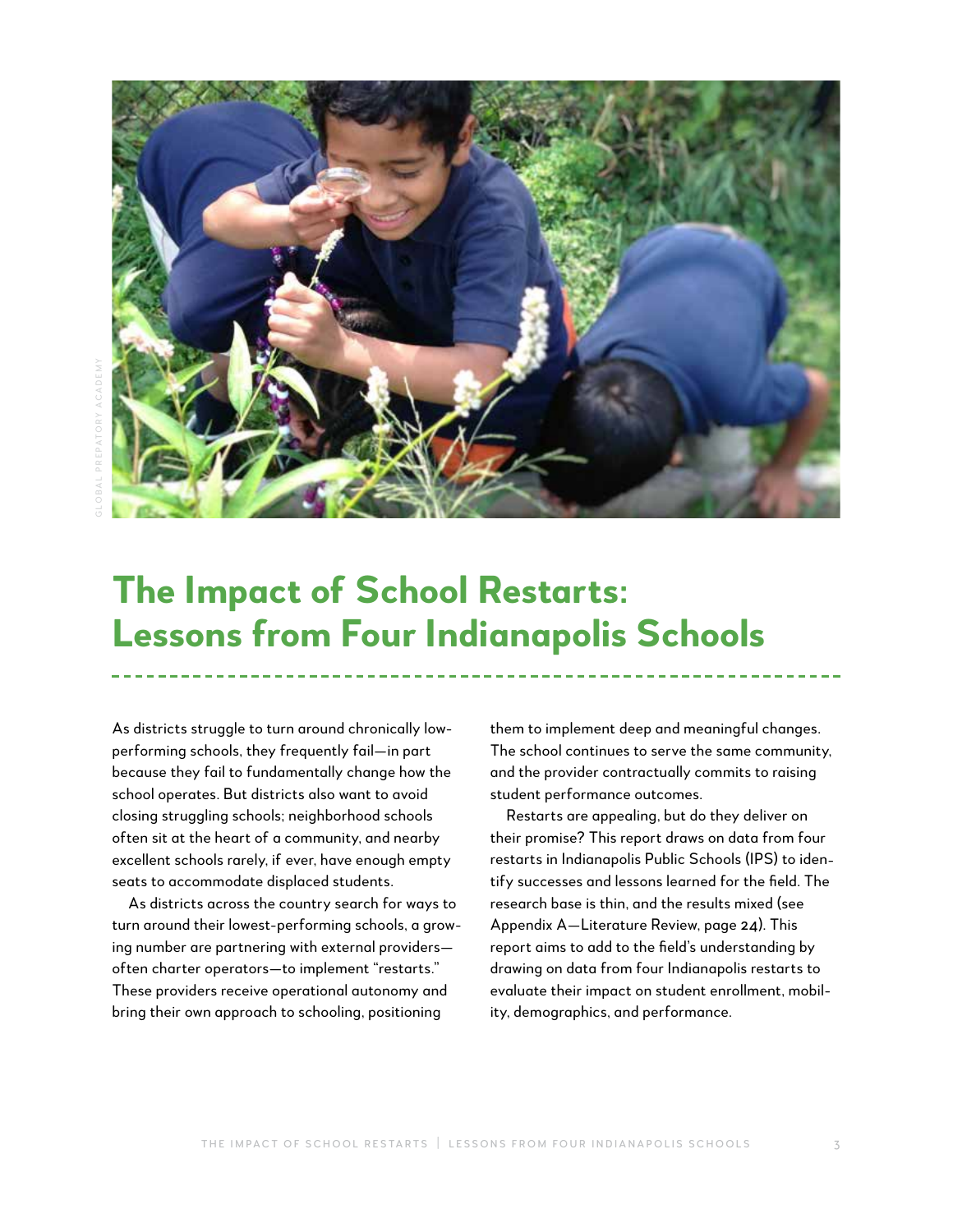# **Sparking Innovation in Indianapolis Public Schools**

Indianapolis Public Schools (IPS) struggled to support high student achievement for many years. In 2013–14, of the 75 IPS schools that the state rated, 54 percent earned a D or worse. $^1$  Of those, 11  $\,$ schools had received an F rating for two consecutive years, and their student test scores demonstrated low, no, or negative growth.<sup>2</sup> Meanwhile, the threat of state takeover loomed. The previous year, the Indiana Department of Education handed responsibility for four IPS schools over to private operators after the district failed to turn them around.<sup>3</sup>

It was against this backdrop that IPS's leadership began to change. IPS school board elections in 2012 and 2014 ushered in a number of new members. In 2013, Dr. Lewis Ferebee replaced the superintendent of eight years.4 In March 2014, state legislators passed House Bill 1321, which allowed IPS to create Innovation Network Schools with greater flexibility to operate differently. With the support of the school board and other partners, Ferebee put the law into action.5

#### **Innovation Network Schools Offer Freedom and Support**

Innovation Network Schools include district and charter schools, and both benefit from participating.<sup>6</sup> District schools receive greater autonomy, including autonomy over staff compensation, the school calendar, staffing positions, hiring criteria, and instructional practices. Meanwhile, Innovation status gives charter schools the ability to establish a more formal relationship with the district and gain access to several key district resources, including transportation and food services, and sometimes facilities as well. All Innovation schools, including district and charter, must organize a nonprofit board to oversee school operations and abide by all local, state, and federal laws, including those regarding special education and non-discrimination.

Innovation schools "combine the freedoms and flexibilities of successful autonomous schools with the financial support and services of a district

school," said Brandon Brown, CEO of The Mind Trust, an Indianapolis education organization that played a key role in developing the Innovation schools idea.<sup>7</sup> At the same time, student performance at Innovation schools falls under the district for state accountability purposes, encouraging IPS to collaborate with strong operators.

There are four kinds of Innovation schools, which vary in terms of management and their pathway to Innovation school status (see Figure 1, page 5):

- **1.** Existing or new **charter schools** can apply to become Innovation schools;
- **2. New IPS district schools** can apply to start as Innovation schools;
- **3. Existing IPS district schools** can convert to Innovation schools if they demonstrate strong leadership capacity and the current staff members want to convert; and
- **4.** The district can partner with an **external operator** to restart a chronically low-performing district school, which then becomes an Innovation school.

The number of Innovation schools in IPS grew from five schools in 2015–16 to 20 schools in 2018–19 (see Figure 2, page 5).

#### **Restart Schools**

IPS selected some of the district's lowest-performing schools for restart. By contracting with highpotential operators, IPS aimed to turn the schools around and give their students better options, while also allowing the district to maintain ultimate oversight of the schools.

Restarts differ most notably from other Innovation schools in three areas:

- ✱ **Facilities.** Restart charter operators have access to district facilities at the same cost as districtoperated schools; other charters with Innovation status do not necessarily get that.
- ✱ **Zoned charters.** Unlike other charter schools in Indiana, restarts must give preference to students within residential boundaries. Hence, rather than opting into a restarted school, students zoned for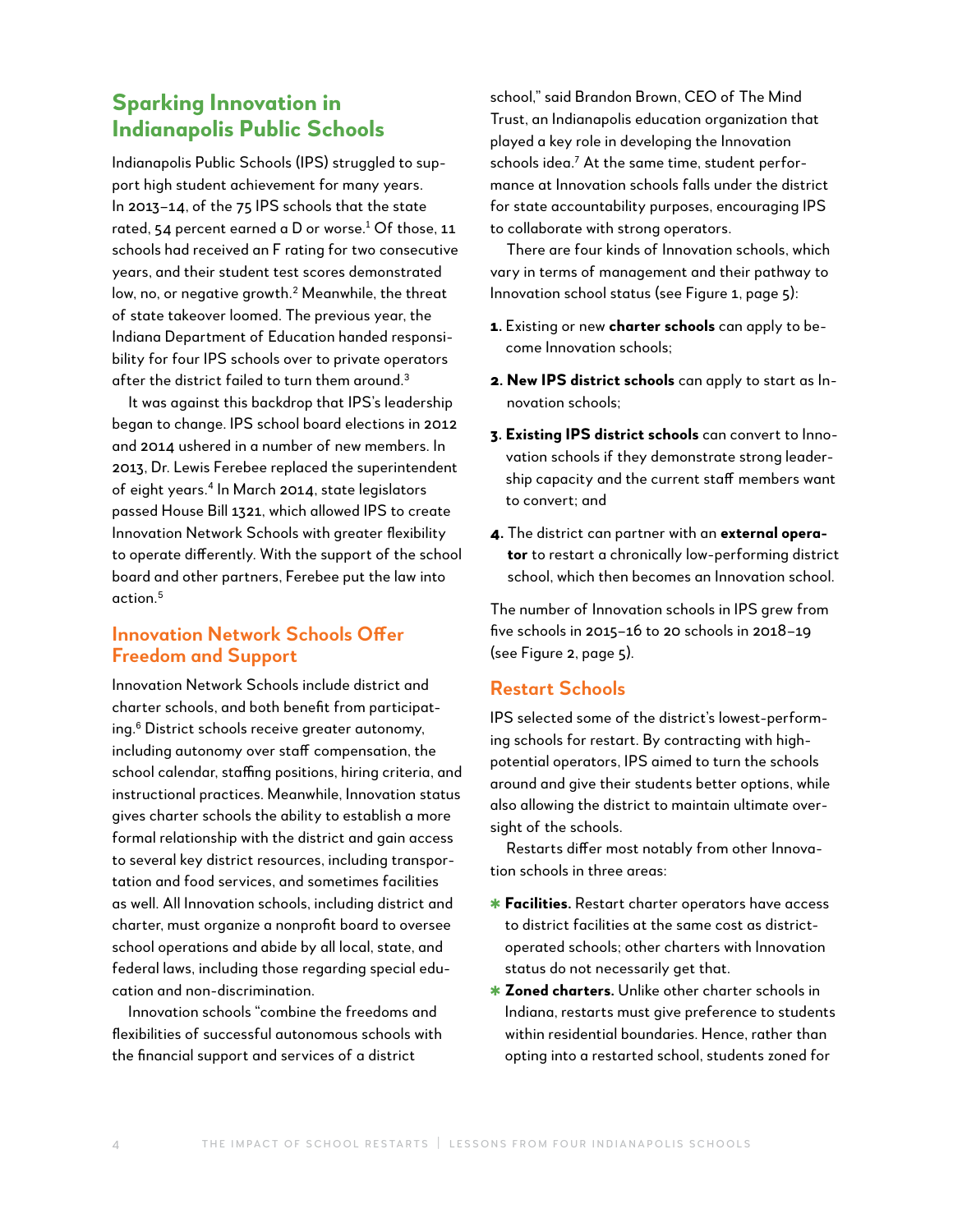#### **Figure 1. Overview of Innovation Schools**

|                                             |                                                                                                                                     |                           | <b>Type of Innovation School</b>                             |                                                                                                                                               |  |
|---------------------------------------------|-------------------------------------------------------------------------------------------------------------------------------------|---------------------------|--------------------------------------------------------------|-----------------------------------------------------------------------------------------------------------------------------------------------|--|
|                                             | <b>Charters</b>                                                                                                                     | <b>New District</b>       | <b>District</b><br><b>Conversions</b>                        | <b>Restarts</b>                                                                                                                               |  |
| <b>Key School</b><br><b>Characteristics</b> | * New or existing<br>charter schools                                                                                                | * New district<br>schools | * Existing district<br>schools, converted<br>of own choosing | * Chronically low-performing<br>district schools<br>* External operator runs school                                                           |  |
| <b>Benefits to</b><br>operator              | * Partnership with<br>district, including<br>access to some<br>district services. like<br>low-cost facilities<br>and transportation | $*$ Greater<br>autonomy   | $*$ Greater<br>autonomy                                      | * Access to district facilities<br>without lease or building costs<br>* Access to IPS enrollment/<br>students<br>* Accountability clock reset |  |



the school are automatically enrolled unless they opt out. If space remains after accounting for zoned students, students zoned for other schools may also enroll.

✱ **Accountability reset.** Since restarts are ultimately new schools, the accountability clock

resets—meaning state ratings before the restart do not apply. Moreover, beginning in 2019–20, restarts will not receive a rating for the first three years unless they request otherwise.<sup>8</sup> However, the restarted school must provide a timeline that outlines annual targets for academic improvements.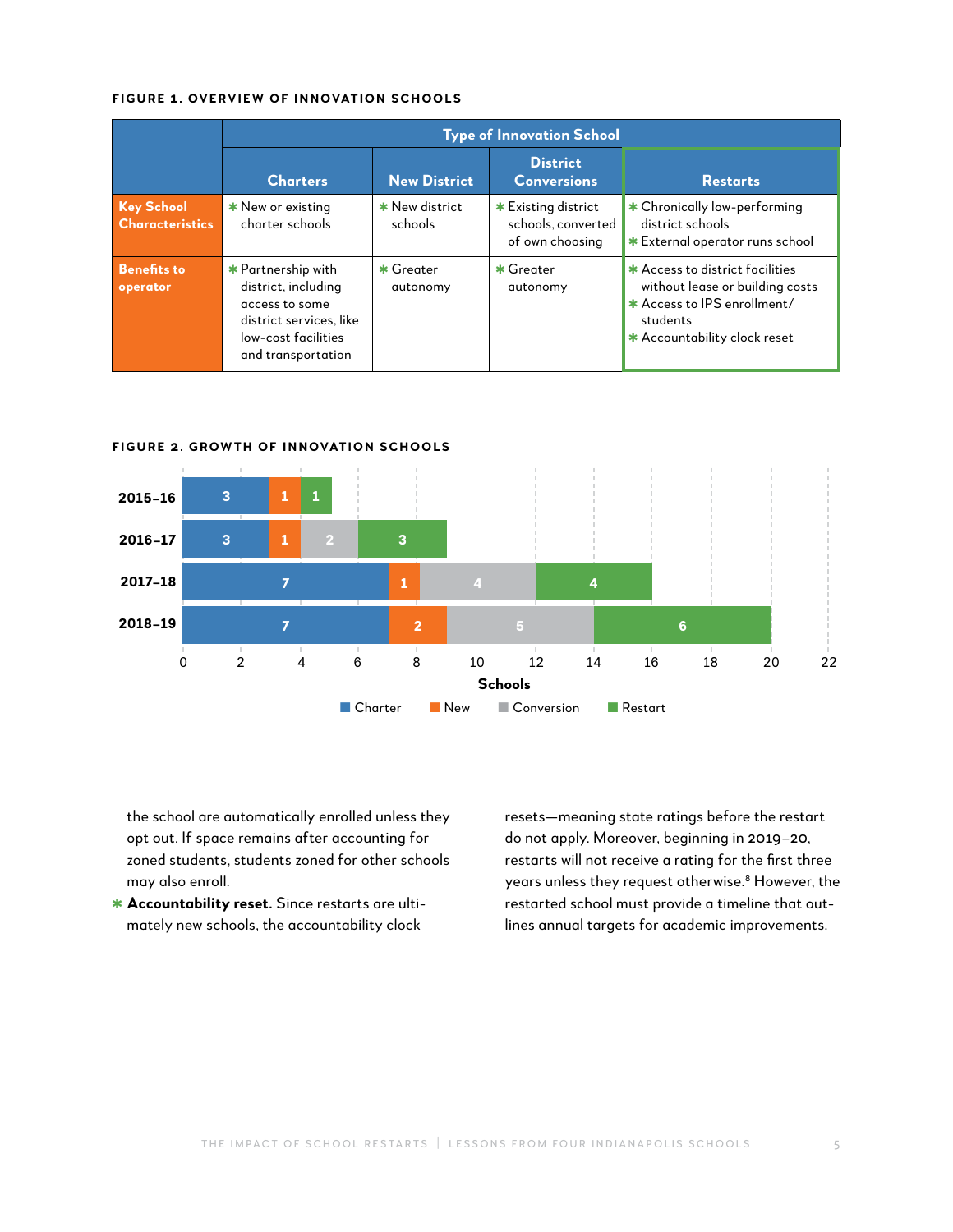#### What's Different *Inside* a Restarted School?

According to the operators featured in this report, the answer is—everything. The restart operators not only brought in new leadership teams and governance structures, but also renovated and rebranded buildings, introduced new curricula (including a bilingual program at one), adjusted the school day and calendar, and implemented new discipline policies and practices. Though existing teachers had an opportunity to re-apply for their positions, few did, and the restart operators hired a mostly new—if not entirely new—teaching staff. In addition, the operators invited parents into their buildings to see how they had changed in an effort to reset their relationship with families. Ultimately, the operators all aimed for the schools to both look and feel completely different, even as they continued to serve many of the same students.

## **Analysis: Making Sense of the Data**

Early research on Innovation schools shows promising results. Stanford's Center for Research on Education Outcomes (CREDO) compared the learning growth that Indianapolis students attending different kinds of schools—including Innovation schools and traditional public schools—made relative to state averages.9 The results show that in the most recent school year included in the study (2016–17), students attending traditional public schools made significantly less growth than the state average learning gains. In contrast, students attending Innovation schools made learning gains similar to the state average.10 The published research, however, lumps all Innovation schools together in one category, so it's not possible to isolate the impact of restarts separately.

The rest of this report does just that, focusing on the first four Innovation restart schools—Phalen Leadership Academy @ 103 (PLA @ 103), Global Preparatory Academy (Global Prep), Kindezi Academy (Kindezi), and Ignite Achievement Academy (Ignite). It aims to identify successes and lessons useful for future restarts in IPS and elsewhere (for more on these four schools, see Figure 3, page 7

and "The Same, but Different," page 7).<sup>11</sup> The study focuses on three research questions:

- **1.** How have restarts affected student *enrollment and mobility*?
- **2.** How have restarts affected student *demographics*?
- **3.** How have restarts affected student *performance outcomes*?

To answer these questions, the research team received various student-level data from the Indiana Department of Education, including enrollment, demographic, and student performance data. The team then analyzed the data to observe how the metrics changed at each school since the restart began. In addition, the team compiled data across restart schools and compared them to other lowperforming district schools where IPS was making significant improvement efforts, including four "priority schools" and four schools belonging to one of the district's transformation zones (see "About the Comparison Schools," page 8). The rest of this section presents the findings from those analyses.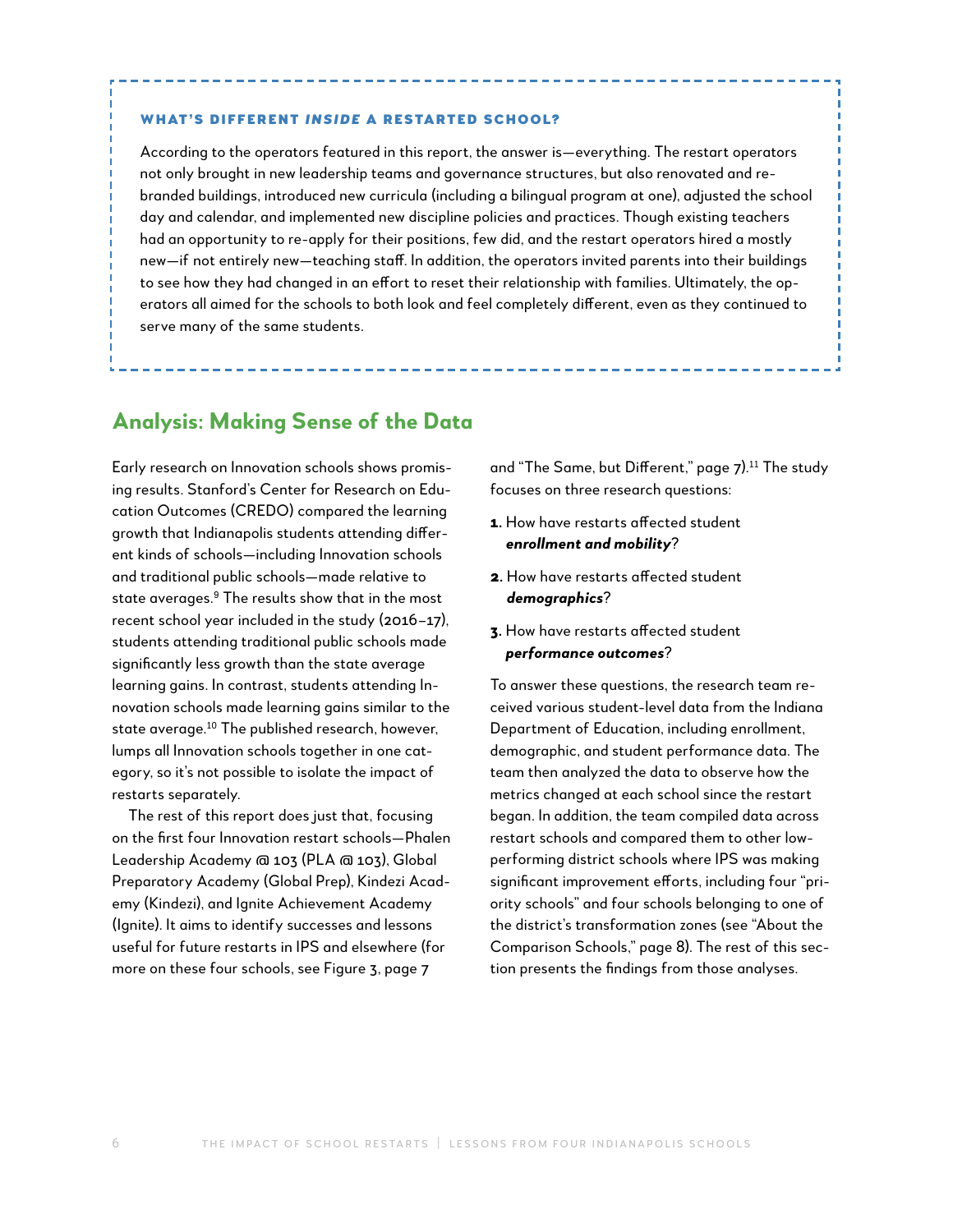| School Name | <b>Previous School</b>       | <b>Grades Served</b> | <b>First Year of Restart</b> |
|-------------|------------------------------|----------------------|------------------------------|
| PLA @ 103   | <b>Francis Scott Key 103</b> | Pre $K-6*$           | 2015-16                      |
| Global Prep | Riverside 44                 | $Pre K-6$            | 2016-17                      |
| Kindezi     | Joyce Kilmer 69              | $K-6$                | 2016-17                      |
| lgnite      | Elder Diggs 42               | $K-6$                | 2017-18                      |

#### **Figure 3. Indianapolis Restarts as of 2017–18 School Year**

\*In 2016–17, PLA @ 103 also served grade 7 (but not in subsequent years).

#### The Same, but Different

Though all are restarts, the governance structure and transition process differed for the schools featured in this report (see table below).

The first restart, PLA @ 103, began in 2015–16 and is technically still a district school using the same school ID as the school it replaced, Francis Scott Key 103. In contrast, the other restarts are all charter schools that the mayor's Office of Education Innovation authorizes. As part of PLA's agreement with IPS, it receives a management fee to operate the school *in addition* to its regular per-pupil funding, something no other restart receives (or will receive).<sup>12</sup>

Global Prep and Kindezi are phasing in as charter operators. Although they operate all grades within their respective buildings, only grades K–2 restarted as charter schools with a new school ID, because of restrictions in the charter contracts they received from their authorizer before IPS selected them as restart operators. IPS now has a contract with them to run the remaining grades as district schools under the original school IDs. Each year the charter side of the schools expands by one grade, while the district side of the schools shrinks by one grade so that all grades will eventually fall under the charter operator. But both IPS and the operators say the division between the district and charter sides of these schools is largely on paper, with little difference in practice between the two school sides. Both PLA @ 103 and Ignite restarted the whole school at once.

| School Name | <b>Governance</b> | <b>Transition Process</b> |
|-------------|-------------------|---------------------------|
| PLA @ 103   | Contract          | Whole school              |
| Global Prep | Charter           | Phase-in                  |
| Kindezi     | Charter           | Phase-in                  |
| lgnite      | Charter           | Whole school              |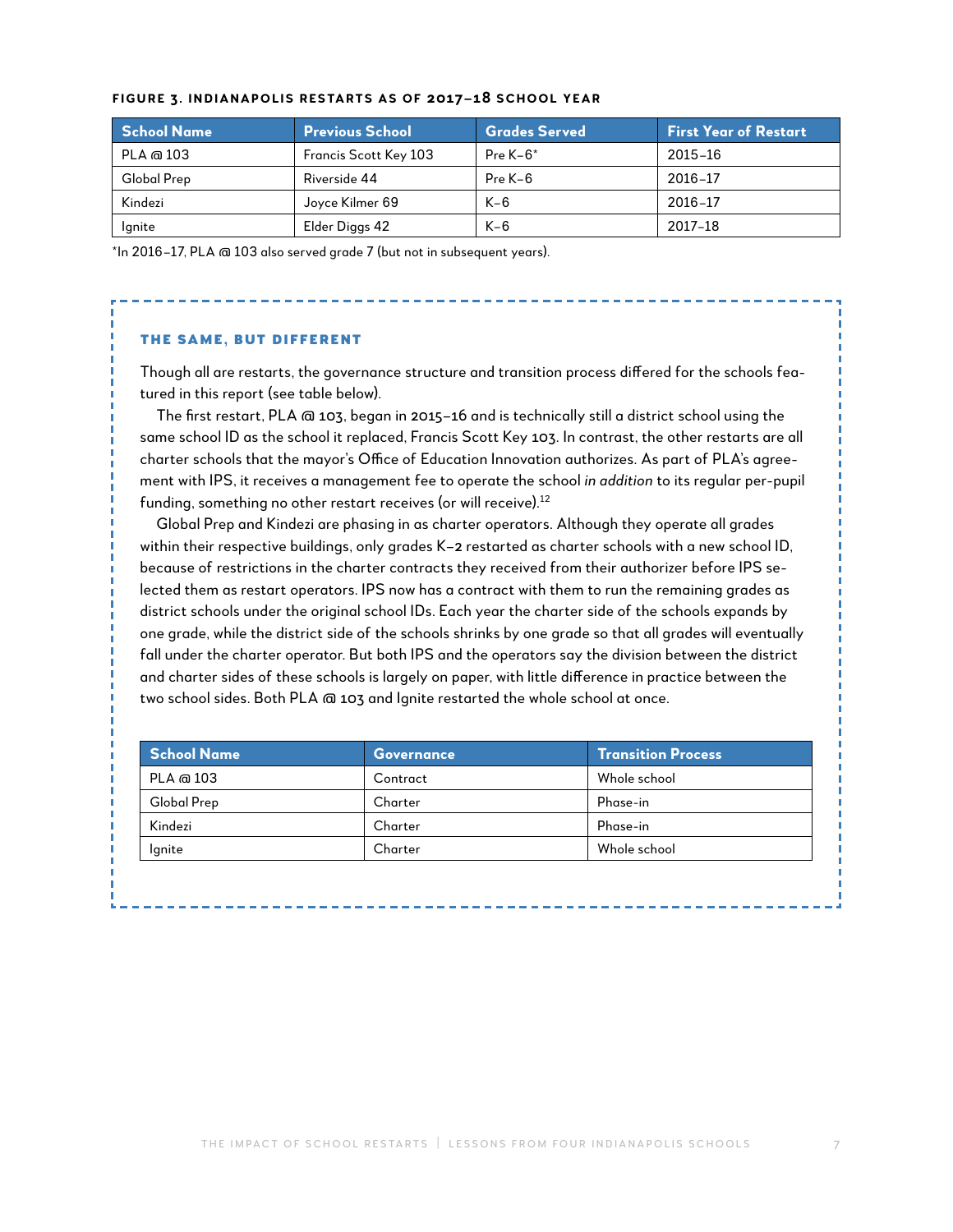#### About the Comparison Schools

For each of the analyses in this report, we compared the results of the restarted schools to Priority schools and schools belonging to the district's Transformation Zones.<sup>13</sup>

- ✱ "**Priority school**" is a federal designation meant to include the lowest 5 percent of Title I schools in each state, as defined by the state. All the Priority schools analyzed in this study had received an F rating from the state for two consecutive years and demonstrated low, no, or negative growth. These schools receive greater attention from the district, and often additional operating flexibility and resources to help them improve. Our comparison group includes the four schools designated as Priority schools beginning in the 2015–16 school year serving grades K–8.14 All four of the restarted schools in this study were also designated as Priority schools (though they are not included in the Priority schools analysis).
- ✱ IPS's **Transformation Zones** include a struggling high school and a small set of feeder schools for which the district develops and implements a transformation strategy focused on district-led turnaround supports (rather than contracting with third parties to run the school). It launched in 2015-16 and represents the other major turnaround intervention IPS implemented aside from the Innovation Schools Network. Our analysis includes four Transformation Zone schools serving grades K-8 during the study period.15

#### **Research Question 1. How have restarts affected student**  *enrollment* **and** *mobility***?**

Restarts aim to give students who are attending or zoned for a failing school a better education. To meet that goal, however, those same students must actually enroll in the restarted school. We therefore examined the extent to which students eligible to reenroll at a restarted school did so, and how reenrollment rates have changed at the restarted schools over time.16

#### **Restarts reached just over half of eligible students**

For this measure, eligible students are defined as students who were enrolled at the school right before the restart began and were not in a terminal grade (the last grade the school serves). Restart success can be measured in part by the percentage of eligible students who reenrolled at the restarted schools and could therefore benefit from the intervention. Across the four restarts, 55 percent of

eligible students returned to the restarted school in year 1. As Figure 4 (page 9) shows, however, reenrollment rates were much lower at PLA @ 103 (35.8 percent) compared with the other three restarts (57.1 percent to 64.1 percent).

While a 55 percent reenrollment rate may seem low, looking back at the three years leading up to each restart shows that it was about average, and that reenrollment rates actually increased at Global Prep and Kindezi in year 1 (see Figure 5, page 10). Meanwhile at PLA @ 103, the reenrollment rate decreased by less in year 1 than it had the previous year.

#### **More recent enrollment trends positive**

Looking beyond year 1, reenrollment rates have increased at all three of the restarts that have at least two years of data; at two of the restarts, the rates increased by double digits. Reenrollment averaged 47 percent in the two years before Phalen @ 103 restarted. It surpassed 70 percent for each of the two most recent years (2016–17 and 2017–18) an increase of more than 20 points (and double its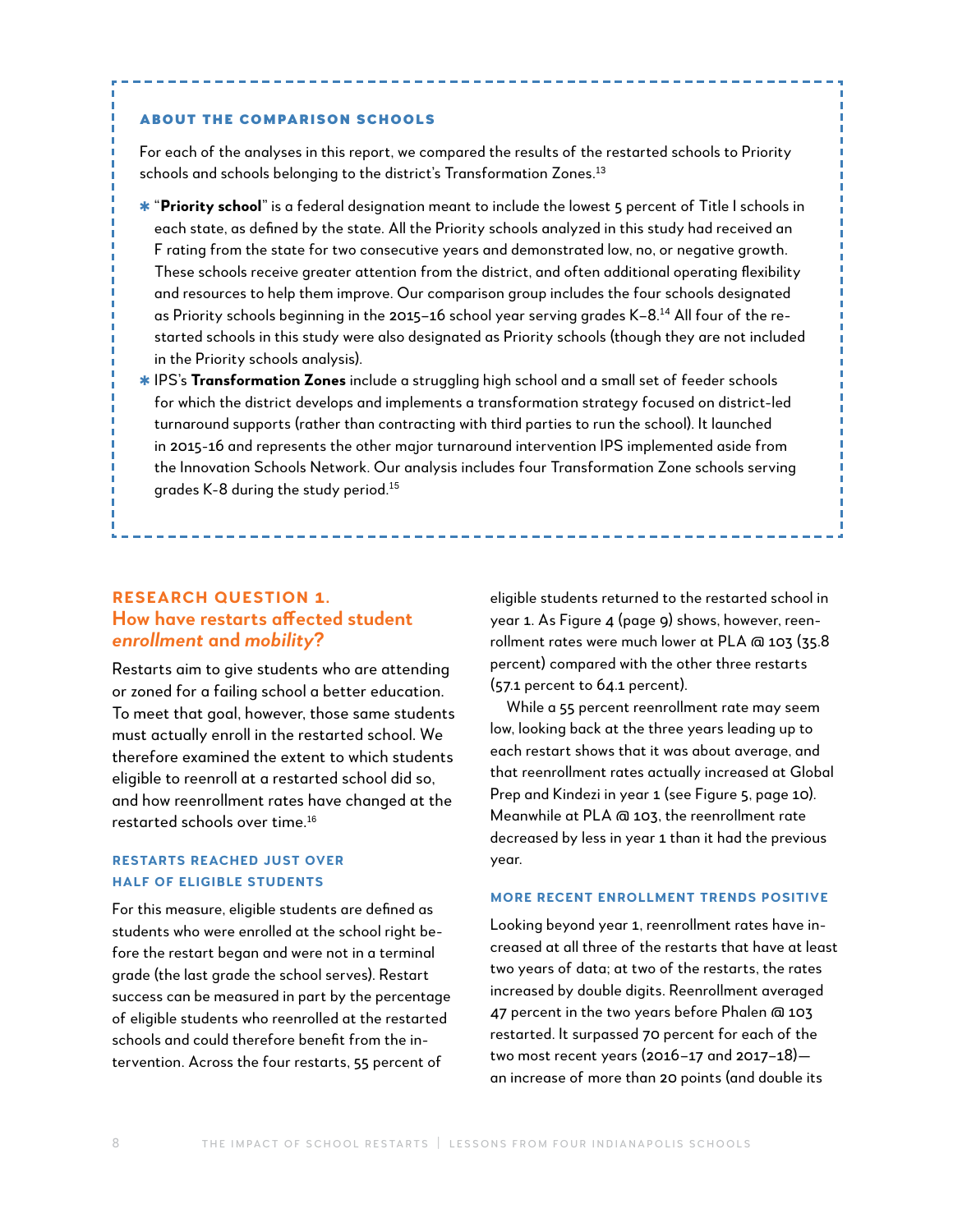| <b>School</b>                 | <b>Baseline</b><br>Year | <b>Students Eligible</b><br>to Reenroll at End<br>of Baseline Year | <b>Eligible Students</b><br><b>Who Did Reenroll</b><br>in Year 1 of<br><b>Restart</b> | <b>Percentage of</b><br><b>Eligible Students</b><br><b>Who Did Reenroll in</b><br><b>Year 1 of Restart</b> |
|-------------------------------|-------------------------|--------------------------------------------------------------------|---------------------------------------------------------------------------------------|------------------------------------------------------------------------------------------------------------|
| Francis Scott Key / PLA @ 103 | $2014 - 15$             | 299                                                                | 107                                                                                   | 35.8%                                                                                                      |
| Riverside 44 / Global Prep    | 2015-16                 | 401                                                                | 257                                                                                   | 64.1%                                                                                                      |
| Joyce Kilmer 69 / Kindezi     | 2015-16                 | 296                                                                | 177                                                                                   | 59.8%                                                                                                      |
| Elder Diggs 42 / Ignite       | 2016-17                 | 354                                                                | 202                                                                                   | 57.1%                                                                                                      |
| <b>All Restarts</b>           |                         | 1.350                                                              | 743                                                                                   | 55.0%                                                                                                      |

#### **Figure 4. Reenrollment of Eligible\* Students in Restarted Schools, Year 1**

\*The percentage of students who were enrolled at the school in the baseline year and were not in a terminal grade.

year 1 reenrollment rate). At Global Prep, reenrollment rates rose from about 50 percent to more than 65 percent. These increases were larger than both comparable schools and district-wide trends over the study period (see Figure 6, page 11).

At the same time, overall enrollment has increased at all four of the restarted schools, reversing a negative trend in the years leading up to the restart (see Figure 7, page 11). In contrast, enrollment in Transformation Zone and Priority schools has largely remained steady for schools that remained open. (One school in the Transformation Zone restarted in 2018–19, and another closed.)

#### **Summary: Impact on Student Enrollment and Mobility**

- ✱ Across the restarts, 55 percent of eligible students reenrolled in year 1, about equal to schools' average reenrollment rate in the three years preceding restart.
- ✱ Reenrollment rates at all three restarts with two or more years of data have increased compared with the three years leading up to the restart, two of them by double digits.
- $\ast$  Overall enrollment at each of the restarted schools has increased, reversing a decline in enrollment before the restart.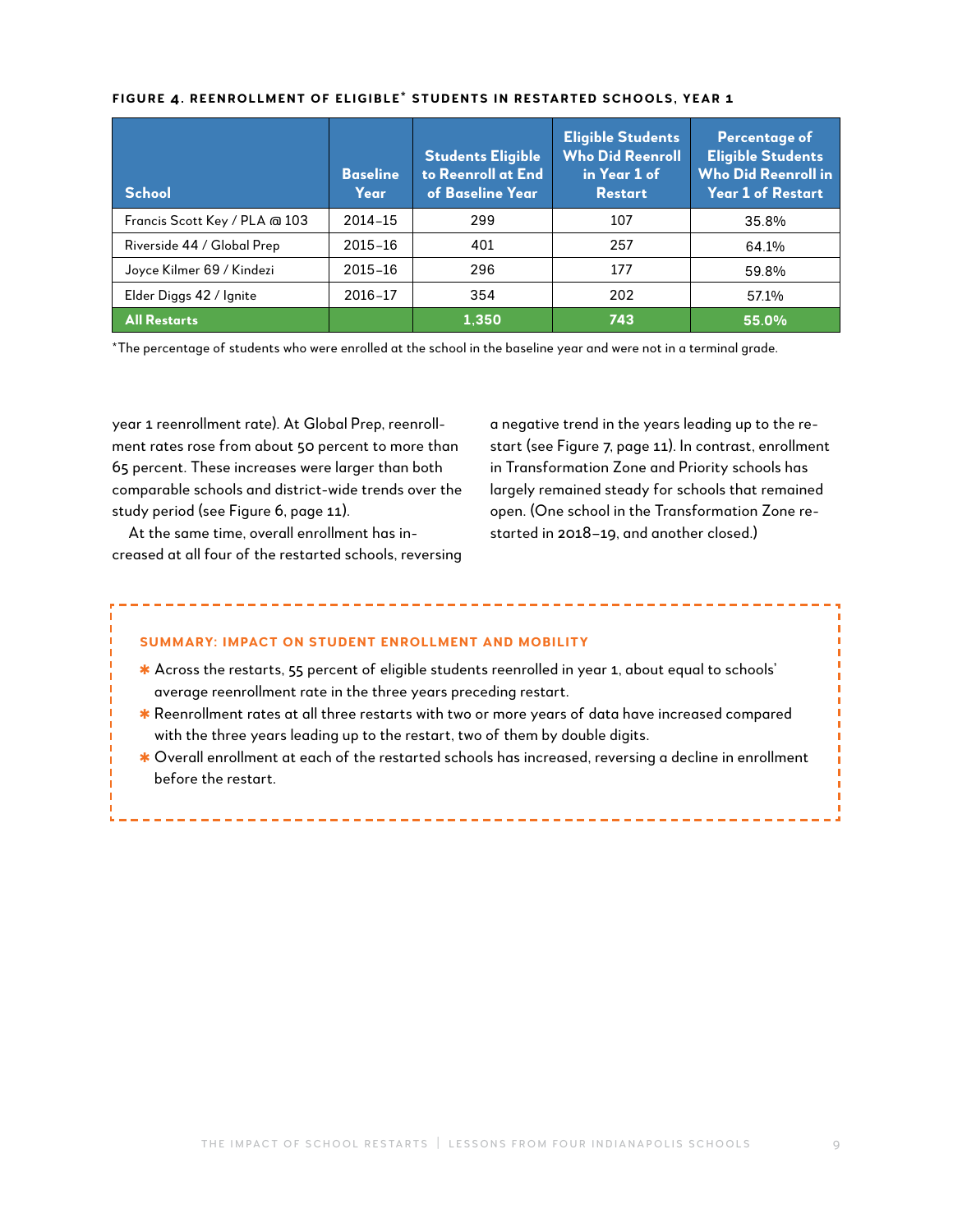#### **Figure 5. Percentage of Eligible Students Reenrolling Year-Over-Year in Restarts vs. Comparison Schools, Three Years Pre-Restart through 2017–18**

|                                    | <b>Pre-Restart</b> |            |            |            | <b>Post-Restart</b> |            | <b>Change</b>                       |                                      |               |
|------------------------------------|--------------------|------------|------------|------------|---------------------|------------|-------------------------------------|--------------------------------------|---------------|
|                                    | -3 Years           | -2 Years   | -1 Years   | Year 1     | Year 2              | Year 3     | 3-Yr Pre-<br><b>Restart</b><br>Avg. | <b>Most</b><br><b>Recent</b><br>Year | <b>Change</b> |
| Francis Scott Key / PLA @ 103      | $N/A^*$            | 52.6%      | 41.0%      | 35.8%      | 72.0%               | 70.3%      | 46.8%                               | 70.3%                                | 23.5%         |
|                                    |                    | $N = 344$  | $N = 410$  | $N = 299$  | $N = 379$           | $N = 408$  |                                     |                                      |               |
| Riverside 44 / Global Prep         | 49.3%              | 49.8%      | 51.2%      | 64.1%      | 65.9%               |            | 50.1%                               | 65.9%                                | 15.8%         |
|                                    | $N = 430$          | $N = 404$  | $N = 373$  | $N = 401$  | $N = 495$           |            |                                     |                                      |               |
|                                    | 55.0%              | 52.8%      | 54.1%      | 59.8%      | 57.6%               |            | 54.0%                               |                                      |               |
| Joyce Kilmer 69 / Kindezi          | $N = 422$          | $N = 390$  | $N = 338$  | $N = 296$  | $N = 349$           |            |                                     | 57.6%                                | 3.6%          |
|                                    | 63.0%              | 56.7%      | 60.0%      | 57.1%      |                     |            |                                     |                                      |               |
| Elder Diggs 42 / Ignite            | $N = 511$          | $N = 492$  | $N = 492$  | $N = 354$  |                     |            | 59.9%                               | 57.1%                                | $-2.8%$       |
|                                    | 56.2%              | 53.2%      | 51.9%      | 55.0%      |                     |            |                                     |                                      |               |
| <b>All Restarts</b>                | $N = 1363$         | $N = 1630$ | $N = 1613$ | $N = 1350$ |                     |            | 53.8%                               | 55.0%**                              | 1.3%          |
|                                    | $N/A^*$            | 66.3%      | 63.7%      | 63.3%      | 67.9%               | 71.5%      |                                     |                                      |               |
| <b>Transformation Zone Schools</b> |                    | $N = 2295$ | $N = 2358$ | $N = 2045$ | $N = 1943$          | $N = 2203$ | 65.0%                               | 71.5%                                | 6.5%          |
|                                    | $N/A^*$            | 65.4%      | 62.6%      | 63.8%      | 65.8%               | 67.5%      |                                     |                                      |               |
| <b>Priority Schools</b>            |                    | $N = 1808$ | $N = 1883$ | $N = 1800$ | $N = 1673$          | $N = 1653$ | 64.0%                               | 67.5%                                | 3.4%          |

\*We did not have access to the 2011–12 enrollment data needed to calculate these reenrollment rates.

\*\*Based on most recent year for which all schools have data (Y1), rather than an average of the rows above.

| Key | $\sqrt{2}$ Change > 0, <=5 pts. |  | Change $> 5, \le 10$ pts.     |  | Change $> 10$ , $\le$ =15 pts. |  | Change >15 pts.     |  |
|-----|---------------------------------|--|-------------------------------|--|--------------------------------|--|---------------------|--|
|     | Change $< 0$ , $>= -5$ pts.     |  | Change $< -5$ , $>= -10$ pts. |  | Change < -10, >=-15 pts.       |  | Change $<$ -15 pts. |  |

#### **Figure 6. Percentage of Eligible Students Reenrolling at the Same School Year-Over-Year, All Public Schools in IPS, 2013–18**

| วกาว       | $\mathsf{A}$ | ----  | <b>5010</b>       | 0.017 | פ רחכ |
|------------|--------------|-------|-------------------|-------|-------|
| Not avail. | 69.7%        | 70.9% | $71-$<br>$.1.4\%$ | 73.2% | 74.1% |

|        | Increase compared to previous year |
|--------|------------------------------------|
| ∣ Kevi | Decrease compared to previous year |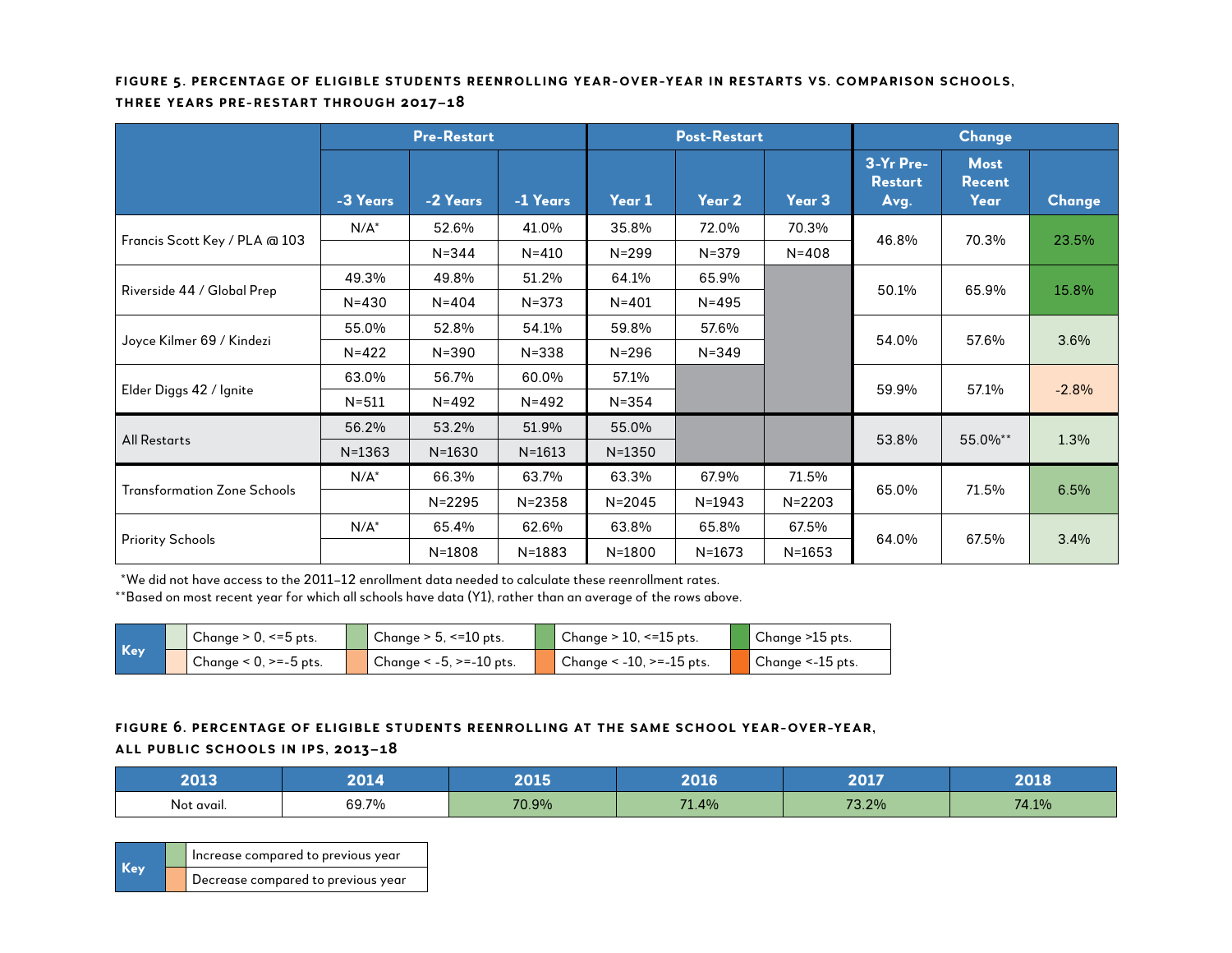|                                    | <b>Pre-Restart</b> |          |          | <b>Post-Restart</b> |        |                   |        | Change                              |                                      |               |
|------------------------------------|--------------------|----------|----------|---------------------|--------|-------------------|--------|-------------------------------------|--------------------------------------|---------------|
|                                    | -3 Years           | -2 Years | -1 Years | Year 1              | Year 2 | Year <sub>3</sub> | Year 4 | 3-Yr Pre-<br><b>Restart</b><br>Avg. | <b>Most</b><br><b>Recent</b><br>Year | <b>Change</b> |
| Francis Scott Key / PLA @ 103      | 296                | 527      | 341      | 383                 | 448    | 461               | 451    | 388                                 | 451                                  | 63            |
| Riverside 44 / Global Prep         | 494                | 421      | 421      | 527                 | 549    | 673               |        | 445                                 | 673                                  | 228           |
| Joyce Kilmer 69 / Kindezi          | 459                | 376      | 323      | 372                 | 387    | 395               |        | 386                                 | 395                                  | 9             |
| Elder Diggs 42 / Ignite            | 534                | 517      | 481      | 501                 | 534    |                   |        | 511                                 | 534                                  | 23            |
| <b>All Restarts</b>                | 1783               | 1841     | 1566     | 1783                | 1918   |                   |        | 1730                                | 1918*                                | 188           |
| <b>Transformation Zone Schools</b> | 3070               | 2924     | 2894     | 2407                | 2598   | 2462              | 1949** | 2963                                | 1949**                               | $-1,014$      |
| <b>Priority Schools</b>            | 1925               | 2112     | 1933     | 1954                | 1837   | 1939              | 1716   | 1990                                | 1716                                 | $-274$        |

**Figure 7. Change in Student Enrollment, Restarts vs. Comparison Schools, Three Years Pre-Restart through 2018–19**

\*Based on most recent year for which all schools have data (Y1), rather than an average of the rows above.

\*\*In 2018–19, one Transformation Zone school (Wendell Phillips) restarted as an Innovation school and another (George Washington Jr. High School) closed, accounting for much of the decline in enrollment across Transformation Zone schools that year.

|            | Increase in enrollment compared to previous year |
|------------|--------------------------------------------------|
| <b>Key</b> | Decrease in enrollment compared to previous year |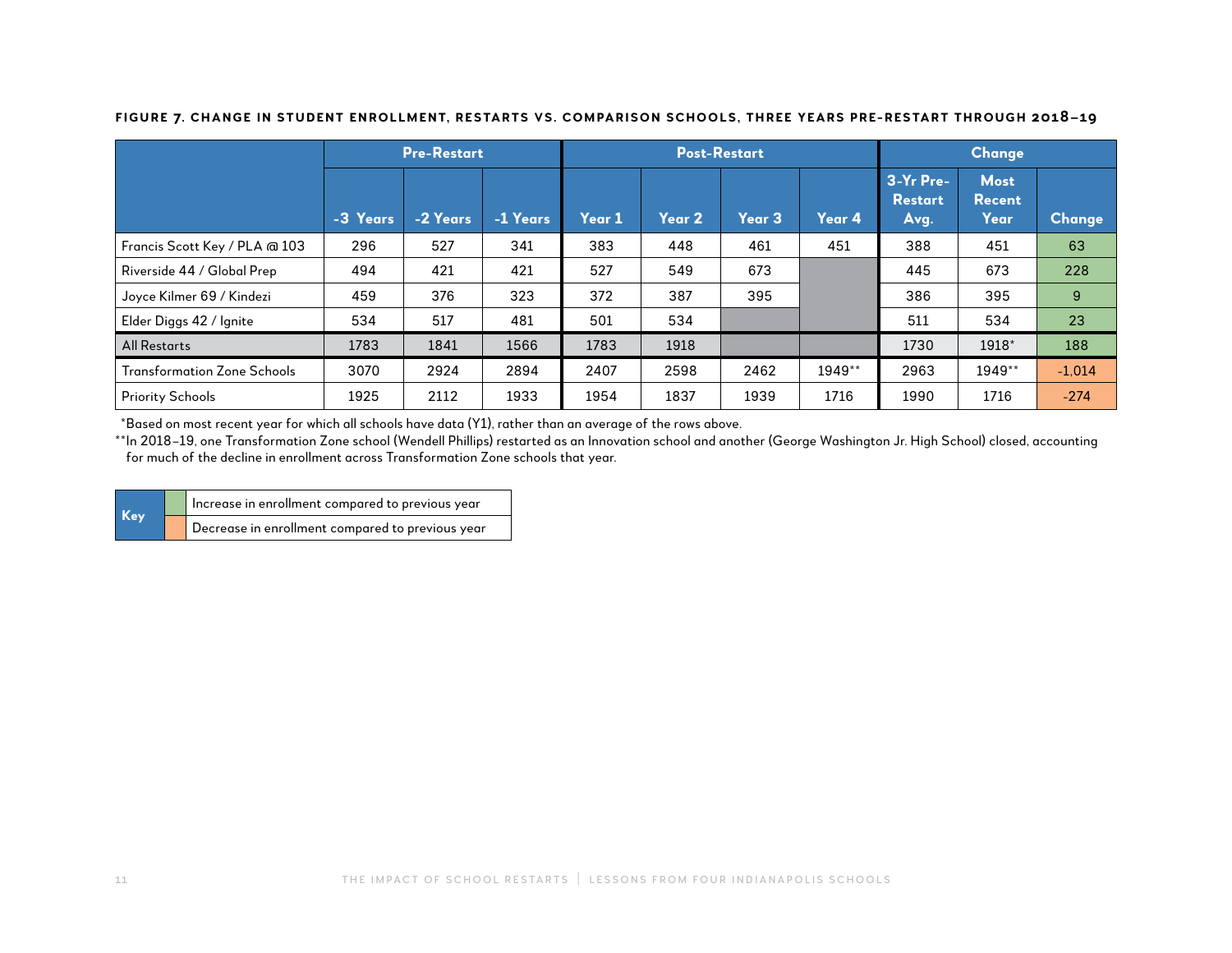#### **Research Question 2. How have restarts affected** *student demographics***?**

If restarts continue to serve the same students and neighborhoods, they should enroll a similar mix of students as the previous school unless the neighborhood is also changing. Significant changes in subgroup representation would suggest that the restart may be attracting particular types of students, or that other groups may be discouraged from enrolling. Hence, we examined how the students who reenrolled at the restarted school in the first year of the restart resembled (or did not resemble) the mix of students enrolled the year before the restart. We also analyzed how student demographics at the restarted schools changed over time.

#### **Stayers mostly resemble student body before restart**

Eligible students who reenrolled in the restarted schools ("Stayers") largely exhibited the same characteristics as all students eligible to reenroll at the school the year before the restart (see Figure 8, page 13), indicating that the restarts were not more likely to recruit or retain any particular kinds of students. The percentage of Stayers who identified as black or Hispanic, qualified for free or reducedpriced lunch, or had limited English proficiency were all within 1.6 percentage points of the broader student body in the baseline year.

#### **District retained special education programs at two restarts**

The data contain, however, one notable exception: Across the restarted schools—largely due to two of the schools—just 13.2 percent of Stayers were in special education, compared with 17.8 percent of all students enrolled in the baseline year—a difference of 4.6 percentage points. That difference was more than twice that of any other subgroup (see Appendix B, page 25). At PLA @ 103, students in special education made up 22 percent of students eligible

to reenroll the year before the school restarted, but they were just 11 percent of Stayers—a decrease of 50 percent. Similarly, students in special education at Ignite represented 22 percent of students eligible to reenroll, but only 13 percent of Stayers—a decrease of 9 percentage points.

According to district staff, the shift mostly reflects the fact that IPS retained control of the special education programs at those schools self-contained classrooms serving students with some of the greatest needs, including life skills classes for older students and developmental pre-K—rather than any decisions the new operators made. One such program moved from Phalen @ 103 to another IPS school. Meanwhile, the two programs at Ignite continued in the building, but remained part of IPS's local education agency, the legal entity responsible for the students and implementing their individualized education programs.

#### **Changes in student demographics at restarts mostly follow citywide trends over time**

Figure 9 (page 13) considers how student demographics have changed throughout the restarted schools over time. It shows where student enrollment at each restart and comparison group rose or fell by more than 10 percentage points *beyond* the change across all public schools located in the IPS boundaries.17 For example, at Kindezi, the percentage of black students enrolled in the three years prior to the restart through 2018–19 decreased by 7.3 percentage points, while it decreased by 4 percentage points across all public schools in the IPS boundaries over the same period, for a net change of 3.3 percentage points (see Appendix C1, page 26). Since 3.3 is less than 10, an "o" appears in that cell.

Changes in student demographics at restarted schools closely track other public schools in the area, as is evident in the many cells marked "o" in Figure 9 (see also Appendix C, page 26).18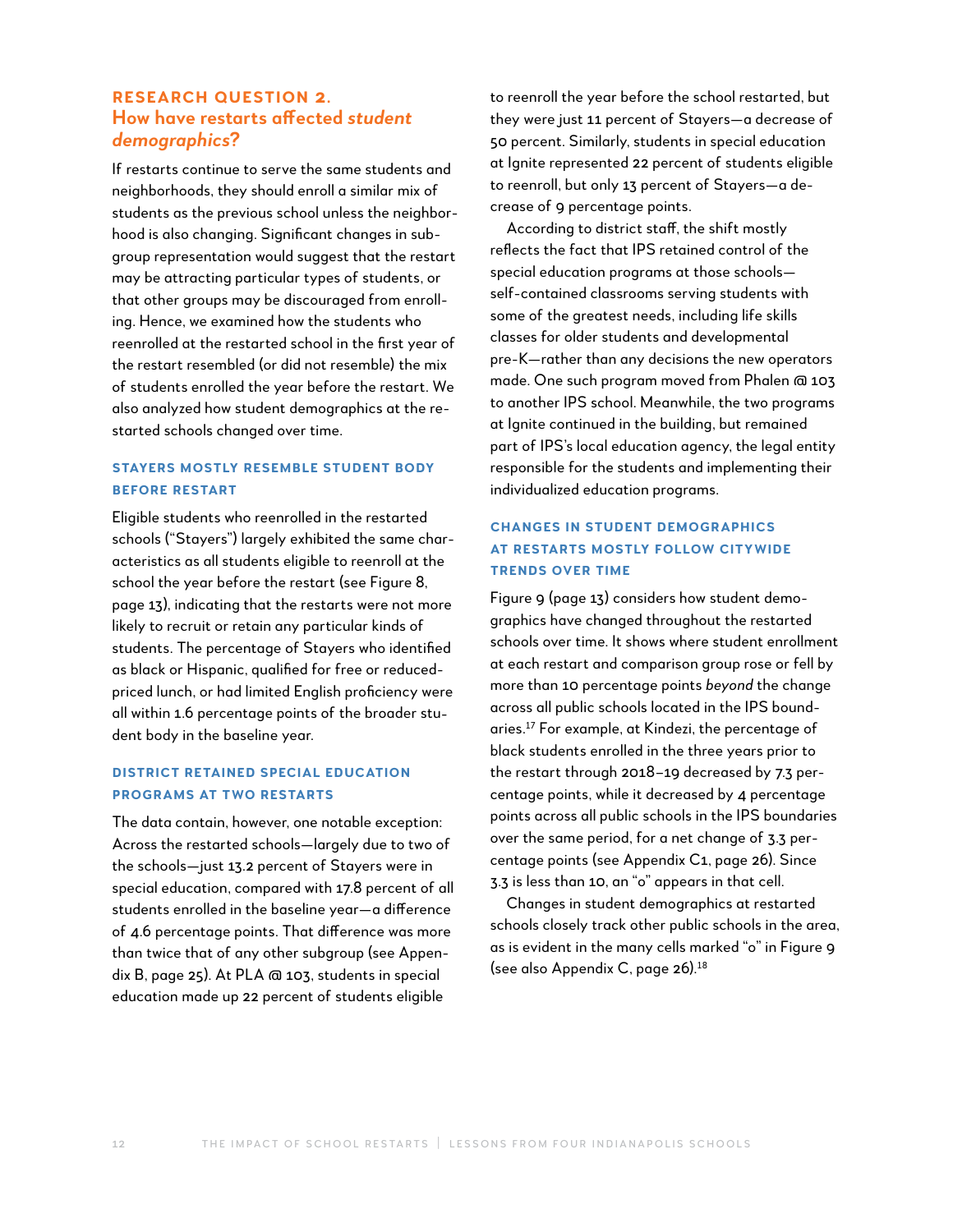#### **Figure 8. Student Characteristics Across all Restarts, All Students in the Baseline Year vs. Reenrolled Students ("Stayers") in Year 1**

| <b>Student Subgroup</b>     | Percent of<br><b>All Students Enrolled</b><br><b>Baseline Year</b><br>$(N=1303)$ | <b>Percent of</b><br><b>Reenrolled Students</b><br>("Stayers"), Year 1<br>$(N=743)$ | Change<br>(Percentage Points) |  |
|-----------------------------|----------------------------------------------------------------------------------|-------------------------------------------------------------------------------------|-------------------------------|--|
| <b>Black</b>                | 76.4%                                                                            | 77.8%                                                                               | 1.4%                          |  |
| <b>Hispanic</b>             | 15.0%                                                                            | 15.5%                                                                               | $0.4\%$                       |  |
| Free & Reduced-Price Lunch  | 84.5%                                                                            | 86.1%                                                                               | 1.6%                          |  |
| Limited English Proficiency | 6.2%                                                                             | 6.6%                                                                                | $0.4\%$                       |  |
| <b>Special Education</b>    | 17.8%                                                                            | 13.2%                                                                               | $-4.6\%$                      |  |

**Notes** 

**•** If demographic data were not available for a particular student in the baseline year, we used the demographic data for the same student from year 1.

**•** Number of students captured in Figure 8 does not match the number in Figure 4 because demographic data were not available for some students for whom we had enrollment data.

#### **Figure 9. Change in Student Demographics at School Above Change Across All Public Schools in the IPS Boundaries, Three Years Pre-Restart through 2018–19**

|                               | <b>Black</b> | <b>Hispanic</b> | <b>FRL</b> | <b>ELL</b> | <b>SPED</b> |
|-------------------------------|--------------|-----------------|------------|------------|-------------|
| Francis Scott Key / PLA @ 103 | $\Omega$     | $\circ$         | $\circ$    | $\Omega$   |             |
| Riverside 44 / Global Prep    |              |                 |            |            | O           |
| Joyce Kilmer 69 / Kindezi     | $\Omega$     | $\circ$         | Ο          | $\Omega$   | $\Omega$    |
| Elder Diggs 42 / Ignite       | $\circ$      | $\Omega$        | ο          | $\Omega$   |             |
| <b>All Restarts</b>           | $\Omega$     | $\Omega$        |            |            |             |
| Transformation Zone Schools*  | C            | $\Omega$        | Ω          |            | ი           |
| <b>Priority Schools</b>       |              | ი               |            |            |             |

\*In 2018–19, one Transformation Zone school (Wendell Phillips) restarted as an Innovation school and another (George Washington Jr. High School) closed, so calculations for Transformation Zone schools in 2018–19 do not include them.

| Key | Change in student representation increased >=10 pts. above<br>change across all public schools in the IPS boundaries      |
|-----|---------------------------------------------------------------------------------------------------------------------------|
|     | Change in student representation decreased $\ge$ =10 pts. above<br>change across all public schools in the IPS boundaries |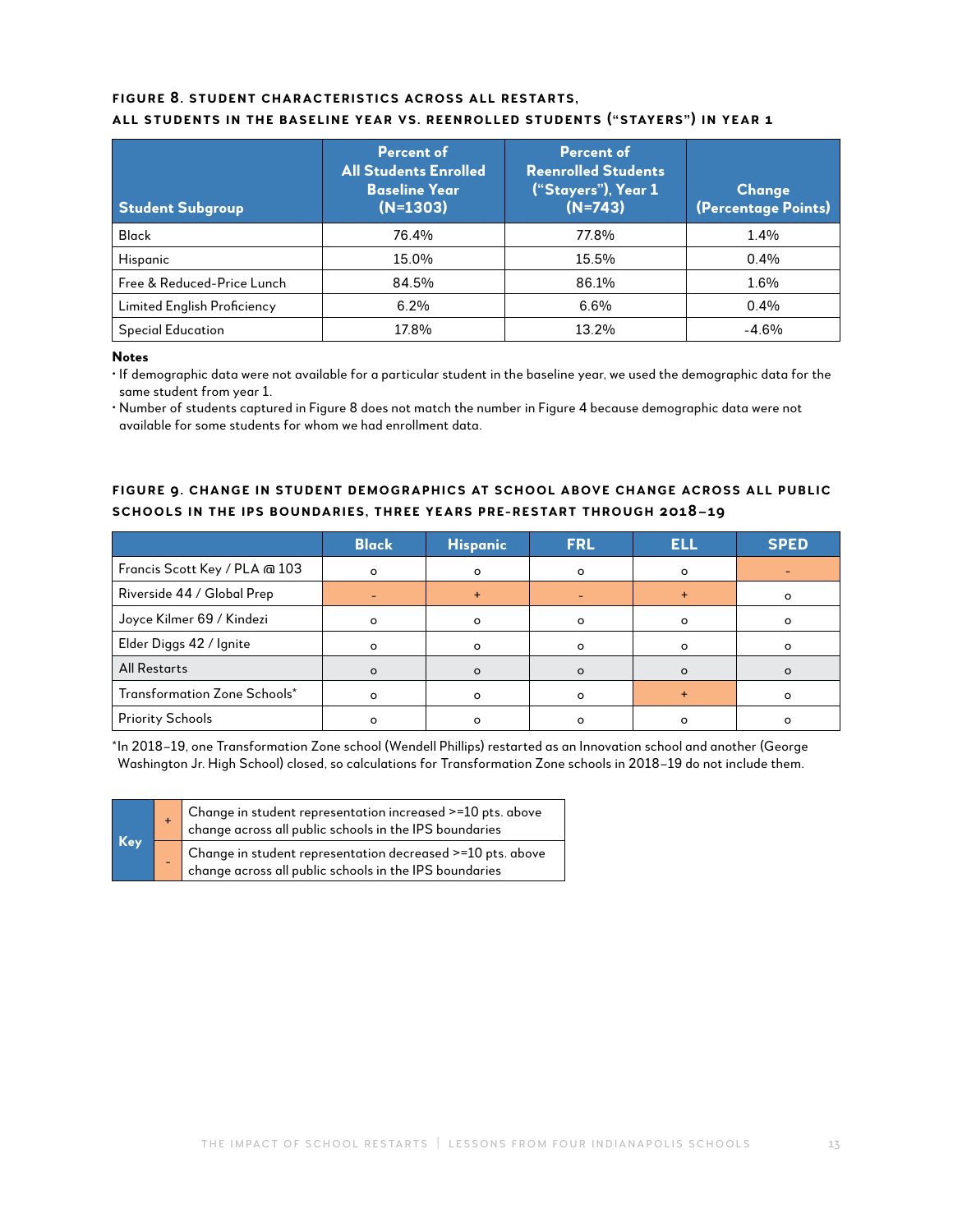But there are two notable exceptions. First, the percentage of students in special education has decreased by a larger amount at PLA @ 103 (see Figure 9, page 13, and Appendix C, Figure C9, page 30). As noted earlier, however, that decrease likely reflects the fact that the school previously housed a center for students with special needs.

Second, at Global Prep, school leaders have intentionally recruited Hispanic students to attend its dual-language program. As a result, the percentage of Hispanic and ELL students has increased at Global Prep by larger amounts than at other schools, while the percentage of black students has decreased by a larger amount (see Figure 9, page 13 and Appendix C, page 26). Since overall student enrollment also increased at Global Prep, however, the *number* of black students did not change as dramatically. In fact, more black students enrolled in the first two years following the restart than in the baseline year. The percentage of students qualifying for free and reduced-priced lunch also increased substantially at Global Prep as student enrollment grew and student demographics have shifted more broadly.

#### **Summary: Restarts and Student Demographics**

ı ı ı п п п п п п Ï ī п п П

п ī ı п п

- ✱ Stayers largely resembled the demographic make-up of all students eligible to reenroll at the restarted schools in the baseline year.
- ✱ Changes in student demographics at restarted schools have largely followed citywide trends, except when the district moved or retained responsibility for centers for students with special needs that had been located within a restarted school, or when the school intentionally recruited students of a different demographic.

#### A lingering question: Are neighborhood students enrolling in the restarts at the same rates?

The research team had also hoped to answer another question related to enrollment and mobility: Are the restarted schools continuing to serve students from the same neighborhoods? School choice options for students residing in IPS have been increasing over the past decade, however. In 2011–12, three years before the first restart began, there were just 16 charter schools in Indianapolis. IPS also had about a dozen magnet schools. By 2019–20, families could choose from among 38 charter schools, 18 Innovation schools, and 32 district "choice" programs open to students across the district for the 2019-20 school year.<sup>19</sup>

With the increased opportunities for students to go somewhere other than their zoned school, differences in the percentage of students from a particular catchment area enrolled in a neighborhood school may not reflect changes in parents' attitudes about the school, but rather changes in the options available to them. Our analysis of Research Question 2 shows, however, that with few exceptions, the demographic make-up of the students enrolled at the restarted schools is similar to that before the restart, suggesting that the schools largely pull students from the same neighborhoods.

٠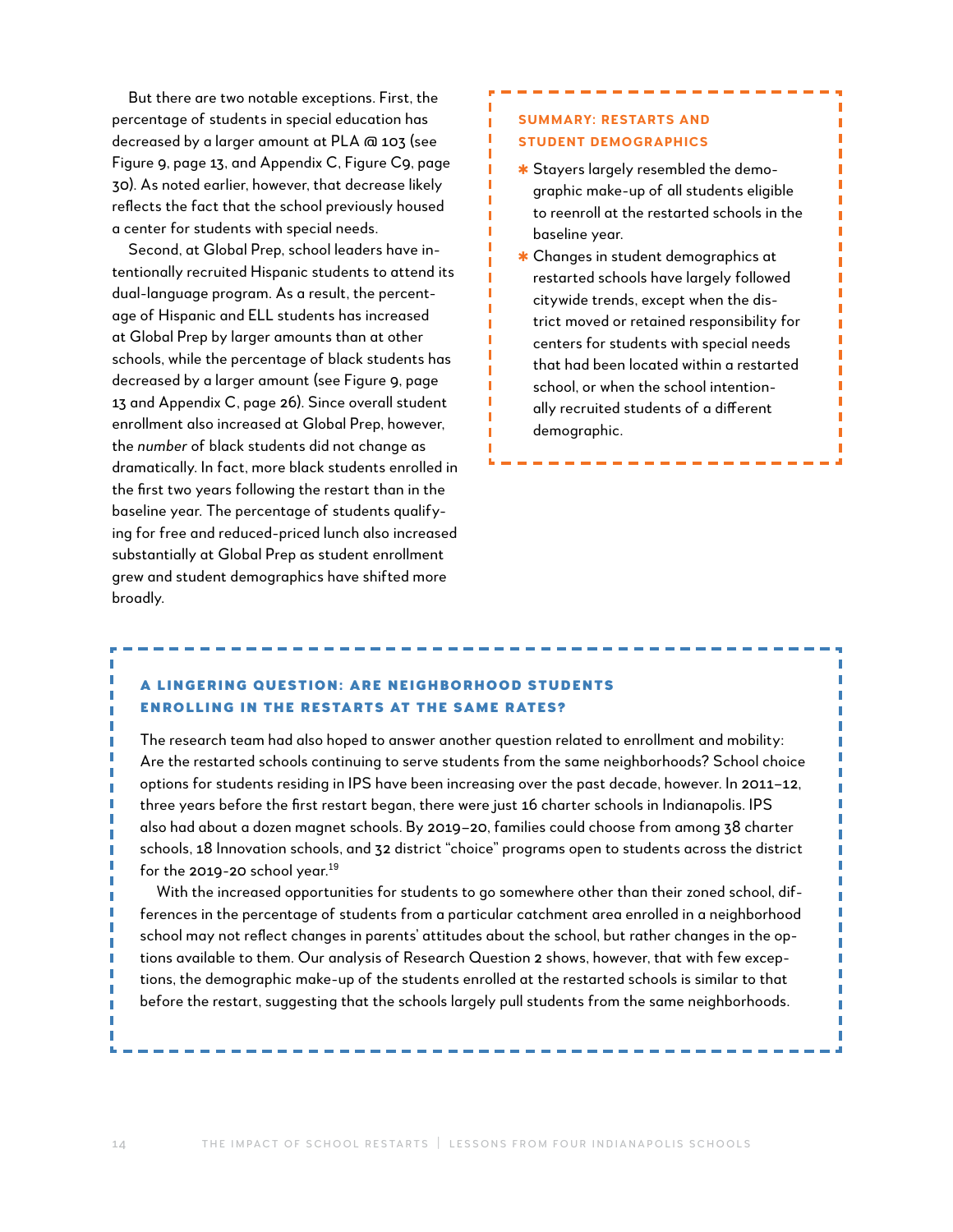#### **Research Question 3. How have restarts affected student**  *performance outcomes***?**

The ultimate goal of any restart is to improve the performance outcomes of the students who attend the school above what they would have achieved academically at the original school. To that end, the research team analyzed student growth percentiles (SGP). SGPs assign students a score from 1 to 99, indicating how much growth the student made relative to students performing similarly at the end of the previous school year (per the state exam). For example, a student who receives an SGP of 50 made more growth than 50 percent of students performing similarly at the end of the previous school year.

Indiana students receive an SGP in grades 4–8 so long as they take the state exam each year.

For this study, we analyzed how the mean SGP<sup>20</sup> for students who reenrolled at the restarted schools ("Stayers") compared to those who were eligible to stay, but chose to leave ("Leavers"), as well as how the mean SGP changed for all students attending the schools year-over-year.<sup>21</sup>

#### **Stayers and Leavers both demonstrated growth**

Figure 10 shows how mean SGPs changed among Stayers and Leavers with SGP data in the baseline year and year 1. Stayers' mean SGP generally increased in year 1, improving an average of 6.7

|                |                 |            | Change in Mean SGP from Baseline to Year 1 |
|----------------|-----------------|------------|--------------------------------------------|
|                |                 | <b>ELA</b> | <b>Math</b>                                |
|                | Stayers         | 11         | $-0.9$                                     |
| $PLA \t{a} 10$ | Leavers         | $27.3*$    | $20.6*$                                    |
|                | Stayers-Leavers | $-16.3$    | $-21.5$                                    |
|                | <b>Stayers</b>  | $12.9*$    | $13.2*$                                    |
| Global Prep    | Leavers         | 7.1        | $23.1*$                                    |
|                | Stayers-Leavers | 5.8        | $-9.9$                                     |
|                | <b>Stayers</b>  | $1\,$      | 11.2                                       |
| Kindezi        | Leavers         | 12.3       | 11.1                                       |
|                | Stayers-Leavers | $-11.3$    | 0.1                                        |
|                | <b>Stayers</b>  | 4.1        | $-11.6*$                                   |
| Ignite         | Leavers         | 14.2       | 10.1                                       |
|                | Stayers-Leavers | $-10.2$    | $-21.7$                                    |
|                | Stayers         | $6.7*$     | 3.3                                        |
| All Restarts   | Leavers         | $15.4*$    | $16.6*$                                    |
|                | Stayers-Leavers | $-8.7$     | $-13.2*$                                   |

#### **Figure 10. change in Mean sgp, Stayers v. Leavers, Baseline to Year 1**

**Note.** "Stayers" defined as students eligible to reenroll at the end of the baseline year who did reenroll. To be included in the dataset, Stayers also had to have an SGP in the baseline year and in year 1. In addition, their SGP score in year 1 had to be linked to the restarted school. In contrast, "Leavers" were eligible to reenroll at the end of the baseline year, but did not reenroll. They also had to have SGP data for the baseline year and year 1, though their SGP in year 1 could not be linked to the restarted school.

|            | $\mid$ Change is significant at p<0.05                                                      |
|------------|---------------------------------------------------------------------------------------------|
| <b>Key</b> | $\Box$ Change within group is positive / Change of Stayers is larger than change of Leavers |
|            | Change within group is negative / Change of Stayers is less than change of Leavers          |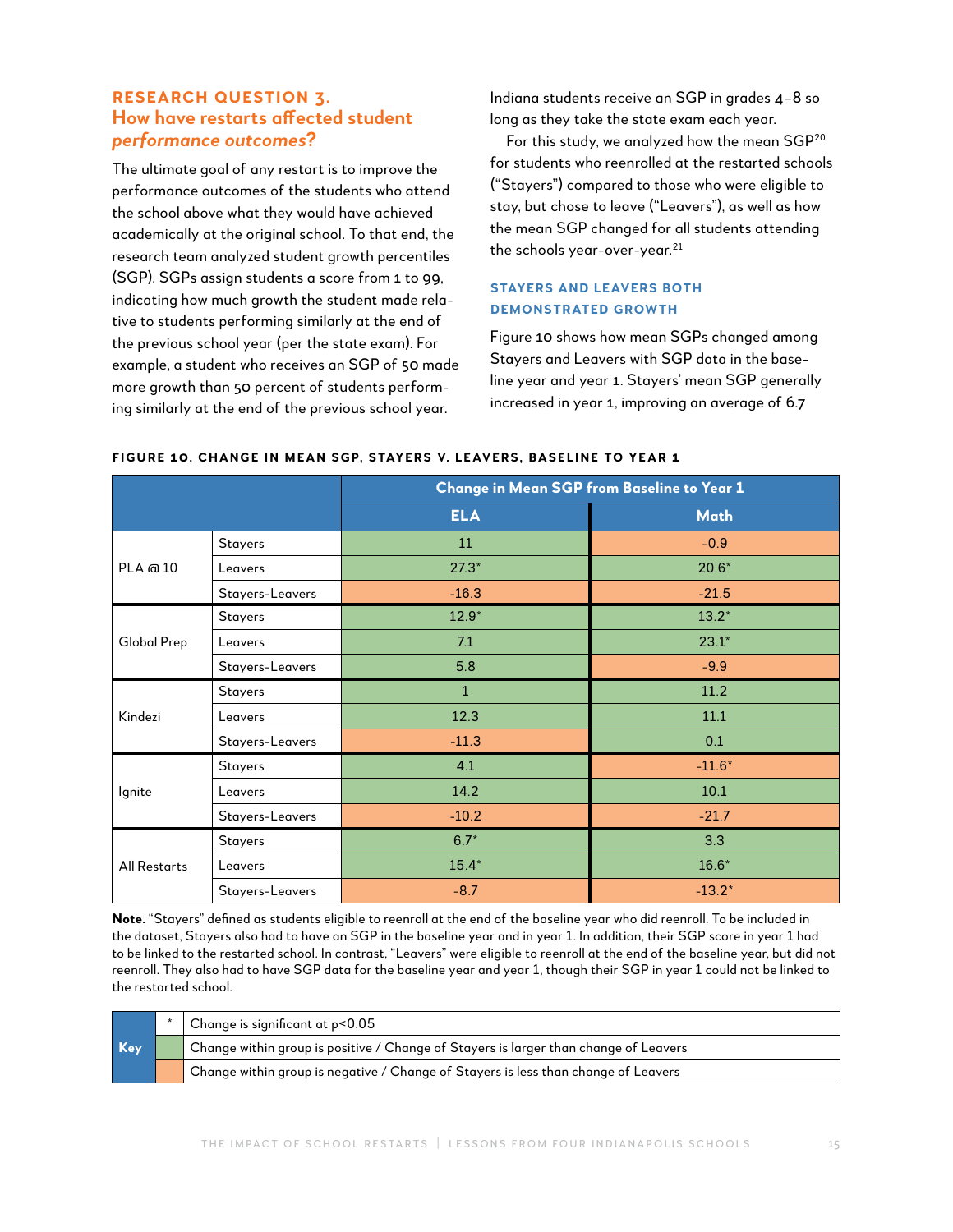percentiles in ELA and 3.3 percentiles in math across the restarts, although only the gains in ELA were statistically significant. Leavers made even larger gains, however, improving by an average of 15.4 and 16.6 percentiles in ELA and math, respectively; both were statistically significant. The difference between the gains Leavers made compared to Stayers (the difference-in-difference) was also statistically significant, though not the difference in ELA gains. (For additional detail, see Appendices D1 and D2, page 31.)

Analyzing data for Stayers and Leavers with two years of post-restart growth data<sup>22</sup> shows that both groups improved their mean SGPs in ELA and math, though the gains were larger (and significant) for Leavers in ELA and larger (and significant) for Stayers in math (see Figure 11, below). Overall, the impact of restarts on mean SGP of Stayers is unclear. Stayers demonstrated growth after the restart, but so did Leavers, and the difference between their growth (difference-in-differences) was not significant after two years. (For additional detail, see Appendices D3 and D4, page 32).

#### **Schoolwide growth across restarts uneven, with strongest positive results at PLA @ 103**

Year-over-year changes in mean SGP at the school level were also mixed (see Figures 12 and 13, pages 17 and 18, respectively). The strongest positive

|                     |                 |            | Change in Average SGP from Baseline to Year 2 |
|---------------------|-----------------|------------|-----------------------------------------------|
|                     |                 | <b>ELA</b> | <b>Math</b>                                   |
|                     | Stayers         | 13.5       | 28.6                                          |
| PLA @ 103           | Leavers         | 13.8       | $24.6*$                                       |
|                     | Stayers-Leavers | $-0.3$     | 3.9                                           |
|                     | <b>Stayers</b>  | $-2.4$     | $27.8*$                                       |
| Global Prep         | Leavers         | 16.3       | $36.4*$                                       |
|                     | Stayers-Leavers | $-18.7$    | $-8.6$                                        |
|                     | <b>Stayers</b>  | 12.3       | $27.6*$                                       |
| Kindezi             | Leavers         | 10.1       | 20.7                                          |
|                     | Stayers-Leavers | 2.2        | 6.9                                           |
|                     | <b>Stayers</b>  | 4.4        | $27.9*$                                       |
| <b>All Restarts</b> | Leavers         | $13.3*$    | 26.1                                          |
|                     | Stayers-Leavers | $-8.9$     | 1.8                                           |

#### **Figure 11. Change in Mean SGP, Stayers vs. Leavers, Baseline to Year 2**

**Note.** "Stayers" defined as students eligible to reenroll at the end of the baseline year who did reenroll. To be included in the dataset, Stayers also had to have an SGP in the baseline year, year 1, and year 2. In addition, their SGP scores in year 1 and year 2 had to be linked to the restarted school. In contrast, "Leavers" were eligible to reenroll at the end of the baseline year, but did not reenroll. They also had to have SGP data for the baseline year, year 1, and year 2, though their SGP scores in year 1 and year 2 could not be linked to the restarted school.

|     | Change is significant at $p< 0.05$                                                   |
|-----|--------------------------------------------------------------------------------------|
| Key | Change within group is positive / Change of Stayers is larger than change of Leavers |
|     | Change within group is negative / Change of Stayers is less than change of Leavers   |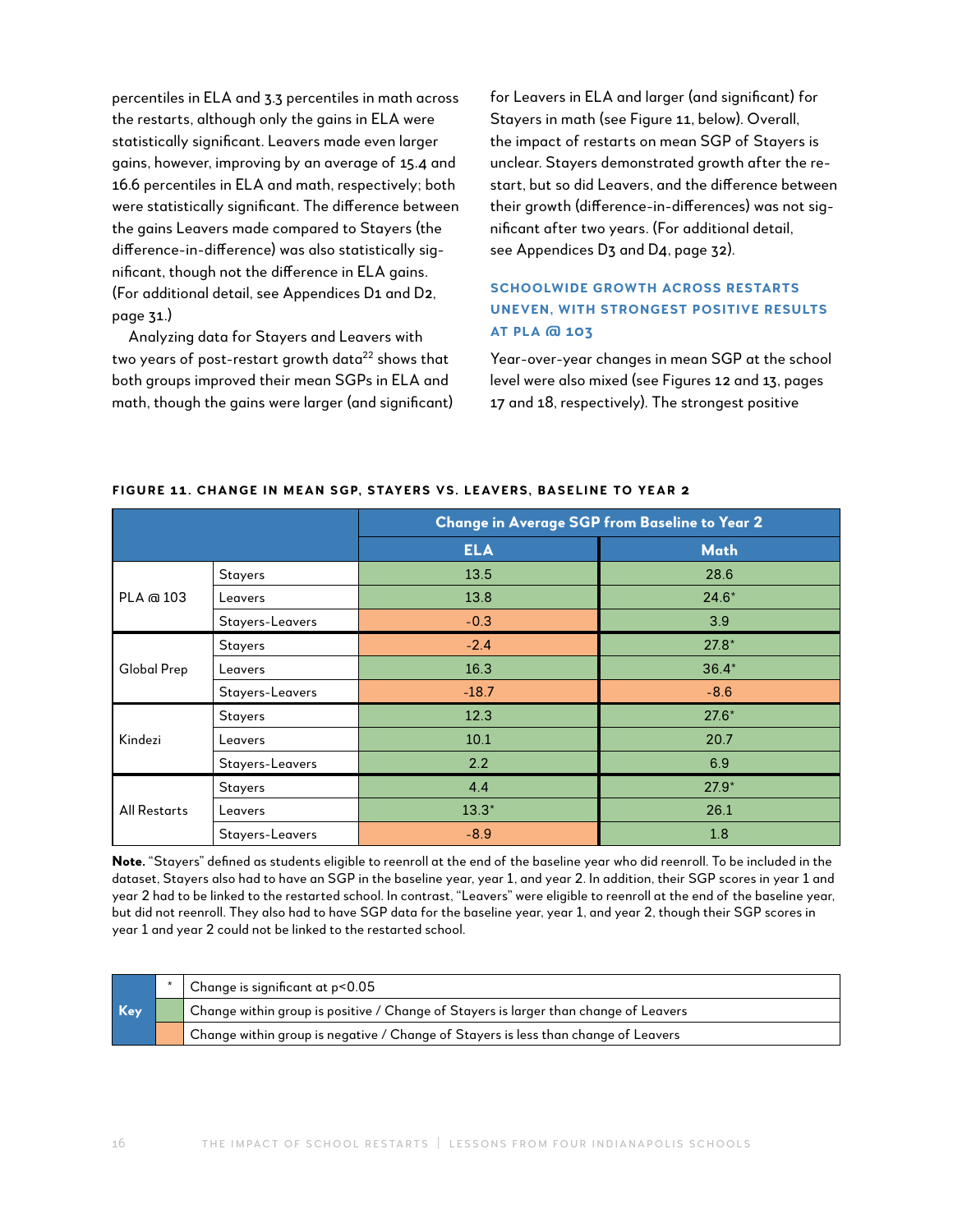#### **Figure 12. Change in Mean ELA SGP, Restarts vs. Comparison Schools,**

#### **Three Years Pre-Restart through 2017–18**

|                            |            | <b>Pre-Restart</b> |            |            | <b>Post-Restart</b> |            |                                      | <b>Change Over Time</b>                   |               |  |
|----------------------------|------------|--------------------|------------|------------|---------------------|------------|--------------------------------------|-------------------------------------------|---------------|--|
|                            | -3 Years   | -2 Years           | -1 Years   | Year 1     | Year 2              | Year 3*    | $3-Yr$<br><b>Baseline</b><br>Average | <b>Most Recent</b><br><b>Restart Year</b> | <b>Change</b> |  |
| Francis Scott Key /        | 30.8       | 35.4               | 36.1       | 41.3       | 43.4                | 51.3       | 34.1                                 | 51.3                                      | 17.2          |  |
| <b>PLA</b>                 | $N = 109$  | $N = 85$           | $N = 69$   | $N = 95$   | $N = 144$           | $N = 142$  |                                      |                                           |               |  |
| Riverside 44 /             | 45.2       | 36.7               | 43.6       | 52.7       | 40.3                |            | 41.8                                 | 40.3                                      |               |  |
| Global Prep                | $N = 120$  | $N = 110$          | $N = 144$  | $N = 153$  | $N = 162$           |            |                                      |                                           | $-1.6$        |  |
| Joyce Kilmer 69 /          | 41.6       | 42.3               | 40.9       | 36.1       | 38.1                |            | 41.6                                 | 38.1                                      | $-3.6$        |  |
| Kindezi                    | $N = 142$  | $N = 116$          | $N = 113$  | $N = 114$  | $N = 135$           |            |                                      |                                           |               |  |
| Elder Diggs 42 /           | 38.0       | 46.7               | 43.8       | 45.6       |                     |            | 42.8                                 | 45.6                                      | 2.8           |  |
| Ignite                     | $N = 156$  | $N = 156$          | $N = 146$  | $N = 187$  |                     |            |                                      |                                           |               |  |
| <b>All Restarts</b>        | 39.1       | 41.2               | 41.9       | 44.9       |                     |            | 40.7                                 | $44.9*$                                   | 4.1           |  |
|                            | $N = 527$  | $N = 467$          | $N = 472$  | $N = 549$  |                     |            |                                      |                                           |               |  |
| <b>Transformation Zone</b> | 39.2       | 35.7               | 39.4       | 45.4       | 43.3                | 42.0       | 38.1                                 | 42.0                                      | 3.9           |  |
| Schools                    | $N = 1396$ | $N = 1311$         | $N = 1105$ | $N = 1002$ | $N = 1079$          | $N = 1042$ |                                      |                                           |               |  |
|                            | 41.4       | 49.0               | 49.9       | 42.8       | 44.4                | 40.1       |                                      |                                           |               |  |
| <b>Priority Schools</b>    | $N = 629$  | $N = 593$          | $N = 624$  | $N = 621$  | $N = 657$           | $N = 805$  | 46.8                                 | 40.1                                      | $-6.7$        |  |

\*Based on most recent year for which all schools have data (Y1), rather than an average of the rows above.

| Key | Change $> 0$ , $\leq 5$ pts. | Change $> 5, \le 10$ pts.     | Change $> 10$ , $\le$ =15 pts. | Change >15 pts.   |
|-----|------------------------------|-------------------------------|--------------------------------|-------------------|
|     | Change < 0, >=-5 pts.        | Change < $-5$ , >= $-10$ pts. | Change < -10, > = -15 pts.     | Change <- 15 pts. |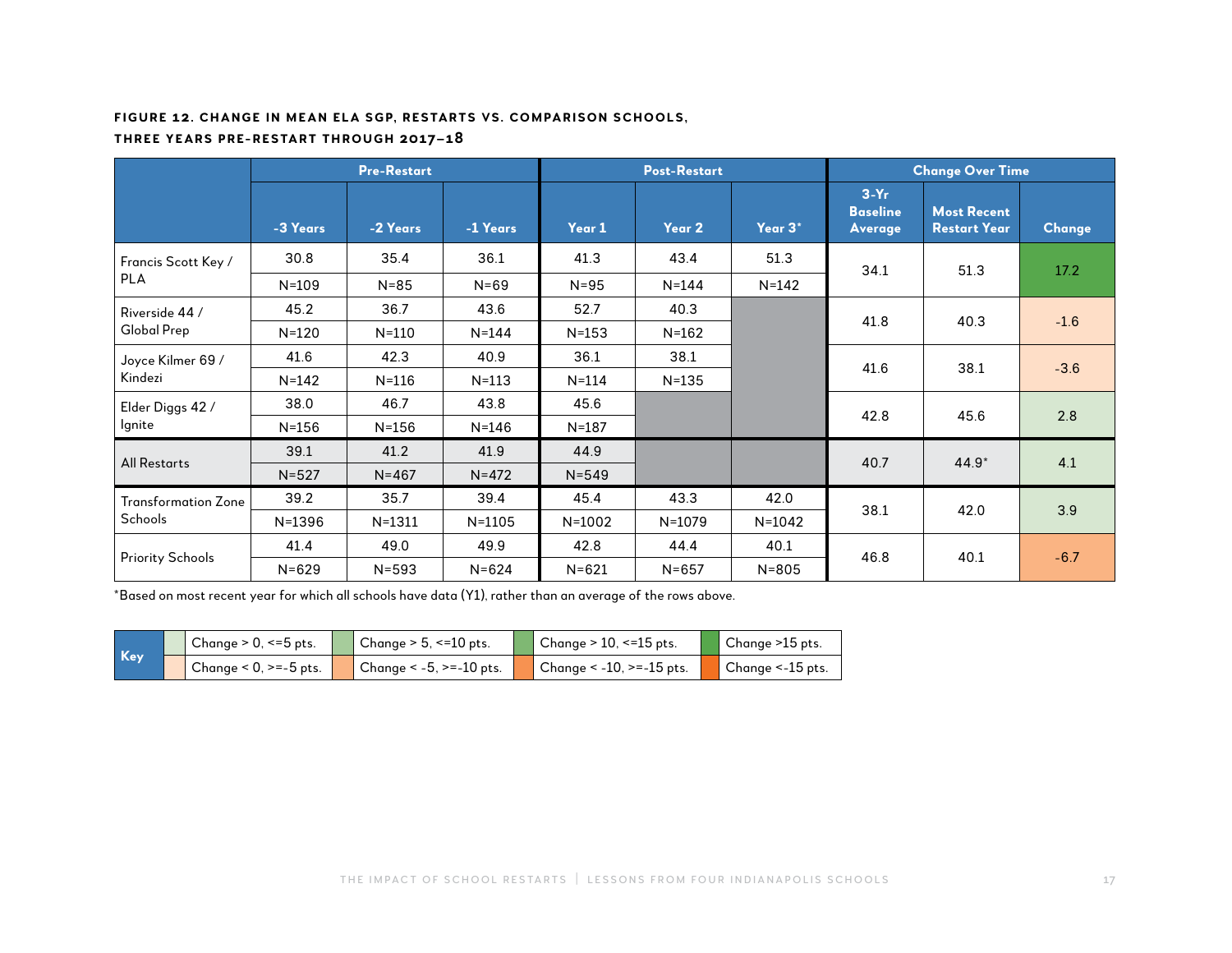#### **Figure 13. Change in Mean Math SGP, Restarts vs. Comparison Schools,**

#### **Three Years Pre-Restart through 2017–18**

|                            |            | <b>Pre-Restart</b> |            |            | <b>Post-Restart</b> |            |                                      | <b>Change Over Time</b>                   |         |  |
|----------------------------|------------|--------------------|------------|------------|---------------------|------------|--------------------------------------|-------------------------------------------|---------|--|
|                            | -3 Years   | -2 Years           | -1 Years   | Year 1     | Year 2              | Year 3*    | $3-Yr$<br><b>Baseline</b><br>Average | <b>Most Recent</b><br><b>Restart Year</b> | Change  |  |
| Francis Scott Key /        | 26.2       | 30.6               | 22.5       | 23.3       | 45.7                | 43.7       | 26.4                                 |                                           | 17.2    |  |
| <b>PLA</b>                 | $N = 112$  | $N = 83$           | $N=70$     | $N = 95$   | $N = 139$           | $N = 144$  |                                      | 43.7                                      |         |  |
| Riverside 44 /             | 41.2       | 27.1               | 34.1       | 43.1       | 51.8                |            | 34.1                                 |                                           |         |  |
| Global Prep                | $N = 122$  | $N = 110$          | $N = 145$  | $N = 154$  | $N = 170$           |            |                                      | 51.8                                      | 17.7    |  |
| Joyce Kilmer 69 /          | 42.3       | 35.1               | 29.7       | 30.7       | 29.5                |            |                                      |                                           | $-6.2$  |  |
| Kindezi                    | $N = 146$  | $N = 124$          | $N = 117$  | $N = 116$  | $N = 141$           |            | 35.7                                 | 29.5                                      |         |  |
| Elder Diggs 42 /           | 32.8       | 30.0               | 40.1       | 23.6       |                     |            |                                      | 23.6                                      |         |  |
| lgnite                     | $N = 161$  | $N = 163$          | $N = 147$  | $N = 191$  |                     |            | 34.3                                 |                                           | $-10.7$ |  |
|                            | 35.9       | 30.8               | 33.2       | 30.4       |                     |            |                                      |                                           |         |  |
| <b>All Restarts</b>        | $N = 541$  | $N = 480$          | $N = 479$  | $N = 556$  |                     |            | 33.3                                 | $30.4*$                                   | $-2.8$  |  |
| <b>Transformation Zone</b> | 40.5       | 34.4               | 38.1       | 44.5       | 38.0                | 43.6       |                                      |                                           |         |  |
| Schools                    | $N = 1414$ | $N = 1349$         | $N = 1164$ | $N = 1022$ | $N = 1120$          | $N = 1086$ | 37.7                                 | 43.6                                      | 5.9     |  |
|                            | 41.7       | 49.6               | 43.7       | 34.4       | 34.9                | 41.8       |                                      |                                           |         |  |
| <b>Priority Schools</b>    | $N = 620$  | $N = 613$          | $N = 635$  | $N = 633$  | $N = 654$           | $N = 821$  | 45.0                                 | 41.8                                      | $-3.3$  |  |

\*Based on most recent year for which all schools have data (Y1), rather than an average of the rows above.

| Key | Change > 0, <=5 pts.        | Change $> 5, \le 10$ pts.     | Change $> 10$ , $\le$ =15 pts. | Change >15 pts.     |
|-----|-----------------------------|-------------------------------|--------------------------------|---------------------|
|     | Change $< 0$ , $>= -5$ pts. | Change $< -5$ , $>= -10$ pts. | Change < -10, > = -15 pts.     | Change $<$ -15 pts. |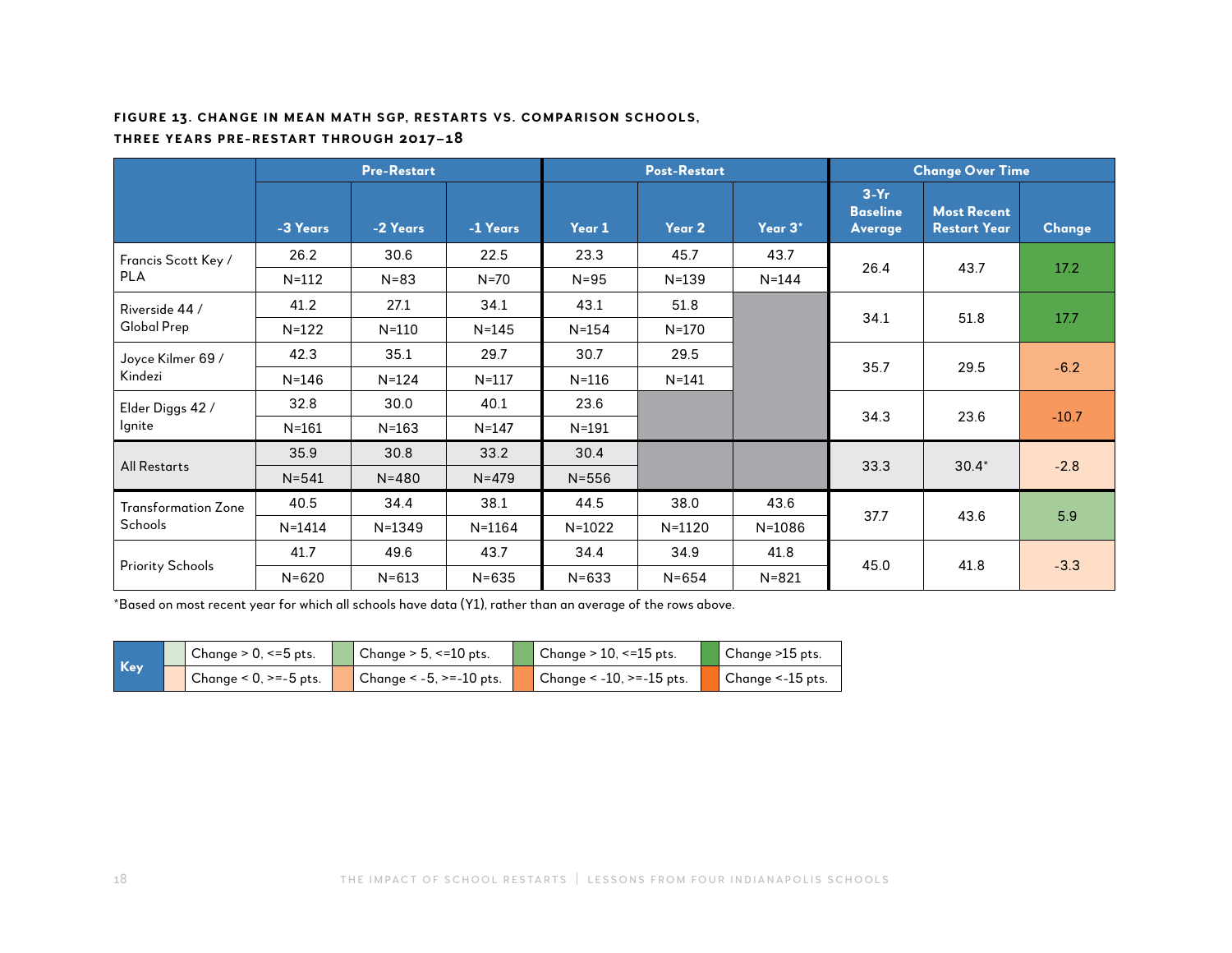results come from PLA @ 103, where the restart has been in place longest. By 2017–18, the mean SGP there increased by more than 17 percentiles in both ELA and math compared with the three-year average pre-restart.<sup>23</sup> Global Prep also made large gains in math in 2017–18, increasing more than 17 percentiles. After strong ELA growth in year 1, however, Global Prep's mean SGP dropped from 52.7 to 40.3. Ignite made modest gains in ELA, but experienced declines in math growth since restarting, and growth declined at Kindezi in both subjects.<sup>24</sup> Similarly, Transformation Zone and Priority schools have had mixed results.

#### **Summary: Restarts and Student Performance Outcomes**

- ✱ Overall, the impact of restarts on the mean SGP of Stayers is unclear. Stayers demonstrated growth after the restart, but so did Leavers, and the difference between their growth was not significant after two years.
- ✱ Year-over-year growth has varied across restarts, but gains have been largest and most consistent at Phalen @ 103, where the restart has been in place longest.

#### Balancing Impact and Cost

л ı I

Impact on student outcomes is always the top priority when developing a school improvement initiative. But school improvement efforts can only persist if they are funded sustainably. How much does IPS invest in its restarts, and where does the funding come from?

ı п п п ı ı п Ī. ī ı ī п п п ı п п ī

There are no continuing costs to IPS for most of the restarts themselves. The one exception is Phalen @ 103, where IPS pays an annual management fee of about 10 percent of per-pupil revenue. IPS will not pay management fees to other operators, so these costs will not grow. In addition, however, philanthropic dollars contribute about \$500,000 annually for the salaries and benefits of several district-level staff positions supporting Innovation Schools (including not only restarts, but new, charter, and conversion schools). The district plans to absorb these costs eventually, though it is not clear when.

The other interventions included in this study also incur costs, though it is not always easy to pin down the amounts or sources, which may vary from year to year. For example, IPS has applied for and received state grant funding to support its Transformation schools. In 2018–19, this grant funding gave Transformation schools about \$160,000 each. Similarly, Priority schools are eligible for some state and federal grants that target school improvement efforts.

In addition, several schools in the Transformation Zone receive a "strategic supplement" each year from the district's General Fund. The supplement is not specific to Transformation Zone schools, however; any district school with a highly transient student population that is also undergoing an intervention is eligible. And as with Innovation schools, private funders have also supported Transformation Zone schools financially, including paying for consulting support for some schools. Since those funds did not flow through the district, though, IPS has no way of tracking them.

These examples lead to a few takeaways. First, most improvement efforts require some amount of additional funding, if only in the beginning. Second, private dollars often play a key role. However, it can be difficult to compare costs across initiatives because those costs are seldom tracked in a consistent way, and some dollars do not flow through the district. Ultimately, though, districts must be able to fund an initiative through regular per-pupil funding to sustain it over the long term.

Г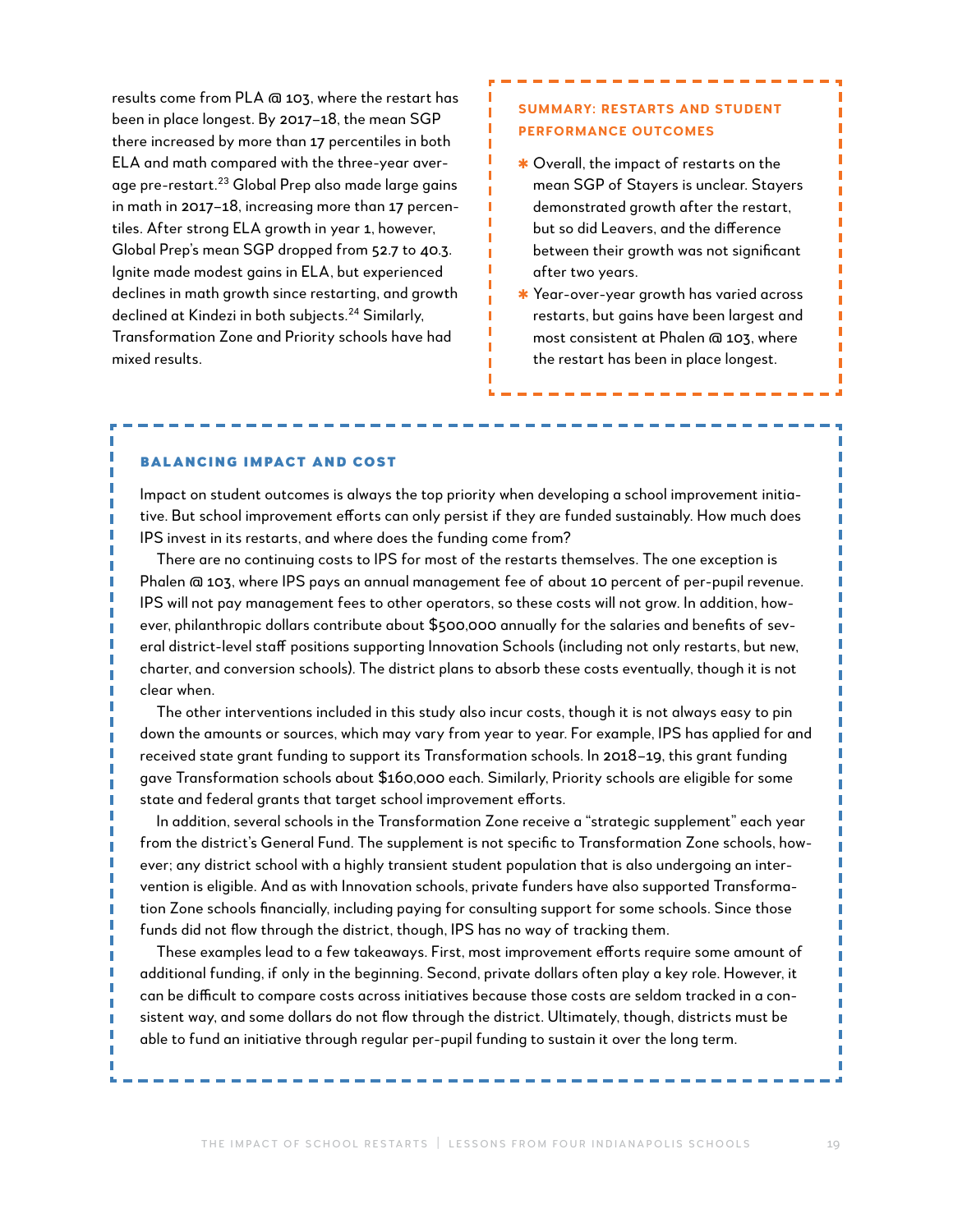# **Discussion: Considering the Data in the Broader Context**

This study aimed to identify successes and lessons useful for future IPS school improvement efforts, as well as the efforts of others using or considering the restart model. Recognizing that the four restarts we analyzed for this study are all relatively new, we find the following:

**1. Enrollment trends offer positive signs.** Increases in both reenrollment rates and overall enrollment suggest strong parent satisfaction with the restarted school. Moreover, the data show that the schools are mostly enrolling the same kinds of students they enrolled before the restart, suggesting that the intervention is largely reaching the students it was designed to help.

**2. Performance data from longest-running restart suggest the possibility of large gains over time.** The impact of IPS's restarts on student performance have been mixed overall, with student growth improving in some schools and subjects, but not in others. However, the longest-running restart—PLA @ 103—offers reasons to be optimistic. The schoolwide mean SGPs in both ELA and math have increased each year, for a change of more than 15 percentiles in each subject compared with the three-year baseline. If PLA @ 103 can sustain these gains and other restarts can replicate them, they would provide strong evidence to support the restart model's efficacy in IPS.

**3. Anecdotal evidence highlights the difficulty of restarting struggling schools.** Restarts are unlike most other school improvement efforts in that they bring an entirely new operator into an established school community. Hence, in addition to addressing the deep structural challenges a struggling school faces in instructional quality and school culture, the operators must also negotiate a major governance transition with teachers, parents, and students.

The restarts at PLA @ 103, Global Prep, and Kindezi all encountered significant community concern, causing leaders to spend more time and energy than they anticipated in communicating with families and

community partners (see "The Road to Restart," pages 21–22). School leaders also had to recruit and hire far more teachers than they had hoped because only one of the original teachers from any of those schools reapplied for her job.

Many charter operators acknowledge that dramatically changing a school's culture is much more difficult with hundreds of students in multiple grades than in a new school growing just one grade at a time. Both IPS and restart leaders have learned valuable lessons from these experiences—several of which improved the transition process for Ignite. Nonetheless, many still consider restarting a chronically low-performing school to be much more difficult than starting a school from the ground up, even if they serve students with the same level of need.

**4. Access to facilities gives districts a powerful enticement.** If restarts are so difficult, then why did the operators in this study decide to take on the challenge? For one, they all have an unwavering commitment to serving the students of Indianapolis and meeting student needs wherever they exist. As these operators prepared to open new schools, those needs were greatest in the schools designated for restart. Moreover, all the restart operators had participated in paid, yearlong fellowships with The Mind Trust to help them lead Innovation schools, and The Mind Trust was now asking them to answer the district's call for restarts.

At the same time, the operators also noted that the restart model offered a precious commodity access to a low-cost facility—and that without access to that facility, they may have not been able to open a school at all; with it, they were willing to pursue the difficult option of restart.

**5. Disconnected data systems hamper evaluation.**  For this project, the research team was fortunate to work with IPS and the Indiana Department of Education, which holds state test results for every public school student in the state, and to whom all operators must report many key metrics using a consistent format. Had the department denied the team's data request, it would have had to establish data-sharing agreements with each of the dozens of charter operators in the city, and even then, the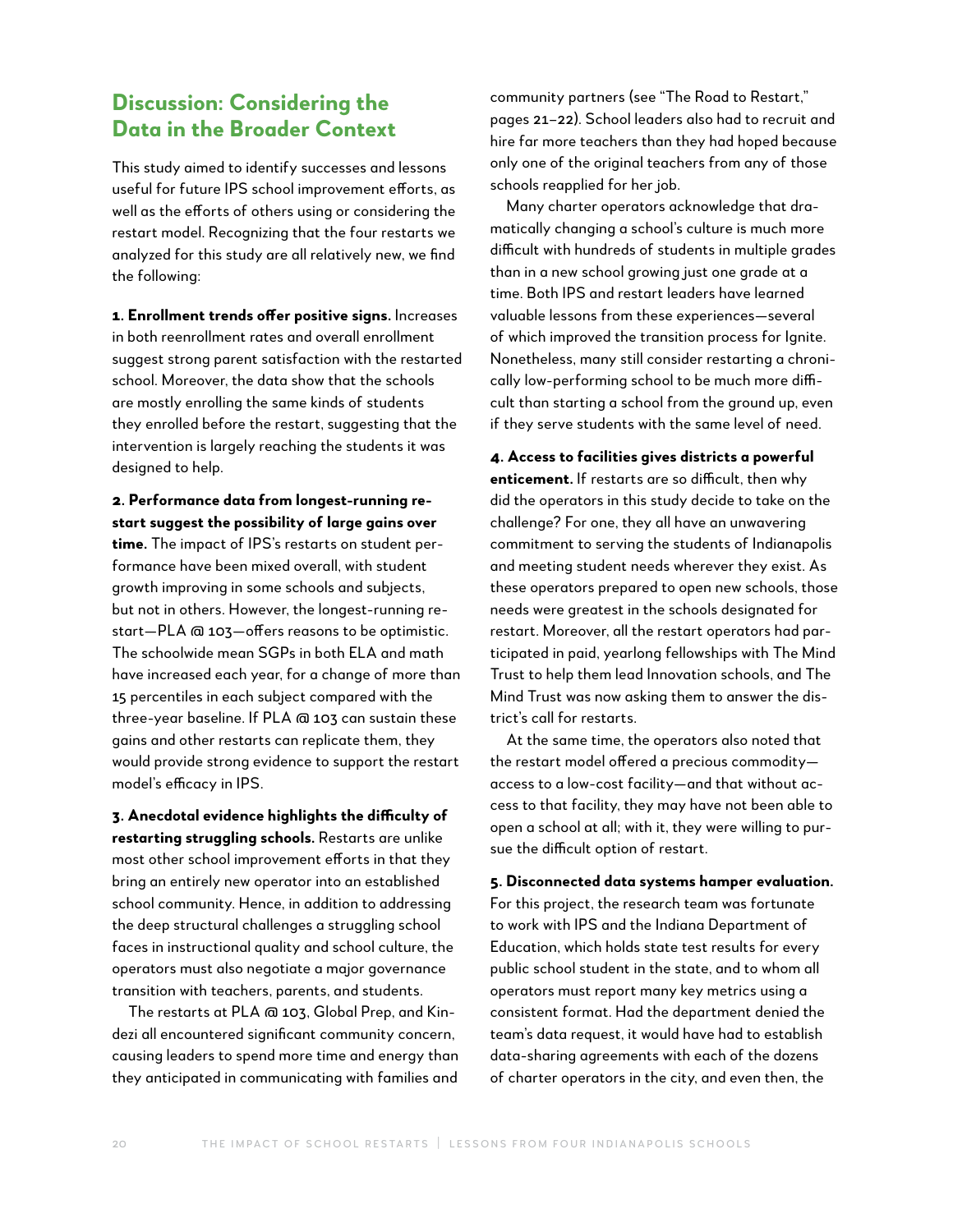data would have likely arrived in a variety of forms. Similarly, IPS could not have conducted this analysis without also requesting data from the state or coordinating multiple charter operators. As districts cease to be the sole providers of public education in a city, clear gaps in data systems are emerging.

As so often happens in studies like this one, the analysis also led to new questions requiring more information. For example, why did parents choose to enroll in the restarted schools if they did not yet have evidence of operator success? Similarly, why did other parents choose to enroll their children in a different school, and how did they decide where to

enroll them? What are the longer term effects of the restarts on student outcomes, both for the students enrolled at the schools when the restart happened, as well as the students who enrolled (or chose to enroll elsewhere) over time? And what are the implications of these findings on the way a district should approach their chronically low-performing schools? In the future, interviews with parents and students would provide important insights, in addition to analyzing the same data over a longer period of time and additional student and school performance metrics.

#### The Road to Restart

ı

I

п т п л

п

The road to restart in IPS was a bumpy one at first. Restarts were a new tool, and the Innovation Network Schools model was a new governance structure. Many parents did not know what to make of the effort, and the district struggled with how best to communicate with parents and incorporate their voices into the restart process.

As a result, the first restarts struggled to earn deep and authentic community buy-in. According to school leaders, many parents and teachers did not initially understand what it meant to be an Innovation school or why their school was targeted for restart, which in turn fueled misinformation. Many parents felt like the restart was something done to them, rather than something they chose, even when state takeover was the most likely alternative, school leaders said. And in the first three restarts, only one teacher reapplied for her job, a setback for operators who had hoped to retain a core group of teachers.

#### *Changing Course at IPS*

The new leader of a restarted school arguably plays the most influential role communicating with and reaching out to the school community during the transition period. The district also has a role, however, and IPS recognized that it had misstepped along the way. After difficult rollouts in the first two rounds, it hired a family and community engagement manager to focus specifically on elevating community voice in the restart process. Her initial work aimed to systematize parts of the restart process so that the rationale behind different decisions would be more transparent, to provide opportunities for community members to ask questions (and vent) early on so they could move quickly to problemsolving, and to work with community groups who could lead difficult but necessary conversations.

As IPS began the process of restarting Elder Diggs 42, community investment was a primary focus for it and its restarting partner, Ignite Achievement Academy. Once the school community learned in January that the restart was likely, Ignite's founders and IPS representatives began hosting town hall meetings at the school and at other community venues, like churches, and listening to parents,

(*continued on next page*)

ı

I I I ī

ı Ī Ī

I

I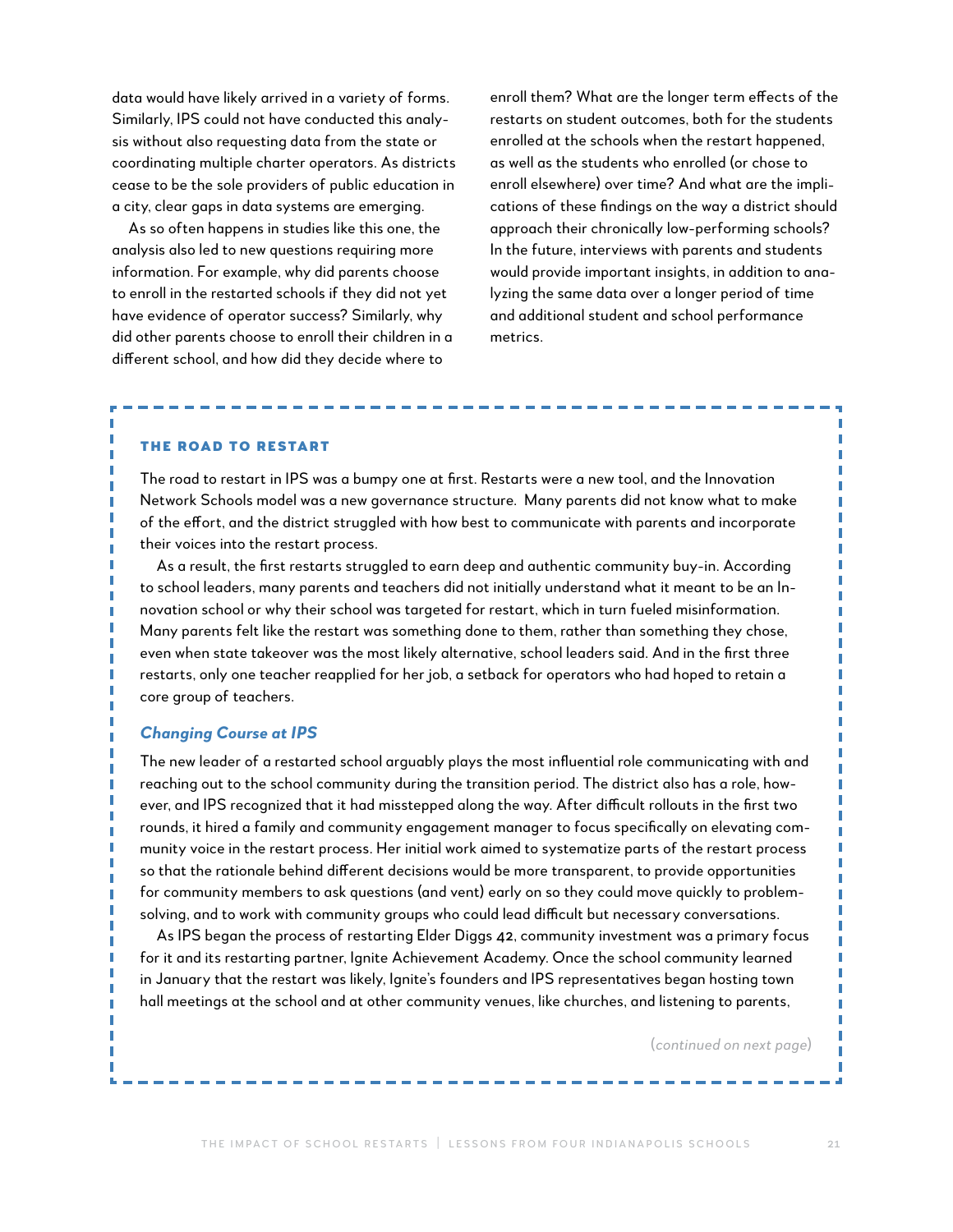#### The Road to Restart (*continued from previous page*)

community members, advocacy leaders, and others in the school community. Attendance grew with each meeting, allowing community members to ask questions and dispel misinformation. These efforts culminated with a community "Back to School Block Party" where dozens of families came out for fellowship, to meet the staff, and to enroll.

П

#### *Winning Neighborhood Support*

п

I I п Г п

> Meanwhile, leaders at the first three restarts worked to reintroduce themselves to the community and persuade families to consider their neighborhood schools. For example, PLA was announced as the new operator of Francis Scott Key @ 103 in March. In April, it hosted its first community event to offer families a chance to talk with school staff directly as rumors swirled in the neighborhood. Throughout the spring, PLA also held office hours from its space within 103 open to anyone.

Over the summer, PLA improved the building, including mending fencing, replacing playground equipment, painting walls, and remodeling bathrooms. When the cosmetic work was done in July, PLA invited families back into the building for a "reveal," showing how much was already different (and better) at the school. PLA then held another event in August to welcome students and their families back.

Though the details differ at each school, the goal was the same: reset the school's relationship with the community and show how good the restart was for students and families.

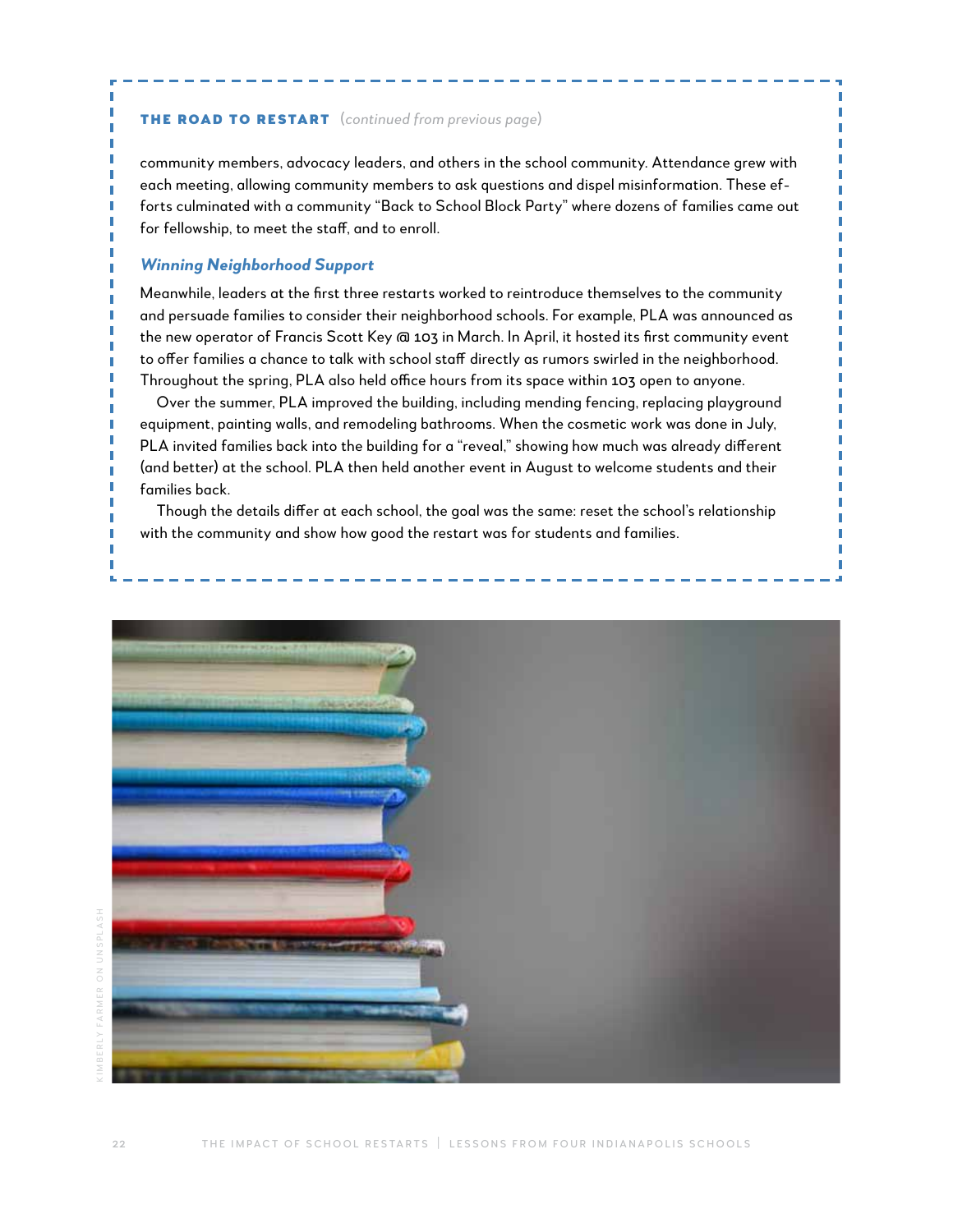# **Recommendations for District, Cities, and States**

It will take more time to know the full impact of IPS's restarted Innovation schools. But even the first few years offer lessons for other districts, cities, and states adopting the restart model:

**1. Engage the school community early and honestly.** Districts pursuing restarts should always put as much energy as possible into real and authentic community engagement from the very beginning. The experience of IPS and others repeatedly highlights the difference it makes when a school community supports a restart.25 Though community engagement will vary from place to place, the *School Restart Authorization Process Guide* outlines two main steps.26 First, conduct a broad community conversation about the vision for student success and commit to a comprehensive intervention for low-performing schools (including restarts) as a way to build support for and a sense of urgency around the need for dramatic change. Second, clearly define the role for community members in selecting a new operator. Members of the community do not need to choose the new operator, but the district gives them clear expectations and opportunities to share concerns and generate solutions. As the IPS example demonstrates, it is often best for the district to take a step back and let individuals and organizations that have credibility with families and the neighborhood lead this work.

**2. Use your assets.** Examples abound of districts and charter operators at odds with each other.<sup>27</sup> And many of the most contentious fights center on school siting and access to district facilities. IPS's Innovation schools strategy represents a different approach: partnership. IPS needed high-quality operators to transform its lowest-performing schools, and it was willing to give them access to facilities at the same rate as its own schools to do so. Although this exchange may seem like an obvious solution, it is still an outlier nationally. Districts should take this opportunity to use their assets in partnering with nonprofit operators to meet their students' needs.

**3. Build infrastructures that can support** *systems*  **of schools across a city.** Indianapolis is just one of a growing number of cities where nonprofit operators now enroll a substantial percentage of public school students. In 2016–17, for example, charter schools enrolled at least 20 percent of public-school students in nearly 60 cities.<sup>28</sup> As more operators share responsibility for enrolling students in the same area, cities must update their infrastructures to serve students and families more seamlessly. More specifically, this report highlighted the need for data systems that allow districts, operators and other education champions to track students across different school types so they can identify what's working and what's not.

### **Conclusion**

Chronically low-performing schools are an all-toofamiliar challenge with too few solutions. Presented with the options of closing its lowest-performing schools or implementing a district turnaround, IPS instead proposed a new option—restart. Since then, charter operators have taken the helm of six schools the district once ran.

At this point, it is not yet clear what impact IPS's restarts will have on student performance outcomes. But the district's first restart within the Innovation Schools Network offers reason for optimism, and even as policymakers wait to see how IPS's restarts perform over time, their experience offers keen insights and lessons for other districts interested in pursuing the same "third option."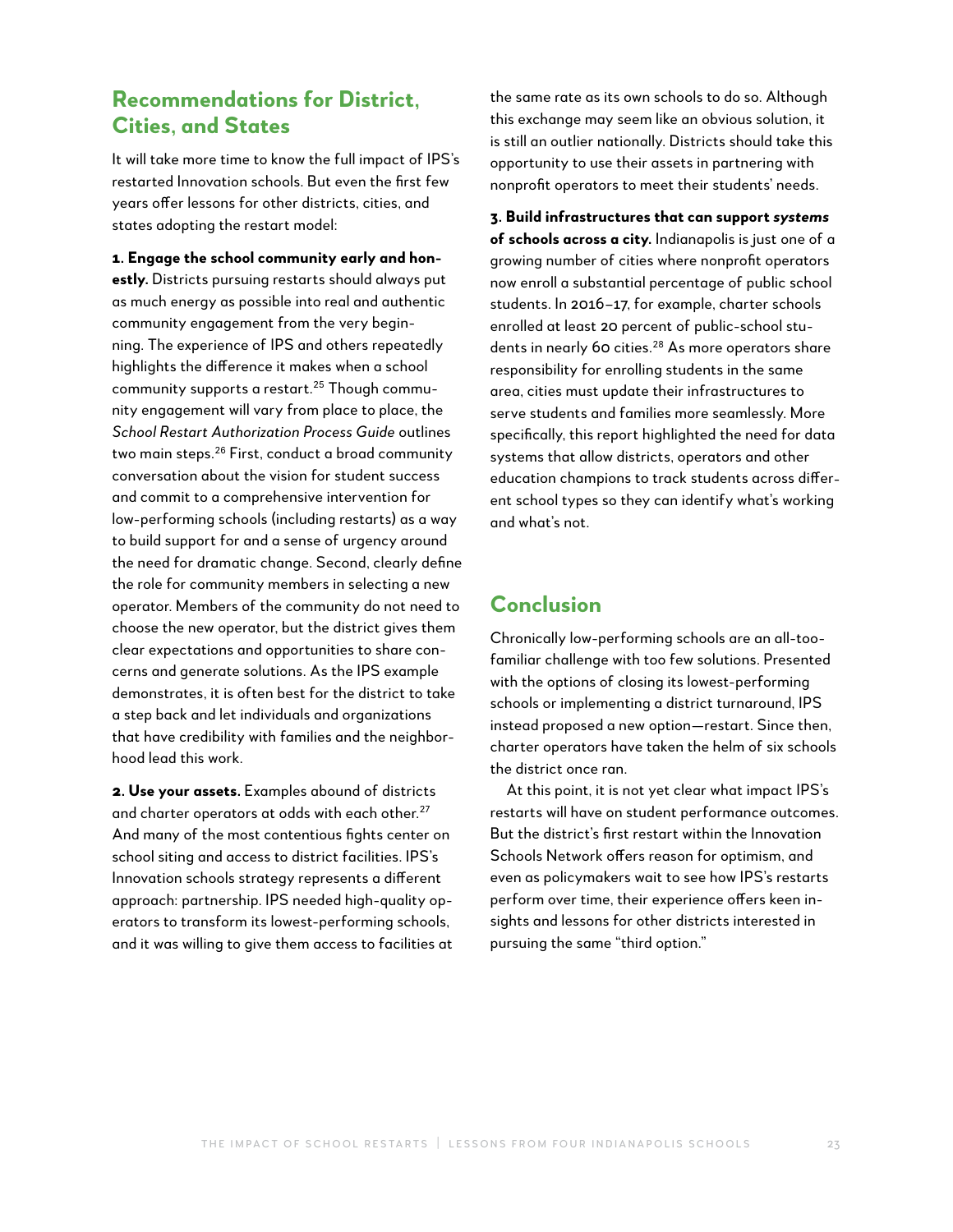## **Appendix A. Literature Review**

Most restart studies evaluate their impact on student performance, with mixed conclusions. Using matched samples for students in 11 charter restarts in New Orleans and one in Boston, a 2016 study concluded that charter restarts were more effective than other less-aggressive improvement efforts, and that students who passively enroll in charters (by virtue of already being enrolled at the restarted school) benefit on a scale equal to students who apply to charters by lottery.<sup>29</sup> Another 2016 study also matched students in restarted schools with similar students in other low-performing schools, and it too found that charter restarts in New Orleans led to student gains.<sup>30</sup> However, their research concluded that the opposite was true of restarts in Baton Rouge. The authors attributed the contrast to differences in the quality of the restarted school.

Similarly, a three-year evaluation of Philadelphia's Renaissance Schools Initiative determined that most of the restarts operated by Mastery Charter Schools and ASPIRA Schools were on track to make dramatic improvements within five to six years, though performance at several other charter restarts was inconsistent.<sup>31</sup> But an evaluation of Tennessee's Achievement School District using a

difference-in-differences approach found that restarts had either no effect on student achievement, or, in some cases, a negative effect.<sup>32</sup>

Restarts generally intend not just to improve student performance, but to do so for a very specific group of students—those enrolled in a failing school. Yet several studies examining student reenrollment in restarts show that reenrollment rates can vary widely. In a study of five charter-to-charter restarts, reenrollment rates ranged from 40 percent to 90 percent.33 Similarly, reenrollment rates at a series of Chicago restarts that the Academy or Urban School Leadership (AUSL) operates ranged from 57 percent to 77 percent.<sup>34</sup> Meanwhile, Wolford et al. (2013) found that reenrollment in Philadelphia's charter restarts was about 80 percent, and the percentage of English language learners decreased by a small but statistically significant amount, while the percentage of students with an IEP increased by a small but statistically significant amount. Reenrollment rates were lower in New Orleans and Baton Rouge—48 percent and 59 percent respectively—but the demographics of students who reenrolled and those who did not were not substantially different (Bross et al., 2016).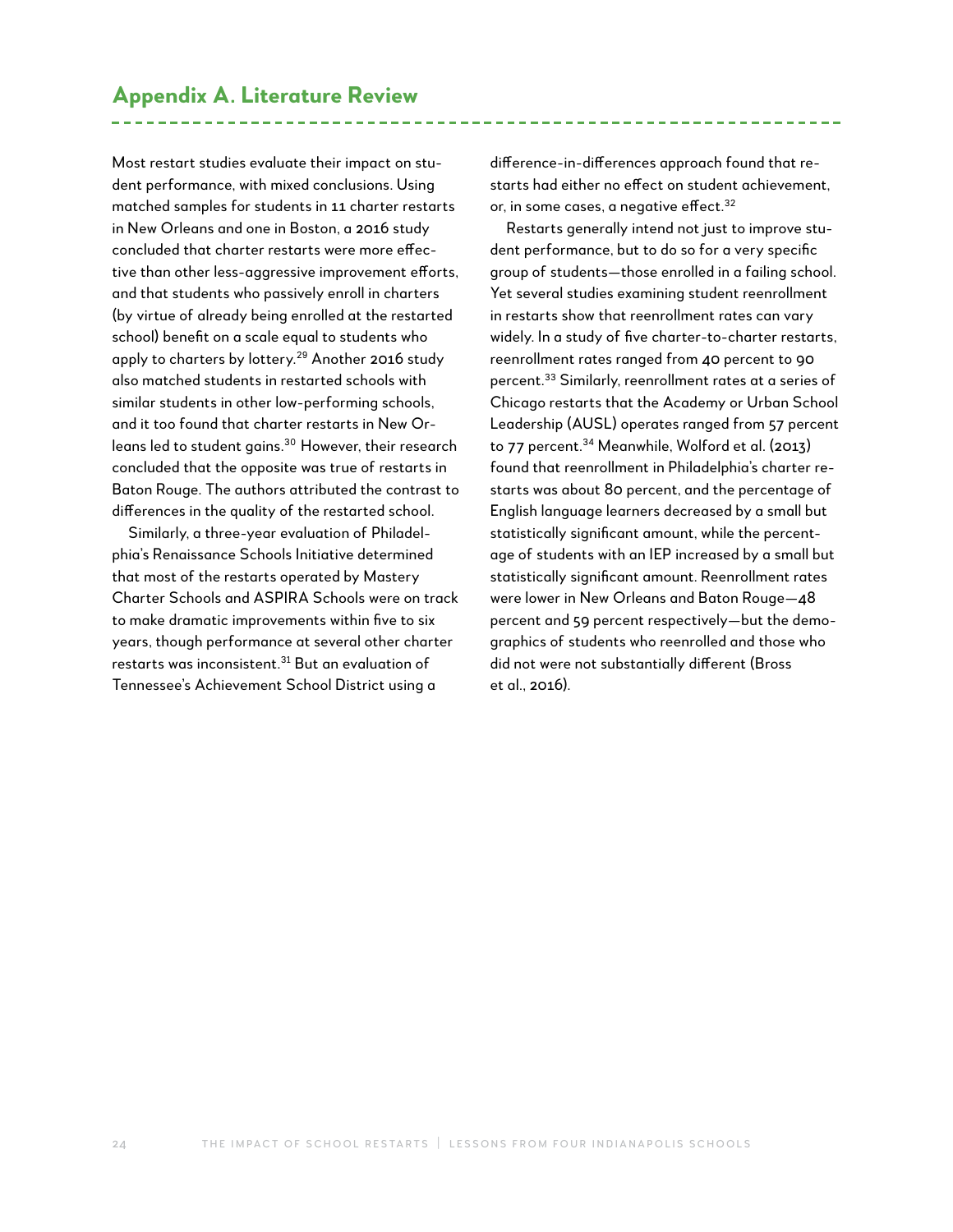# **Appendix B. Reenrollment Rates by Student Subgroups**

| Francis Scott Key 103 / Phalen Leadership Academy @ 103 |                                                        |                                                                         |                               |
|---------------------------------------------------------|--------------------------------------------------------|-------------------------------------------------------------------------|-------------------------------|
| Student Subgroup                                        | Percent of Eligible<br>Students, Baseline<br>$(N=299)$ | Percent of Reenrolled Students,<br><b>Beginning Year 1</b><br>$(N=107)$ | Change<br>(Percentage Points) |
| <b>Black</b>                                            | 80.7%                                                  | 82.2%                                                                   | 1.5                           |
| Hispanic                                                | 10.7%                                                  | 11.2%                                                                   | 0.5                           |
| Free & Reduced Lunch                                    | 87.9%                                                  | 88.8%                                                                   | 0.0                           |
| Limited English Proficiency                             | 7.9%                                                   | 9.3%                                                                    | 1.4                           |
| <b>Special Education</b>                                | 22.4%                                                  | 11.2%                                                                   | $-10.3$                       |
| <b>Previously Retained</b>                              | 7.9%                                                   | 8.4%                                                                    | 0.5                           |
| Riverside 44 / Global Preparatory Academy               |                                                        |                                                                         |                               |
| Student Subgroup                                        | Percent of Student<br>Body, Baseline<br>$(N=401)$      | Percent of Reenrolled Students,<br>Beginning Year 1<br>$(N=257)$        | Change<br>(Percentage Points) |
| <b>Black</b>                                            | 66.8%                                                  | 65.4%                                                                   | $-1.4$                        |
| Hispanic                                                | 24.2%                                                  | 25.7%                                                                   | 1.5                           |
| Free & Reduced Lunch                                    | 82.3%                                                  | 85.6%                                                                   | 3.3                           |
| Limited English Proficiency                             | 12.5%                                                  | 12.8%                                                                   | 0.3                           |
| <b>Special Education</b>                                | 14.0%                                                  | 12.5%                                                                   | $-1.5$                        |
| <b>Previously Retained</b>                              | 2.6%                                                   | 2.7%                                                                    | 0.1                           |
| Joyce Kilmer 69 / Kindezi Academy                       |                                                        |                                                                         |                               |
| Student Subgroup                                        | Percent of Student<br>Body, Baseline<br>$(N=296)$      | Percent of Reenrolled Students,<br><b>Beginning Year 1</b><br>$(N=177)$ | Change<br>(Percentage Points) |
| <b>Black</b>                                            | 85.7%                                                  | 88.1%                                                                   | 2.4                           |
| Hispanic                                                | 9.8%                                                   | 9.6%                                                                    | $-0.2$                        |
| Free & Reduced Lunch                                    | 86.4%                                                  | 84.7%                                                                   | $-1.7$                        |
| Limited English Proficiency                             | 3.5%                                                   | 3.4%                                                                    | $-0.1$                        |
| <b>Special Education</b>                                | 12.9%                                                  | 15.3%                                                                   | 2.4                           |
| <b>Previously Retained</b>                              | 7.3%                                                   | 8.5%                                                                    | 1.2                           |
| Elder Diggs 42 / Ignite Achievement Academy             |                                                        |                                                                         |                               |
| Student Subgroup                                        | Percent of Student<br>Body, Baseline<br>$(N=314)$      | Percent of Reenrolled Students,<br>Beginning Year<br>$(N=202)$          | Change<br>(Percentage Points) |
| <b>Black</b>                                            | 76.0%                                                  | 82.2%                                                                   | 6.2%                          |
| Hispanic                                                | 12.9%                                                  | 9.9%                                                                    | $-3.0%$                       |
| Free & Reduced Lunch                                    | 82.5%                                                  | 86.6%                                                                   | 4.2%                          |
| Limited English Proficiency                             | 0.0%                                                   | 0.0%                                                                    | $0.0\%$                       |
| <b>Special Education</b>                                | 22.2%                                                  | 13.4%                                                                   | $-8.9%$                       |
| <b>Previously Retained</b>                              | 8.2%                                                   | 7.9%                                                                    | $-0.3%$                       |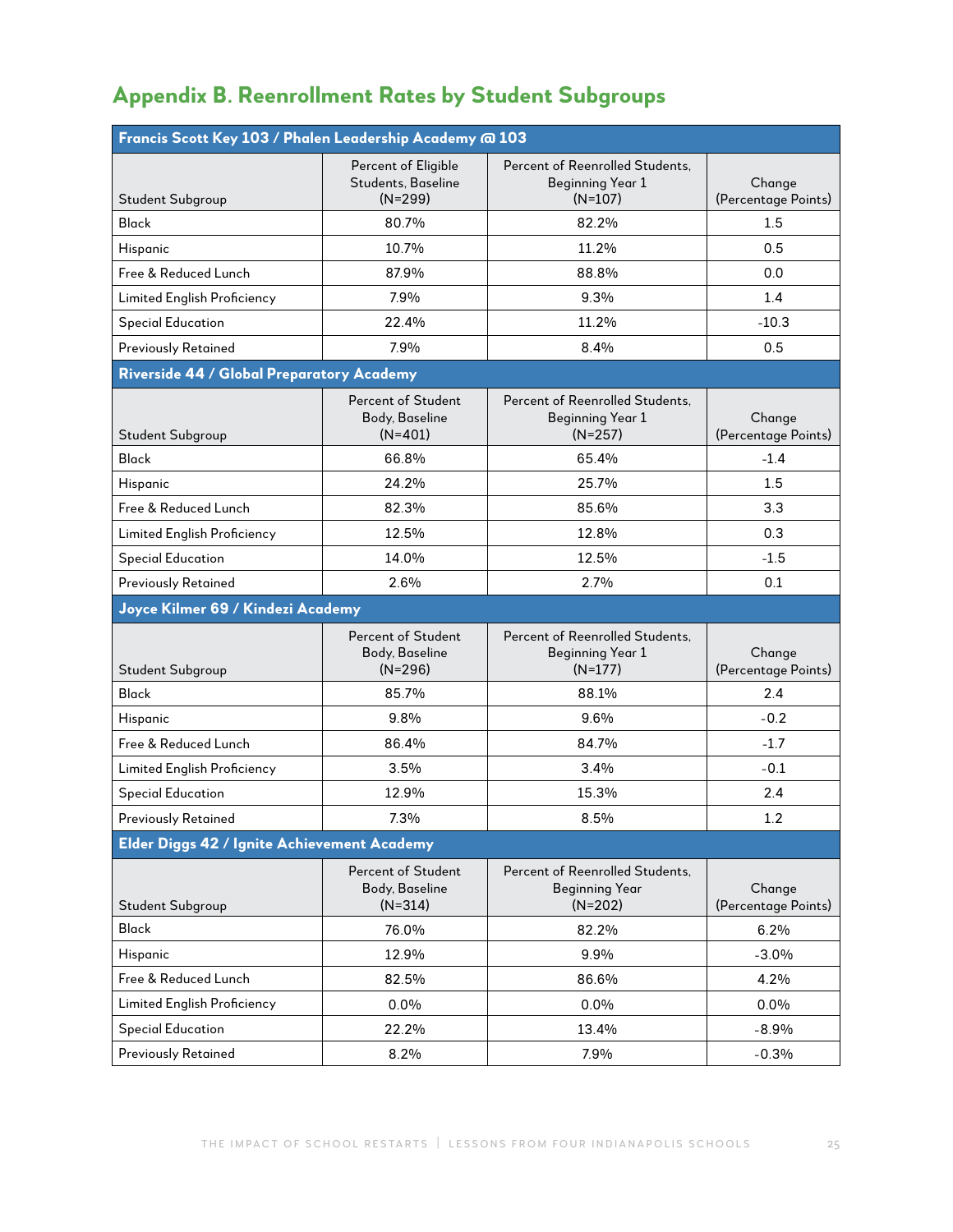# **Appendix C. Student Demographics**

#### **Figure C1. Percentage of Black Students, Restarts vs. Comparison Schools**

#### **Three Years Pre-Restart through 2018–19**

|                                  |            | <b>Pre-Restart</b> |            |            |            | <b>Post-Restart</b> |            |                                     | <b>Change Over Time</b>                                |          |  |
|----------------------------------|------------|--------------------|------------|------------|------------|---------------------|------------|-------------------------------------|--------------------------------------------------------|----------|--|
|                                  | -3 Years   | -2 Years           | -1 Years   | Year 1     | Year 2     | Year 3              | Year 4     | 3-Yr Pre-<br><b>Restart</b><br>Avg. | <b>Most</b><br><b>Recent</b><br><b>Restart</b><br>Year | Change   |  |
|                                  | 82.1%      | 62.8%              | 78.0%      | 83.3%      | 78.8%      | 75.3%               | 76.7%      |                                     |                                                        |          |  |
| Francis Scott Key 103/ PLA @ 103 | $N = 296$  | $N = 527$          | $N = 341$  | $N = 383$  | $N = 448$  | $N = 461$           | $N = 451$  | 74.3%                               | 76.7%                                                  | 2.4%     |  |
|                                  | 79.8%      | 74.8%              | 63.7%      | 59.6%      | 53.7%      | 45.8%               |            |                                     |                                                        |          |  |
| Riverside 44 / Global Prep       | $N = 494$  | $N = 421$          | $N = 421$  | $N = 527$  | $N = 549$  | $N = 673$           |            | 72.7%                               | 45.8%                                                  | $-27.0%$ |  |
|                                  | 94.1%      | 89.9%              | 90.1%      | 86.8%      | 84.0%      | 84.1%               |            |                                     |                                                        |          |  |
| Joyce Kilmer 69 / Kindezi        | $N = 459$  | $N = 376$          | $N = 323$  | $N = 372$  | $N = 387$  | $N = 395$           |            | 91.4%                               | 84.1%                                                  | $-7.3%$  |  |
|                                  | 86.0%      | 81.8%              | 79.4%      | 78.2%      | 83.7%      |                     |            | 82.4%                               | 83.7%                                                  |          |  |
| Elder Diggs 42 / Ignite          | $N = 534$  | $N = 517$          | $N = 481$  | $N = 501$  | $N = 534$  |                     |            |                                     |                                                        | 1.3%     |  |
|                                  | 85.7%      | 76.4%              | 77.1%      | 75.6%      | 74.0%      |                     |            |                                     |                                                        |          |  |
| <b>All Restarts</b>              | $N = 1783$ | $N = 1841$         | $N = 1566$ | $N = 1783$ | $N = 1918$ |                     |            | 79.7%                               | 74.0%*                                                 | $-5.7%$  |  |
|                                  | 55.2%      | 54.6%              | 54.3%      | 48.4%      | 48.6%      | 44.8%               | 44.9%      |                                     |                                                        |          |  |
| Transformation Zone Schools**    | $N = 3070$ | $N = 2924$         | $N = 2894$ | $N = 2407$ | $N = 2598$ | $N = 2462$          | $N = 1949$ | 54.7%                               | 44.9%                                                  | $-9.8%$  |  |
|                                  | 61.9%      | 61.1%              | 57.3%      | 56.1%      | 55.9%      | 59.1%               | 57.2%      |                                     |                                                        |          |  |
| <b>Priority Schools</b>          | $N = 1925$ | $N = 2112$         | $N = 1933$ | $N = 1954$ | $N = 1837$ | $N = 1939$          | $N = 1716$ | 60.1%                               | 57.2%                                                  | $-2.8%$  |  |

\*\*Based on most recent year for which all schools have data (Y2), rather than an average of the rows above.

\*\*In 2018–19, one Transformation Zone school (Wendell Phillips) restarted as an Innovation school and another (George Washington Jr. High School) closed, accounting for much of the decline in enrollment across Transformation Zone schools that year.

|     | $\sim$<br>$\leq$ 5 pts.<br>Chanae | $\le$ =10 pts.<br>``<br>∠hanae<br>. ت             | $\le$ =15 pts.<br>∠hanae<br>TO.        | $\sim$<br>>15 pts.<br>hanae ب  |
|-----|-----------------------------------|---------------------------------------------------|----------------------------------------|--------------------------------|
| Key | $\sim$<br>>=-5 pts.<br>Chanae     | $\sim$<br>$>= -10$ pts.<br>⇔hanae<br>-<br>. ~ -u. | $\sim$<br>-10.<br>>=-15 pts.<br>hanaeب | $\sim$<br><-15 pts.<br>∽ hanae |

#### **Figure C2. Percentage of Black Students Across all Public Schools in IPS Boundaries, 2013–19**

| 2013  | 2014                               | 2015  | 2016                                                | 2017  | 2018  | 2019  |
|-------|------------------------------------|-------|-----------------------------------------------------|-------|-------|-------|
| 54.5% | 53.8%                              | 52.4% | 51.8%                                               | 51.2% | 50.3% | 48.7% |
| Key   | Increase compared to previous year |       | $\blacktriangle$ Decrease compared to previous year |       |       |       |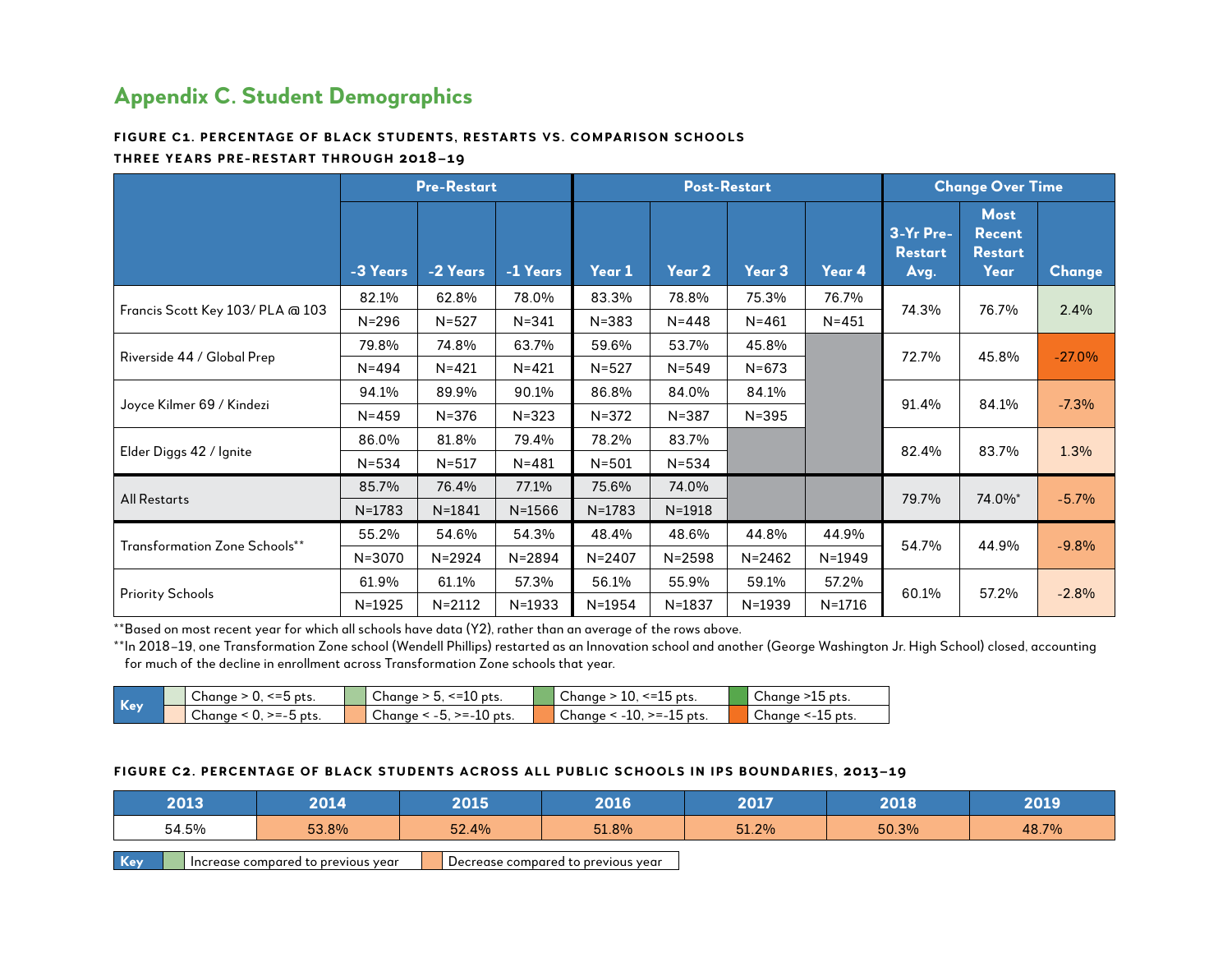#### **Figure C3. Percentage of Hispanic Students, Restarts vs. Comparison Schools,**

#### **Three Years Pre-Restart through 2018–19**

|                                      |            | <b>Pre-Restart</b> |            |            |            | <b>Post-Restart</b> |            |                                     | <b>Change Over Time</b>                                |               |
|--------------------------------------|------------|--------------------|------------|------------|------------|---------------------|------------|-------------------------------------|--------------------------------------------------------|---------------|
|                                      | -3 Years   | -2 Years           | -1 Years   | Year 1     | Year 2     | Year 3              | Year 4     | 3-Yr Pre-<br><b>Restart</b><br>Avg. | <b>Most</b><br><b>Recent</b><br><b>Restart</b><br>Year | <b>Change</b> |
|                                      | 10.5%      | 14.4%              | 11.7%      | 9.7%       | 12.3%      | 17.6%               | 17.1%      |                                     |                                                        |               |
| Francis Scott Key 103/ PLA @ 103     | $N = 296$  | $N = 527$          | $N = 341$  | $N = 383$  | $N = 448$  | $N = 461$           | $N = 451$  | 12.2%                               | 17.1%                                                  | 4.9%          |
|                                      | 7.9%       | 25.4%<br>11.9%     |            | 27.3%      | 34.4%      | 41.3%               |            |                                     |                                                        |               |
| Riverside 44 / Global Prep           | $N = 494$  | $N = 421$          | $N = 421$  | $N = 527$  | $N = 549$  | $N = 673$           |            | 15.1%                               | 41.3%                                                  | 26.2%         |
|                                      | 1.3%       | 2.1%               | 5.6%       | 9.9%       | 10.3%      | 11.6%               |            | 3.0%                                |                                                        |               |
| Joyce Kilmer 69 / Kindezi            | $N = 459$  | $N = 376$          | $N = 323$  | $N = 372$  | $N = 387$  | $N = 395$           |            |                                     | 11.6%                                                  | 8.6%          |
|                                      | $6.0\%$    | 9.5%               | 10.8%      | 11.0%      | 9.9%       |                     |            | 8.8%                                | 9.9%                                                   | 1.2%          |
| Elder Diggs 42 / Ignite              | $N = 534$  | $N = 517$          | $N = 481$  | $N = 501$  | $N = 534$  |                     |            |                                     |                                                        |               |
| <b>All Restarts</b>                  | 6.1%       | 9.9%               | 13.9%      | 15.3%      | 17.6%      |                     |            | 10.0%                               | 17.6%*                                                 | 7.6%          |
|                                      | $N = 1783$ | $N = 1841$         | $N = 1566$ | $N = 1783$ | $N = 1918$ |                     |            |                                     |                                                        |               |
|                                      | 21.4%      | 24.6%              | 23.0%      | 30.7%      | 33.1%      | 34.4%               | 36.4%      |                                     |                                                        |               |
| <b>Transformation Zone Schools**</b> | $N = 3070$ | $N = 2924$         | $N = 2894$ | $N = 2407$ | $N = 2598$ | $N = 2462$          | $N = 1949$ | 23.0%                               | 36.4%                                                  | 13.4%         |
|                                      | 23.4%      | 25.1%              | 29.8%      | 27.7%      | 29.9%      | 27.8%               | 29.6%      |                                     |                                                        |               |
| <b>Priority Schools</b>              | $N = 1925$ | $N = 2112$         | $N = 1933$ | $N = 1954$ | $N = 1837$ | $N = 1939$          | $N = 1716$ | 26.1%                               | 29.6%                                                  | 3.5%          |

\*Based on most recent year for which all schools have data (Y2), rather than an average of the rows above.

\*\*In 2018–19, one Transformation Zone school (Wendell Phillips) restarted as an Innovation school and another (George Washington Jr. High School) closed, accounting for much of the decline in enrollment across Transformation Zone schools that year.

|       | $\sim$<br>-- L<br>` pts.<br>Chanae<br>-- 1 | $\sim$<br>$\sim$<br><=10 pts.<br>⇔hanae          | $\overline{\phantom{a}}$<br>10.<br><=15 pts.<br>∪hanae | $\sim$<br>≅>⊥5 pts.<br>hanaeب |
|-------|--------------------------------------------|--------------------------------------------------|--------------------------------------------------------|-------------------------------|
| / Kew | $\sim$<br>$>=$ -5 pts.<br>Chanae           | $\sim$<br>$>= -10$<br>`pts.<br>⇔hanae<br>. J . J | ∽<br>$-10$<br>>=_<br>∘ pts.<br>∪hanae<br>$\sim$        | $\sim$<br><-15 pts.<br>hanaeب |

#### **Figure C4. Percentage of Hispanic Students Across all Public Schools in IPS Boundaries, 2013–19**

| 2013  | 2014                               |       | 2016                               | 2017  | 2018  | 2019  |
|-------|------------------------------------|-------|------------------------------------|-------|-------|-------|
| 17.6% | 19.0%                              | 20.3% | 21.5%                              | 22.6% | 23.7% | 23.7% |
| Key   | Increase compared to previous year |       | Decrease compared to previous year |       |       |       |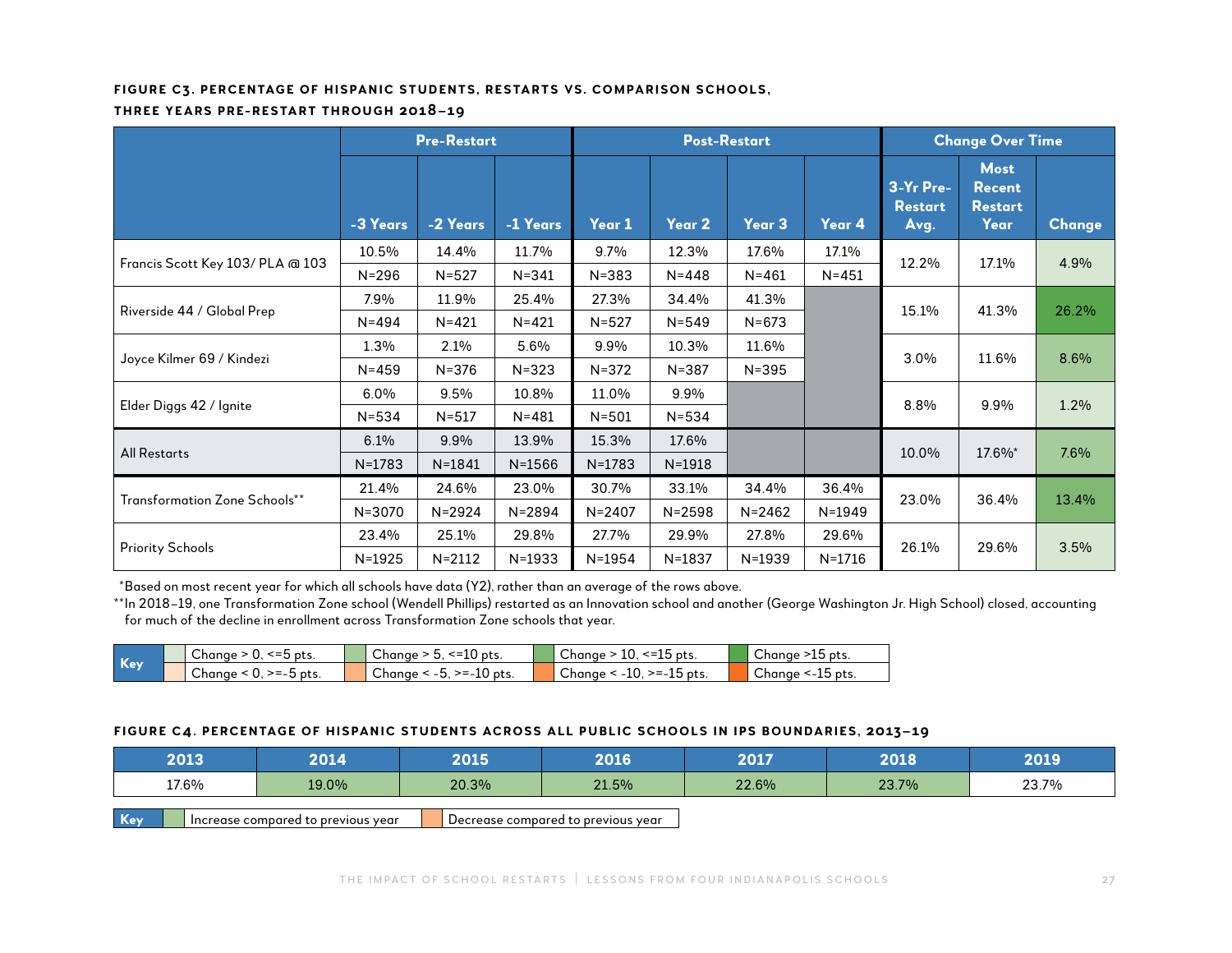#### **Figure C5. Percentage of Students Qualifying for Free or Reduced-Priced Lunch,**

| RESTARTS VS. COMPARISON SCHOOLS, THREE YEARS PRE-RESTART THROUGH 2018-19 |  |  |  |  |
|--------------------------------------------------------------------------|--|--|--|--|
|--------------------------------------------------------------------------|--|--|--|--|

|                                  |            | <b>Pre-Restart</b> |            |            |            | <b>Post-Restart</b> |            |                                     | <b>Change Over Time</b>                                |               |
|----------------------------------|------------|--------------------|------------|------------|------------|---------------------|------------|-------------------------------------|--------------------------------------------------------|---------------|
|                                  | -3 Years   | -2 Years           | -1 Years   | Year 1     | Year $2$   | Year <sub>3</sub>   | Year 4     | 3-Yr Pre-<br><b>Restart</b><br>Avg. | <b>Most</b><br><b>Recent</b><br><b>Restart</b><br>Year | <b>Change</b> |
|                                  | 85.5%      | 78.6%              | 83.9%      | 74.4%      | 40.8%      | 60.7%               | 78.3%      |                                     |                                                        |               |
| Francis Scott Key 103/ PLA @ 103 | $N = 296$  | $N = 527$          | $N = 341$  | $N = 383$  | $N = 448$  | $N = 461$           | $N = 451$  | 82.6%                               | 78.3%                                                  | $-4.4%$       |
|                                  | 80.4%      | 79.1%              | 84.6%      | 69.6%      | 75.2%      | 64.9%               |            |                                     |                                                        |               |
| Riverside 44 / Global Prep       | $N = 494$  | $N = 421$          | $N = 421$  | $N = 527$  | $N = 549$  | $N = 673$           |            | 81.3%                               | 64.9%                                                  | $-16.4%$      |
|                                  | 83.4%      | 83.8%              | 86.1%      | 82.3%      | 82.4%      | 74.4%               |            |                                     |                                                        |               |
| Joyce Kilmer 69 / Kindezi        | $N = 459$  | $N = 376$          | $N = 323$  | $N = 372$  | $N = 387$  | $N = 395$           |            | 84.4%                               | 74.4%                                                  | $-10.0%$      |
|                                  | 83.0%      | 78.5%              | 83.2%      | 98.8%      | 85.6%      |                     |            |                                     |                                                        |               |
| Elder Diggs 42 / Ignite          | $N = 534$  | $N = 517$          | $N = 481$  | $N = 501$  | $N = 534$  |                     |            | 81.5%                               | 85.6%                                                  | 4.0%          |
|                                  | 82.8%      | 79.7%              | 84.3%      | 81.5%      | 71.5%      |                     |            | 82.3%                               |                                                        |               |
| <b>All Restarts</b>              | $N = 1783$ | $N = 1841$         | $N = 1566$ | $N = 1783$ | $N = 1918$ |                     |            |                                     | 71.5%*                                                 | $-10.7%$      |
| Transformation Zone Schools**    | 86.5%      | 83.8%              | 75.8%      | 77.8%      | 73.6%      | 78.0%               | 71.5%      | 82.1%                               | 71.5%                                                  | $-10.6%$      |
|                                  | $N = 3070$ | $N = 2924$         | $N = 2894$ | $N = 2407$ | $N = 2598$ | $N = 2462$          | N=1949     |                                     |                                                        |               |
|                                  | 87.4%      | 90.7%              | 79.6%      | 76.4%      | 75.4%      | 77.6%               | 71.8%      | 85.9%                               | 71.8%                                                  | $-14.1%$      |
| <b>Priority Schools</b>          | $N = 1925$ | $N = 2112$         | $N = 1933$ | $N = 1954$ | $N = 1837$ | $N = 1939$          | $N = 1716$ |                                     |                                                        |               |

\*Based on most recent year for which all schools have data (Y2), rather than an average of the rows above.

\*\*In 201819, one Transformation Zone school (Wendell Phillips) restarted as an Innovation school and another (George Washington Jr. High School) closed, accounting for much of the decline in enrollment across Transformation Zone schools that year.

| - 17       | $\sim$<br>≅pts.<br>hanae ب                   | $\sim$<br>$\sim$<br>c=1<br>pts.<br>_ ∿nancr<br>⊥∪      | $\sim$<br>--<br>pts.<br>Change<br>. –<br>τv.<br>ື⊥ | $\sim$<br>15 pts.<br>Chanae  |
|------------|----------------------------------------------|--------------------------------------------------------|----------------------------------------------------|------------------------------|
| <b>Kev</b> | $\sim$<br>~-<br>.b pts<br>Chanae<br>---<br>ັ | $\sim$<br>$\sim$<br>ົ >=-1∪ <u>ພ</u><br>pts.<br>Chanae | $\sim$<br>~-<br>.15 pts.<br>Chanae<br>----<br>∸    | $\sim$<br>.15 pts.<br>Chanae |

#### **Figure C4. Percentage of Students Qualifying for Free or Reduced-Price Lunch**

#### **Across all Public Schools in IPS Boundaries, 2013–19**

|     | 2013<br>2014   |                                    | 2015  | 2016                                                    | 2017  | 2018  | 2019  |
|-----|----------------|------------------------------------|-------|---------------------------------------------------------|-------|-------|-------|
|     | 82.0%<br>80.4% |                                    | 77.2% | 72.8%                                                   | 69.3% | 76.3% | 71.8% |
| Key |                | Increase compared to previous year |       | $\blacktriangleleft$ Decrease compared to previous year |       |       |       |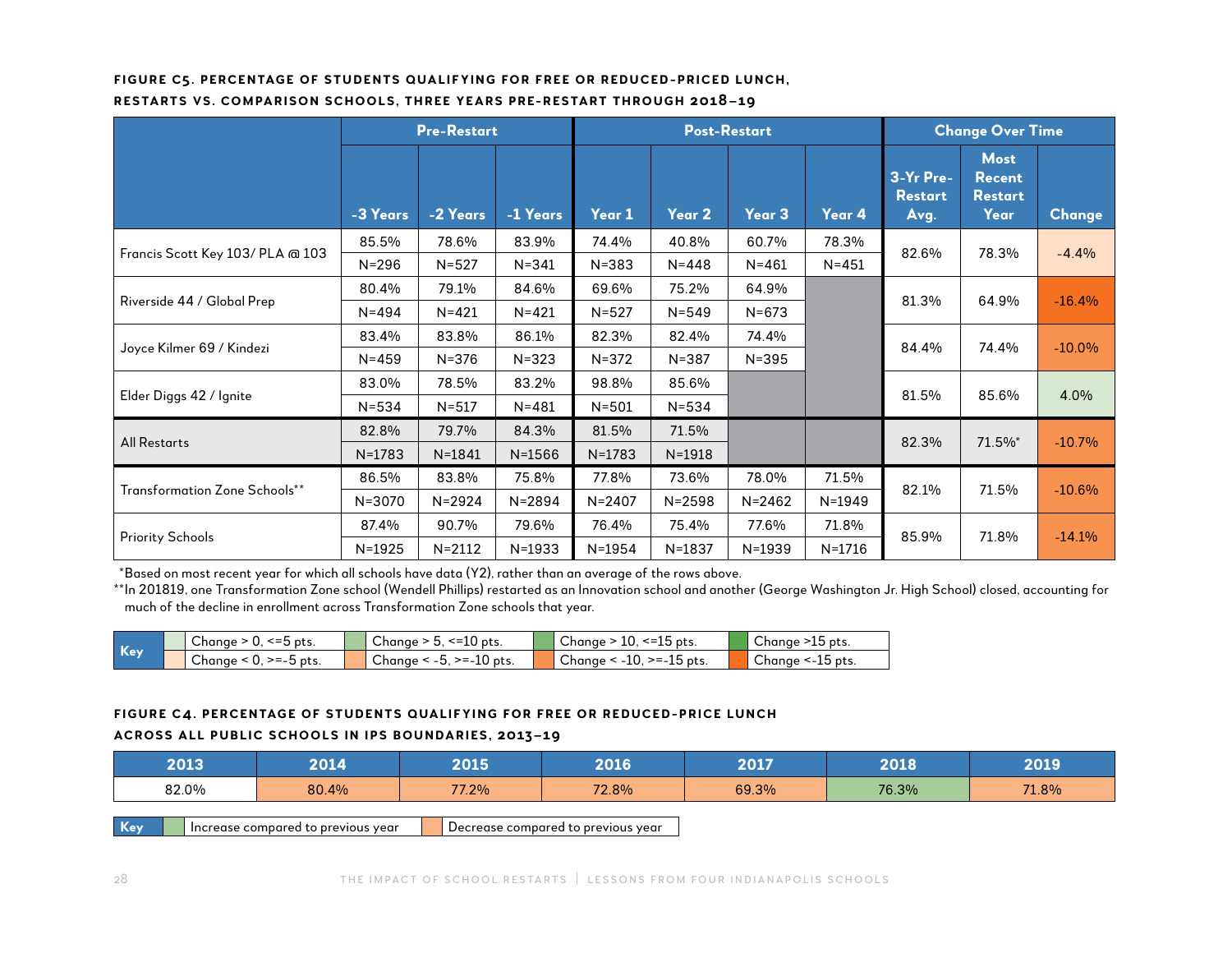#### **Figure C7. Percentage of Students with Limited English Proficiency, Restarts vs. Comparison Schools,**

#### **Three Years Pre-Restart through 2017–18**

|                                  |            | <b>Pre-Restart</b> |            | <b>Post-Restart</b> |            |            | <b>Change Over Time</b> |                                     |                                                        |               |
|----------------------------------|------------|--------------------|------------|---------------------|------------|------------|-------------------------|-------------------------------------|--------------------------------------------------------|---------------|
|                                  | -3 Years   | -2 Years           | -1 Years   | Year 1              | Year 2     | Year 3     | Year 4                  | 3-Yr Pre-<br><b>Restart</b><br>Avg. | <b>Most</b><br><b>Recent</b><br><b>Restart</b><br>Year | <b>Change</b> |
|                                  | $7.4\%$    | 4.6%               | 9.1%       | 5.0%                | 8.3%       | 13.9%      | 14.6%                   | 7.0%                                | 14.6%                                                  | 7.6%          |
| Francis Scott Key 103/ PLA @ 103 | $N = 296$  | $N = 527$          | $N = 341$  | $N = 383$           | $N = 448$  | $N = 461$  | $N = 451$               |                                     |                                                        |               |
|                                  | 2.0%       | 4.3%               | 10.7%      | 15.7%               | 23.5%      | 29.0%      |                         |                                     |                                                        |               |
| Riverside 44 / Global Prep       | $N = 494$  | $N = 421$          | $N = 421$  | $N = 527$           | $N = 549$  | $N = 673$  |                         | 5.7%                                | 29.0%                                                  | 23.3%         |
|                                  | 0.7%       | 0.5%               | 2.2%       | 3.8%                | 6.5%       | 8.4%       |                         |                                     | 8.4%                                                   |               |
| Joyce Kilmer 69 / Kindezi        | $N = 459$  | $N = 376$          | $N = 323$  | $N = 372$           | $N = 387$  | $N = 395$  |                         | 1.1%                                |                                                        | 7.2%          |
|                                  | 1.1%       | 6.0%               | 5.8%       | 8.6%                | 8.2%       |            |                         |                                     |                                                        |               |
| Elder Diggs 42 / Ignite          | $N = 534$  | $N = 517$          | $N = 481$  | $N = 501$           | $N = 534$  |            |                         | 4.3%                                | 8.2%                                                   | 3.9%          |
|                                  | 2.3%       | 4.1%               | 7.1%       | 8.9%                | 12.3%      |            |                         |                                     |                                                        |               |
| <b>All Restarts</b>              | $N = 1783$ | $N = 1841$         | $N = 1566$ | $N = 1783$          | $N = 1918$ |            |                         | 4.5%                                | 12.3%*                                                 | 7.8%          |
|                                  | 14.0%      | 16.1%              | 15.3%      | 19.3%               | 22.2%      | 24.9%      | 29.8%                   |                                     |                                                        |               |
| Transformation Zone Schools**    | $N = 3070$ | $N = 2924$         | $N = 2894$ | $N = 2407$          | $N = 2598$ | $N = 2462$ | $N = 1949$              | 15.1%                               | 29.8%                                                  | 14.6%         |
|                                  | 19.0%      | 20.3%              | 24.7%      | 20.2%               | 19.8%      | 19.6%      | 20.8%                   |                                     |                                                        |               |
| <b>Priority Schools</b>          | $N = 1925$ | $N = 2112$         | $N = 1933$ | N=1954              | $N = 1837$ | $N = 1939$ | $N = 1716$              | 21.4%                               | 20.8%                                                  | $-0.5%$       |

\*Based on most recent year for which all schools have data (Y2), rather than an average of the rows above.

\*\*In 2018–19, one Transformation Zone school (Wendell Phillips) restarted as an Innovation school and another (George Washington Jr. High School) closed, accounting for much of the decline in enrollment across Transformation Zone schools that year.

|            | $\sim$<br>pts.<br>-hanor ب                 | $\sim$<br>$\sim$<br>-- -<br>pts.<br>—∽nanc<br>. =<br>ึ⊥∪ | $\sim$<br>--<br>pts.<br>∪nanae<br>∸∽<br>∸          | $\sim$<br>.15 pts.<br>Chanae      |
|------------|--------------------------------------------|----------------------------------------------------------|----------------------------------------------------|-----------------------------------|
| <b>Kev</b> | $\sim$<br>~-<br>pts.<br>∪hana∈<br>---<br>ັ | $\sim$<br>$\sim$<br>~-<br>pts.<br>Chanae<br>.⊾ ∪⊥-≃∕     | $\sim$<br>~-<br>־pts.<br>Chanae<br>----<br>∸∽<br>∸ | $\sim$<br>'5 pts.<br>Chanae<br>⊥ບ |

#### **Figure C8. Percentage of Students with Limited English Proficiency**

#### **Across all Public Schools in IPS Boundaries, 2013–19**

| 2013  | 2014  | 2015  | 2016  | 2017  | 2018  | 2019  |
|-------|-------|-------|-------|-------|-------|-------|
| 11.7% | 12.8% | 15.5% | 12.9% | 12.5% | 14.5% | 16.2% |
|       |       |       |       |       |       |       |

**Key** Increase compared to previous year Decrease compared to previous year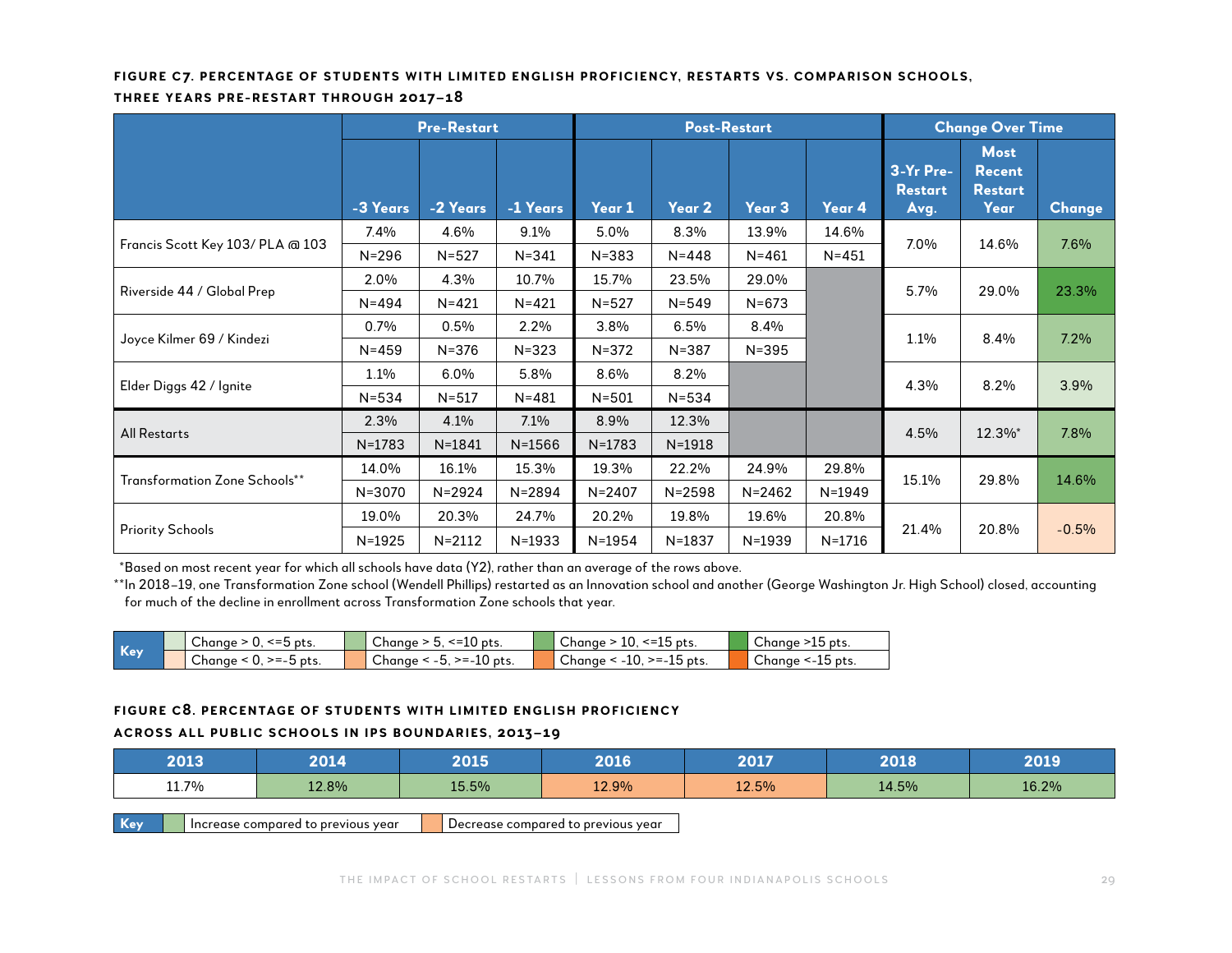#### **Figure C9. Percentage of Students Qualifying for Special Education, Restarts v. Comparison Schools,**

#### **Three Years Pre-Restart through 2018-19**

|                                      |            | <b>Pre-Restart</b> |            |            | <b>Post-Restart</b> |            |            | <b>Change Over Time</b>             |                                                        |          |
|--------------------------------------|------------|--------------------|------------|------------|---------------------|------------|------------|-------------------------------------|--------------------------------------------------------|----------|
|                                      | -3 Years   | -2 Years           | -1 Years   | Year 1     | Year 2              | Year 3     | Year 4     | 3-Yr Pre-<br><b>Restart</b><br>Avg. | <b>Most</b><br><b>Recent</b><br><b>Restart</b><br>Year | Change   |
| Francis Scott Key 103/ PLA @ 103     | 21.6%      | 38.7%              | 20.8%      | 8.4%       | 12.3%               | 11.9%      | 9.3%       | 27.1%                               | 9.3%                                                   | $-17.7%$ |
|                                      | $N = 296$  | $N = 527$          | $N = 341$  | $N = 383$  | $N = 448$           | $N = 461$  | $N = 451$  |                                     |                                                        |          |
|                                      | 18.0%      | 16.6%              | 16.6%      | 12.5%      | 16.8%               | 14.1%      |            | 17.1%                               |                                                        |          |
| Riverside 44 / Global Prep           | $N = 494$  | $N = 421$          | $N = 421$  | $N = 527$  | $N = 549$           | $N = 673$  |            |                                     | 14.1%                                                  | $-3.0%$  |
|                                      | 17.4%      | 17.3%              | 16.4%      | 11.0%      | 14.7%               | 14.4%      |            | 17.0%                               |                                                        |          |
| Joyce Kilmer 69 / Kindezi            | $N = 459$  | $N = 376$          | $N = 323$  | $N = 372$  | $N = 387$           | $N = 395$  |            |                                     | 14.4%                                                  | $-2.6%$  |
|                                      | 23.4%      | 19.1%              | 23.1%      | 17.4%      | 15.4%               |            |            |                                     |                                                        |          |
| Elder Diggs 42 / Ignite              | $N = 534$  | $N = 517$          | $N = 481$  | $N = 501$  | $N = 534$           |            |            | 21.9%                               | 15.4%                                                  | $-6.5%$  |
|                                      | 20.1%      | 23.8%              | 19.5%      | 12.7%      | 14.9%               |            |            |                                     |                                                        |          |
| <b>All Restarts</b>                  | $N = 1783$ | $N = 1841$         | $N = 1566$ | $N = 1783$ | $N = 1918$          |            |            | 21.1%                               | 14.9%*                                                 | $-6.2%$  |
|                                      | 21.8%      | 20.0%              | 23.5%      | 18.4%      | 18.1%               | 17.1%      | 16.9%      |                                     |                                                        |          |
| <b>Transformation Zone Schools**</b> | $N = 3070$ | $N = 2924$         | $N = 2894$ | $N = 2407$ | $N = 2598$          | $N = 2462$ | $N = 1949$ | 21.8%                               | 16.9%                                                  | $-4.9%$  |
|                                      | 18.0%      | 17.1%              | 16.2%      | 16.8%      | 14.8%               | 17.2%      | 15.2%      |                                     |                                                        |          |
| <b>Priority Schools</b>              | $N = 1925$ | $N = 2112$         | $N = 1933$ | $N = 1954$ | $N = 1837$          | $N = 1939$ | $N = 1716$ | 17.1%                               | 15.2%                                                  | $-1.9%$  |

\*Based on most recent year for which all schools have data (Y2), rather than an average of the rows above.

\*\*In 2018–19, one Transformation Zone school (Wendell Phillips) restarted as an Innovation school and another (George Washington Jr. High School) closed, accounting for much of the decline in enrollment across Transformation Zone schools that year.

|            | $\sim$<br>---<br>pts.<br>Chanae                          | $\sim$<br>$\sim$<br>-- 111<br>pts.<br>hanae<br>τU    | $\sim$<br><=<br>pts.<br>Chanae<br><b>TA</b><br>--             | $\sim$<br>pts.<br>Chanae<br>∸∽             |
|------------|----------------------------------------------------------|------------------------------------------------------|---------------------------------------------------------------|--------------------------------------------|
| <b>Kev</b> | $\overline{\phantom{0}}$<br>~-<br>pts.<br>Chanae<br>---- | $\sim$<br>. .<br>~-<br>`pts.<br>Chanae<br>----<br>∸∽ | $\overline{\phantom{0}}$<br>''>=_⊥<br>-15 pts.<br>∪hanae<br>∸ | $\sim$<br>15 pts.<br>Chanae<br><b>1-1-</b> |

#### **Figure C10. Percentage of Students Qualifying for Special Education**

#### **Across all Public Schools in IPS Boundaries, 2013–19**

| 2013  | 2014  | 2015  | 2016  | 2017  | 2018  | 2019  |
|-------|-------|-------|-------|-------|-------|-------|
| 17.4% | 17.5% | 18.1% | 16.3% | 16.0% | 16.7% | 15.1% |

Key **I** Increase compared to previous year **D** Decrease compared to previous year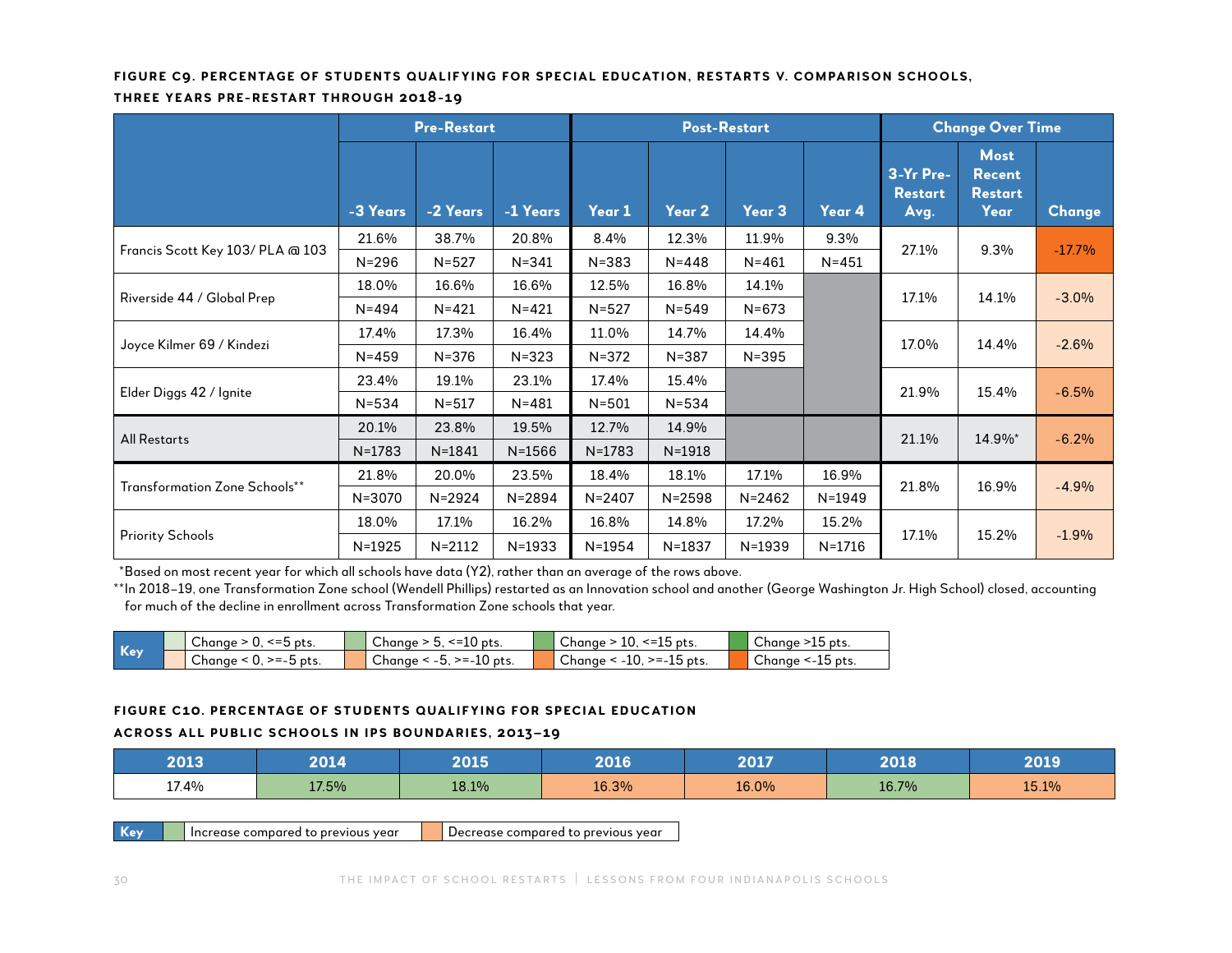# **Appendix D. Historical Student Proficiency**

|                               | PLA @ 103      |          |                  |                | <b>Global Prep</b> |                    |                  | <b>Kindezi</b> |                  |                | <b>Ignite</b> |                  |                | <b>All Restarts</b> |                  |  |
|-------------------------------|----------------|----------|------------------|----------------|--------------------|--------------------|------------------|----------------|------------------|----------------|---------------|------------------|----------------|---------------------|------------------|--|
|                               | <b>Stayers</b> | Leavers  | Diff-in-<br>Diff | <b>Stayers</b> | Leavers            | $Diff-in-$<br>Diff | <b>Stayers</b>   | Leavers        | Diff-in-<br>Diff | <b>Stayers</b> | Leavers       | Diff-in-<br>Diff | <b>Stayers</b> | Leavers             | Diff-in-<br>Diff |  |
|                               | $N=12$         | $N = 24$ |                  | $N = 54$       | $N=23$             |                    | $N=40$           | $N = 24$       |                  | $N = 56$       | $N=17$        |                  | $N = 162$      | $N = 88$            |                  |  |
| <b>Baseline</b>               | 36.4           | 33.7     |                  | 45.4           | 40.6               |                    | 38.3             | 40.2           |                  | 42.8           | 30.9          |                  | 42.0           | 36.7                |                  |  |
| Y1                            | 47.4           | 60.9     |                  | 58.2           | 47.7               |                    | 39.2             | 52.5           |                  | 46.8           | 45.2          |                  | 48.8           | 52.1                |                  |  |
| Change from<br>baseline to Y1 | 11.0           | $27.3*$  | $-16.3$          | $12.9*$        | 7.1                | 5.8                | 1.0 <sub>l</sub> | 12.3           | $-11.3$          | 4.1            | 14.2          | $-10.2$          | $6.7*$         | $15.4*$             | $-8.7$           |  |
| p-value                       | 0.300          | $0.002*$ | 0.121            | $0.023*$       | 0.391              | 0.540              | 0.874            | 0.151          | 0.246            | 0.431          | 0.127         | 0.307            | $0.030*$       | $0.000*$            | 0.081            |  |

#### **Figure D1. Change in Mean Student Growth Percentiles, Stayers vs. Leavers, Baseline Ye ar to Year 1, EL A**

#### FIGURE D2. CHANGE IN MEAN STUDENT GROWTH PERCENTILES, STAYERS VS. LEAVERS, BASELINE YEAR TO YEAR 1, MATH

|                               | PLA @ 103      |          |                  |                | <b>Global Prep</b> |                    |                | <b>Kindezi</b> |                    |                | <b>Ignite</b> |                    |                | <b>All Restarts</b> |                    |  |
|-------------------------------|----------------|----------|------------------|----------------|--------------------|--------------------|----------------|----------------|--------------------|----------------|---------------|--------------------|----------------|---------------------|--------------------|--|
|                               | <b>Stayers</b> | Leavers  | Diff-in-<br>Diff | <b>Stayers</b> | Leavers            | $Diff-in-$<br>Diff | <b>Stayers</b> | Leavers        | $Diff-in-$<br>Diff | <b>Stayers</b> | Leavers       | $Diff-in-$<br>Diff | <b>Stayers</b> | Leavers             | $Diff-in-$<br>Diff |  |
|                               | $N=11$         | $N=22$   |                  | $N = 55$       | $N=23$             |                    | $N = 43$       | $N=24$         |                    | $N = 56$       | $N=17$        |                    | $N = 165$      | $N = 86$            |                    |  |
| <b>Baseline</b>               | 23.2           | 19.1     |                  | 33.8           | 27.8               |                    | 23.6           | 29.2           |                    | 33.1           | 33.4          |                    | 30.2           | 27.1                |                    |  |
| Y1                            | 22.3           | 39.8     |                  | 47.0           | 50.9               |                    | 34.8           | 40.3           |                    | 21.4           | 43.5          |                    | 33.5           | 43.7                |                    |  |
| Change from<br>baseline to Y1 | $-0.9$         | $20.6*$  | $-21.5$          | $13.2*$        | $23.1*$            | $-9.9$             | 11.2           | 11.1           | 0.1                | $-11.6*$       | 10.1          | $-21.7$            | 3.3            | $16.6*$             | $-13.2*$           |  |
| p-value                       | 0.928          | $0.016*$ | 0.112            | $0.016*$       | $0.004*$           | 0.319              | 0.051          | 0.084          | 0.992              | $0.012*$       | 0.316         | 0.068              | 0.266          | $0.000*$            | $0.008*$           |  |

Note. "Stayers" defined as students eligible to reenroll at the end of the baseline year who did reenroll. To be included in the dataset, Stayers also had to have an SGP in the baseline year and Year 1. In addition, their SGP score in year 1 had to be linked to the restarted school. In contrast, "Leavers" were eligible to reenroll at the end of the baseline year, but did not reenroll. They also had to have SGP data for the baseline year and year 1, though their SGP in year 1 could not be linked to the restarted school.

|     | Change within group / difference in change between groups is significant at $p < 0.05$ |
|-----|----------------------------------------------------------------------------------------|
| Key | Change within group is positive / Change of Stayers is larger than change of Leavers   |
|     | Change within group is negative / Change of Stayers is less than change of Leavers     |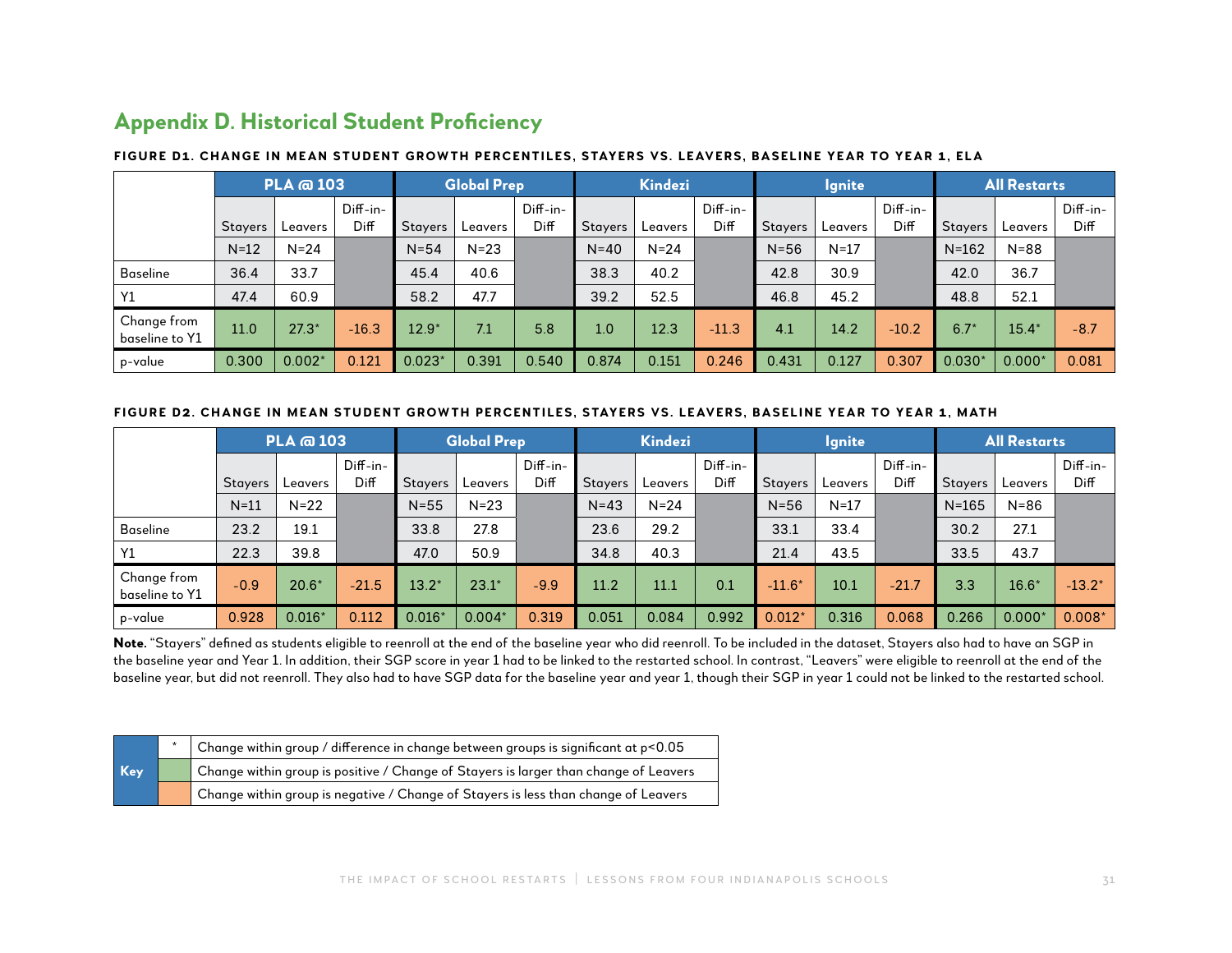|                            |                | PLA @ 103 |                  |                | <b>Global Prep</b> |                  |                | <b>Kindezi</b> |                    | <b>All Restarts</b> |          |                  |
|----------------------------|----------------|-----------|------------------|----------------|--------------------|------------------|----------------|----------------|--------------------|---------------------|----------|------------------|
|                            | <b>Stayers</b> | Leavers   | Diff-in-<br>Diff | <b>Stayers</b> | Leavers            | Diff-in-<br>Diff | <b>Stayers</b> | Leavers        | $Diff-in-$<br>Diff | <b>Stayers</b>      | Leavers  | Diff-in-<br>Diff |
|                            | $N = 8$        | $N=16$    |                  | $N=25$         | $N=10$             |                  | $N=12$         | $N=12$         |                    | $N = 45$            | $N = 38$ |                  |
| <b>Mean SGP Baseline</b>   | 30.4           | 29.8      |                  | 43.7           | 28.5               |                  | 31.1           | 37.8           |                    | 38.0                | 31.9     |                  |
| Mean SGP Y1                | 46.4           | 59.8      |                  | 56.4           | 58.1               |                  | 35.8           | 50.0           |                    | 49.1                | 56.2     |                  |
| Mean SGP Y2                | 43.9           | 43.6      |                  | 41.3           | 44.8               |                  | 43.3           | 47.8           |                    | 42.3                | 45.2     |                  |
| Change from baseline to Y1 | 16.0           | $30.0*$   | $-14.0$          | 12.7           | $29.6*$            | $-16.9$          | 4.8            | 12.3           | $-7.5$             | 11.2                | $24.3*$  | $-13.1$          |
| p-value                    | 0.220          | $0.006*$  | 0.237            | 0.140          | $0.017*$           | 0.245            | 0.667          | 0.337          | 0.614              | 0.068               | $0.000*$ | 0.111            |
| Change from Y1 to Y2       | $-2.5$         | $-16.2$   | 13.7             | $-15.1$        | $-13.3$            | $-1.8$           | 7.5            | $-2.2$         | 9.7                | $-6.8$              | $-11.0*$ | 4.2              |
| p-value                    | 0.867          | 0.115     | 0.401            | 0.061          | 0.317              | 0.907            | 0.522          | 0.835          | 0.537              | 0.255               | $0.000*$ | 0.640            |
| Change from baseline to Y2 | 13.5           | 13.8      | $-0.3$           | $-2.4$         | 16.3               | $-18.7$          | 12.3           | 10.1           | 2.2                | 4.4                 | $13.3*$  | $-8.9$           |
| ' p-value                  | 0.312          | 0.180     | 0.983            | 0.779          | 0.163              | 0.230            | 0.275          | 0.370          | 0.899              | 0.462               | $0.032*$ | 0.329            |

#### **Figure D3. Change in Mean Student Growth Percentiles, Stayers vs. Leavers, Baseline Year to Year 2, ELA**

#### **Figure D4. Change in Mean Student Growth Percentiles, Stayers vs. Leavers, Baseline Year to Year 2, Math**

|                            |                | PLA @ 103 |                                 |                | <b>Global Prep</b> |                  |                | Kindezi |                  | <b>All Restarts</b> |          |                  |
|----------------------------|----------------|-----------|---------------------------------|----------------|--------------------|------------------|----------------|---------|------------------|---------------------|----------|------------------|
|                            | <b>Stayers</b> | Leavers   | $Diff-in-$<br>Diff <sub>1</sub> | <b>Stayers</b> | Leavers            | Diff-in-<br>Diff | <b>Stayers</b> | Leavers | Diff-in-<br>Diff | <b>Stayers</b>      | Leavers  | Diff-in-<br>Diff |
|                            | $N=7$          | $N=16$    |                                 | $N=25$         | $N=9$              |                  | $N=14$         | $N=13$  |                  | $N = 46$            | $N = 38$ |                  |
| Mean SGP Baseline          | 28.6           | 18.4      |                                 | 27.6           | 24.8               |                  | 25.1           | 27.0    |                  | 27.0                | 22.8     |                  |
| Mean SGP Y1                | 13.4           | 36.6      |                                 | 55.0           | 58.3               |                  | 30.4           | 39.6    |                  | 41.2                | 42.8     |                  |
| Mean SGP Y2                | 57.1           | 43.0      |                                 | 55.4           | 61.2               |                  | 52.7           | 47.7    |                  | 54.9                | 48.9     |                  |
| Change from baseline to Y1 | $-15.1$        | 18.2      | $-33.3$                         | $27.4*$        | $33.6*$            | $-6.2$           | 5.2            | 12.6    | $-7.4$           | $14.2*$             | $19.9*$  | $-5.8$           |
| p-value                    | 0.221          | 0.082     | 0.059                           | $0.000*$       | $0.017*$           | 0.663            | 0.552          | 0.165   | 0.520            | $0.011*$            | $0.001*$ | 0.456            |
| Change from Y1 to Y2       | $43.7*$        | 6.4       | $37.3*$                         | 0.5            | 2.9                | $-2.4$           | $22.4*$        | 8.1     | 14.3             | $13.7*$             | 6.2      | 7.6              |
| p-value                    | $0.005*$       | 0.589     | $0.045*$                        | 0.949          | 0.839              | 0.865            | $0.032*$       | 0.466   | 0.401            | $0.019*$            | 0.195    | 0.428            |
| Change from baseline to Y2 | 28.6           | $24.6*$   | 3.9                             | $27.8*$        | $36.4*$            | $-8.6$           | $27.6*$        | 20.7    | 6.9              | $27.9*$             | 26.1     | 1.8              |
| p-value                    | 0.073          | $0.014*$  | 0.804                           | $0.001*$       | $0.004*$           | 0.540            | $0.010*$       | 0.057   | 0.635            | $0.000*$            | 0.051    | 0.822            |

Note. "Stayers" defined as students eligible to reenroll at the end of the baseline year who did reenroll. To be included in the dataset, Stayers also had to have an SGP in the baseline year, year 1, and year 2. In addition, their SGP scores in year 1 and year 2 had to be linked to the restarted school. In contrast, "Leavers" were eligible to reenroll at the end of the baseline year, but did not reenroll. They also had to have SGP data for the baseline year, year 1, and year 2, though their SGP scores in year 1 and year 2 could not be linked to the restarted school.

|     | $\vert$ Change within group / difference in change between groups is significant at p<0.05        |
|-----|---------------------------------------------------------------------------------------------------|
| Key | Change within group is positive / Change of Stayers is larger than change of Leavers              |
|     | $\blacksquare$ Change within group is negative / Change of Stayers is less than change of Leavers |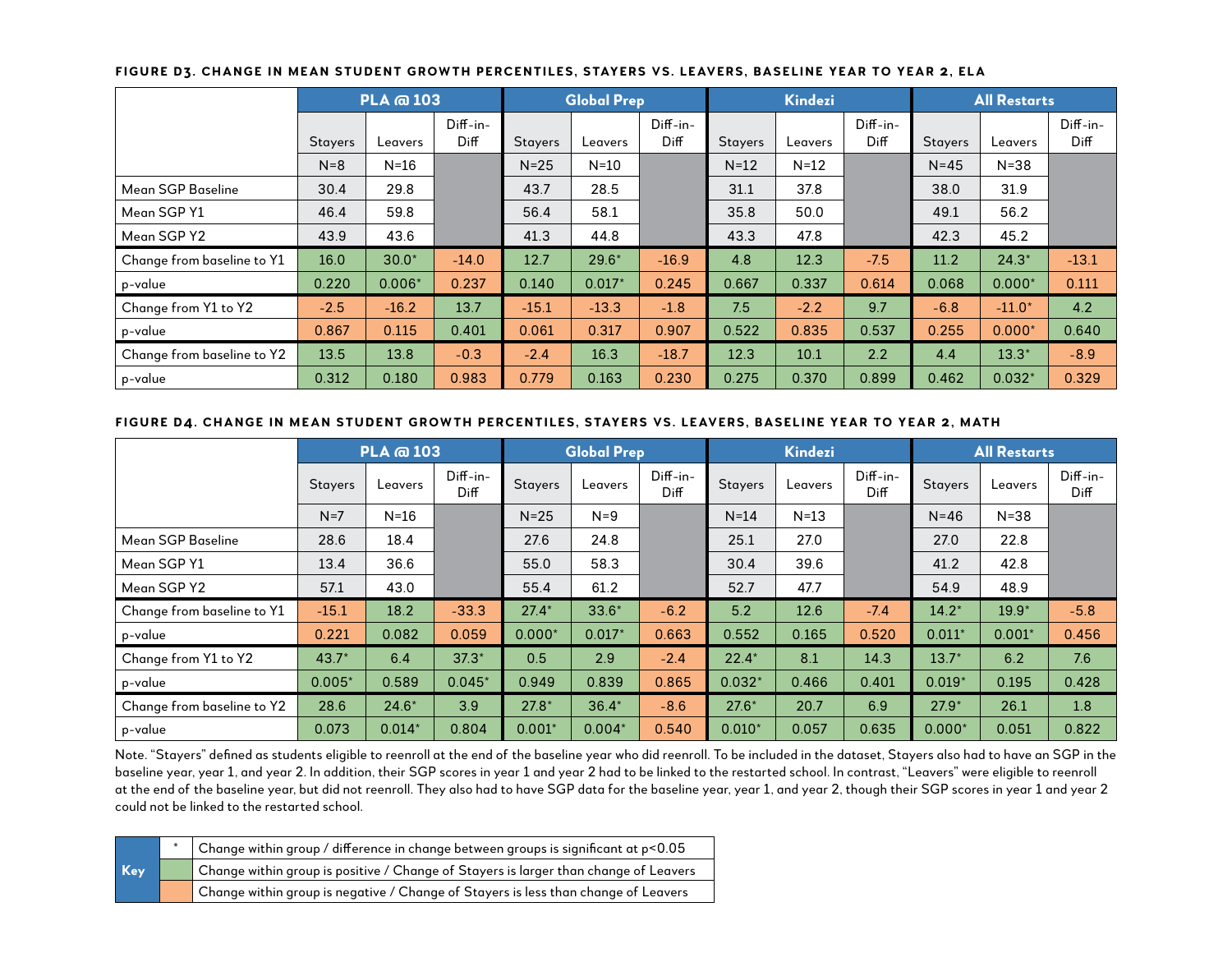#### **Notes**

1. Elliott, S. (2014, November 5). Indiana sees a big jump in A-rated schools. *Chalkbeat*. Retrieved from [https://www.chalkbeat.org/posts/in/2014/11/05/](https://www.chalkbeat.org/posts/in/2014/11/05/indiana-sees-a-big-jump-in-a-rated-schools/) [indiana-sees-a-big-jump-in-a-rated-schools/](https://www.chalkbeat.org/posts/in/2014/11/05/indiana-sees-a-big-jump-in-a-rated-schools/).

2. Elliott, Scott. (2014, Feb. 27). These are the 11 IPS schools Ferebee is most worried about. *Chalkbeat*. Retrieved from [https://www.chalkbeat.org/posts/](https://www.chalkbeat.org/posts/in/2014/02/27/these-are-the-11-ips-schools-ferebee-is-most-worried-about/) [in/2014/02/27/these-are-the-11-ips-schools-ferebee-is](https://www.chalkbeat.org/posts/in/2014/02/27/these-are-the-11-ips-schools-ferebee-is-most-worried-about/)[most-worried-about/](https://www.chalkbeat.org/posts/in/2014/02/27/these-are-the-11-ips-schools-ferebee-is-most-worried-about/).

3. Stokes, K. (2012). The numbers are in: How many students at Indianapolis takeover schools will remain in the district. *StateImpact Indiana*. Retrieved from [https://](https://indianapublicmedia.org/stateimpact/2012/02/22/the-numbers-are-in-how-many-students-at-indianapolis-takeover-schools-will-remain-in-the-district/) [indianapublicmedia.org/stateimpact/2012/02/22/the](https://indianapublicmedia.org/stateimpact/2012/02/22/the-numbers-are-in-how-many-students-at-indianapolis-takeover-schools-will-remain-in-the-district/)[numbers-are-in-how-many-students-at-indianapolis](https://indianapublicmedia.org/stateimpact/2012/02/22/the-numbers-are-in-how-many-students-at-indianapolis-takeover-schools-will-remain-in-the-district/)[takeover-schools-will-remain-in-the-district/](https://indianapublicmedia.org/stateimpact/2012/02/22/the-numbers-are-in-how-many-students-at-indianapolis-takeover-schools-will-remain-in-the-district/).

4. Dr. Ferebee went on to become chancellor of District of Columbia Public Schools in December 2018.

5. Indiana General Assembly. (2014). Actions for House Bill 1321. Retrieved from https://iga.in.gov/ legislative/2014/bills/house/1321#document-feb05680.

6. Indianapolis Public Schools. Innovation Network Schools. Retrieved from [https://www.myips.org/cms/lib/](https://www.myips.org/cms/lib/IN01906626/Centricity/Domain/10172/Innovation_Explained_flyer.compressed.pdf) [IN01906626/Centricity/Domain/10172/Innovation\\_Ex](https://www.myips.org/cms/lib/IN01906626/Centricity/Domain/10172/Innovation_Explained_flyer.compressed.pdf)[plained\\_flyer.compressed.pdf](https://www.myips.org/cms/lib/IN01906626/Centricity/Domain/10172/Innovation_Explained_flyer.compressed.pdf).

7. The Mind Trust. (n.d.). Innovation Network Schools. Retrieved from [http://www.themindtrust.org/](http://www.themindtrust.org/growing-great-schools/innovation-network-schools/) [growing-great-schools/innovation-network-schools/](http://www.themindtrust.org/growing-great-schools/innovation-network-schools/)

8. Per HB 1630, which went into effect on June 30, 2019. Previously, restarted schools received a grade based on growth only (rather than growth *and* proficiency).

9. Center for Research on Education Outcomes. (2019). *City study 2019: Indianapolis*. Stanford, CA: Stanford University. Retrieved from [https://cityschools.stanford.edu/](https://cityschools.stanford.edu/sites/g/files/sbiybj10771/f/indianapolis_slide_deck_final.pdf) [sites/g/files/sbiybj10771/f/indianapolis\\_slide\\_deck\\_final.](https://cityschools.stanford.edu/sites/g/files/sbiybj10771/f/indianapolis_slide_deck_final.pdf) [pdf](https://cityschools.stanford.edu/sites/g/files/sbiybj10771/f/indianapolis_slide_deck_final.pdf)

10. The study also found that charter schools in Indianapolis made significantly better learning gains than the state.

11. IPS began two more restarts in 2018–19, Matchbook Learning @ School 63 and URBAN ACT @ School 14. They are not featured in this report because they did not have any academic data available at the time of this writing.

12. The size of the fee varies, but has generally been about 10 percent of per-pupil funding.

13. Since the restarted schools serve elementary and middle grades, we excluded all Priority and Transformation schools serving only high school grades.

14. A fifth K–8 school was designated as a Priority school in 2015–16 and restarted in 2018–19.

15. Note: The publisher of this report, Public Impact, has provided support to some of IPS's Transformation Zone schools through its Opportunity Culture initiative.

16. Figures include all such students at Riverside 44/ Global Prep and Joyce Kilmer 69/Kindezi, rather than just students in the grades that phased in.

17. Several school districts fall at least partially within the Indianapolis city boundaries, though IPS is the largest. Our calculations for all public schools within the IPS boundaries therefore include all IPS district-run schools and all charter schools located within the IPS boundaries.

18. Across Indianapolis, the percentage of black students and FRL students decreased during the study period, and the percentage of Hispanic students and students with limited English proficiency (LEP) increased. See Appendix C.

19. Charter schools that are also Innovation schools included in the Innovation school count. Current offerings from Enroll Indy available at <https://find.enrollindy.org/>

20. We chose to use the mean SGP instead of the median SGP so we could apply standard statistical tests (t-tests). The analyses using both the mean and median SGPs followed the same general trends, however.

21. We chose to focus on growth rather than proficiency because the state test changed during the study period, causing a drop in proficiency rates. SGPs are also a more sensitive metric, and hence able to show smaller changes than proficiency, for which there are only two options (pass or did not pass).

22. Fewer students had two years of post-restart growth data, so while all of the students captured in Figure 11 (baseline to year 2 analysis) are also included in Figure 10 (baseline to year 1 analysis), some students in Figure 10 are not included in Figure 11.

23. PLA @ 103 also earned an "A" in the state's accountability system in 2016–17 and 2017–18 based on its growth.

24. Kindezi and Global Prep have not received an accountability grade from the state since restarting. Ignite received a "C" in 2017–18 based on growth.

25. See for example: Doyle, D., & Field, T. (2013). *The role of charter restarts in school reform: Honoring our commitments to students and public accountability*. Chapel Hill, NC: Public Impact, and Washington, DC: NewSchools Venture Fund. Retrieved from [http://www.newschools.org/wp/](http://www.newschools.org/wp/wp-content/uploads/the_role_of_charter_restarts_in_school_reform.pdf) [wp-content/uploads/the\\_role\\_of\\_charter\\_restarts\\_in\\_](http://www.newschools.org/wp/wp-content/uploads/the_role_of_charter_restarts_in_school_reform.pdf) [school\\_reform.pdf](http://www.newschools.org/wp/wp-content/uploads/the_role_of_charter_restarts_in_school_reform.pdf)

26. Public Impact & EdPlex. (2016). *School restart authorization process guide.* Chapel Hill, NC: Public Impact, and Denver, CO: EdPlex. Retrieved from [www.schoolrestarts.](http://www.schoolrestarts.org) [org](http://www.schoolrestarts.org)

27. See for example: WRAL. (2017, October 3). *School board, parents fight to 'Defend Durham Schools' amid proposed charter takeover.* Retrieved from [https://www.wral.](https://www.wral.com/school-board-parents-fight-to-defend-durham-schools-amid-proposed-charter-takeover/16992224/) [com/school-board-parents-fight-to-defend-durham](https://www.wral.com/school-board-parents-fight-to-defend-durham-schools-amid-proposed-charter-takeover/16992224/)[schools-amid-proposed-charter-takeover/16992224/](https://www.wral.com/school-board-parents-fight-to-defend-durham-schools-amid-proposed-charter-takeover/16992224/); Strauss, V. (2018, April 25). 'Wild night' at Houston